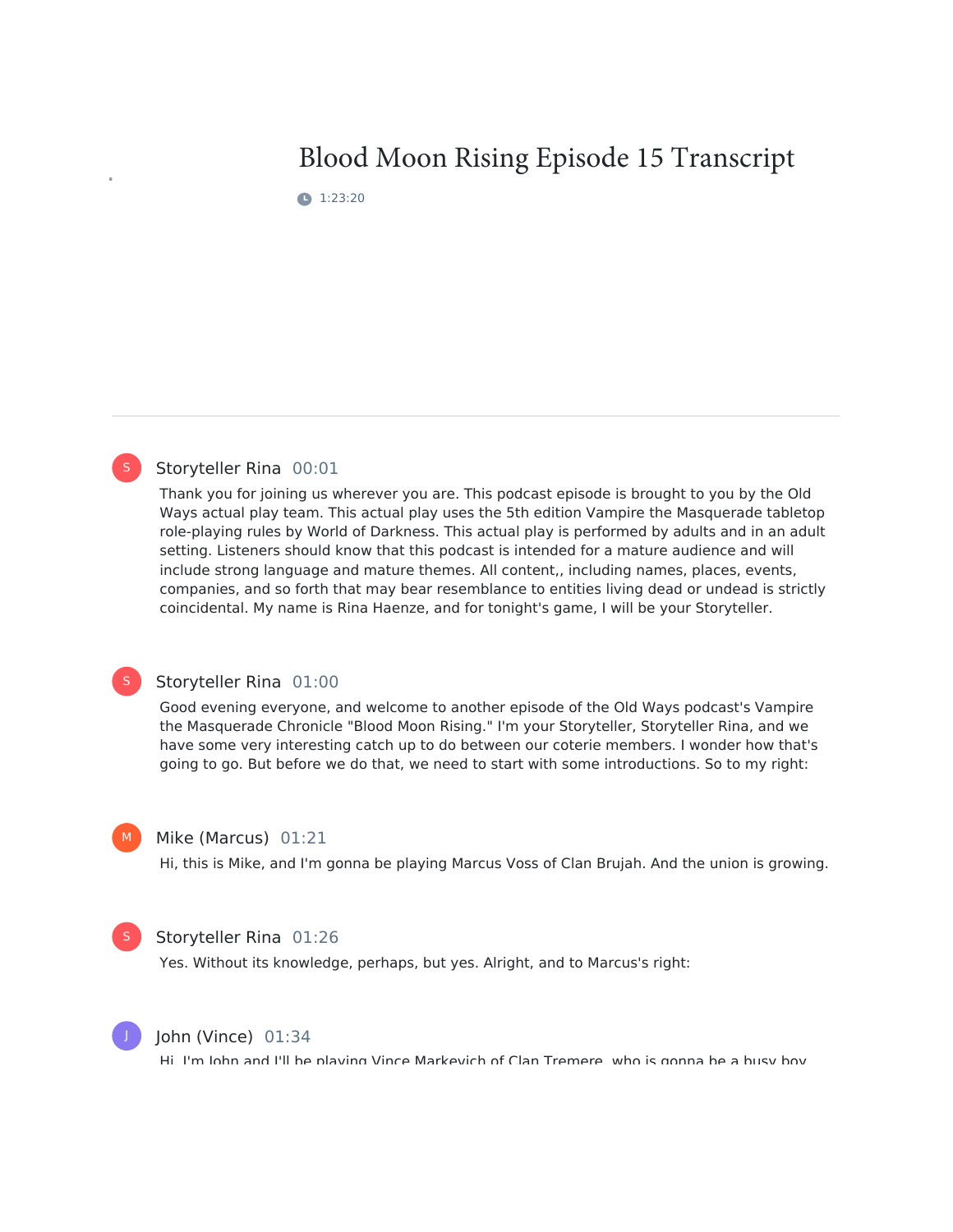Hi, I'm John and I'll be playing Vince Markevich of Clan Tremere, who is gonna be a busy boy tonight.



#### Storyteller Rina 01:42

A very busy boy. Alright, and to Vince's right:



#### Teagan (Rahm) 01:47

Hi, my name is Teagan and I'm playing Rahm the Shaman of Clan Malkavian. And I am in a lot of pain.



#### Storyteller Rina 01:55

And I don't see that getting any better for you anytime soon. At the end of the table:



### Ali (Katerina) 02:01

Hi, my name is Ali and I play Katerina Bogdanovich and I'm researching.



#### Storyteller Rina 02:10

It's not exactly a super Toreador thing to do, but I'm sure that nothing bad will come of that. And last but not least, we have:



### Tiffanie (Alex) 02:22

This is Tiffanie and I play Alex Giovanni and Rahm totally kicked that guy's ass.



#### Storyteller Rina 02:30

Absolutely. Rahm definitely did that. Ok, so after the previous night's events, people returned to their various havens for some much needed day's sleep. So we are going to begin our episode this evening with everyone arising, so I need a Rouse check from everyone. I hope you have your dice ready.



J



John (Vince) 03:08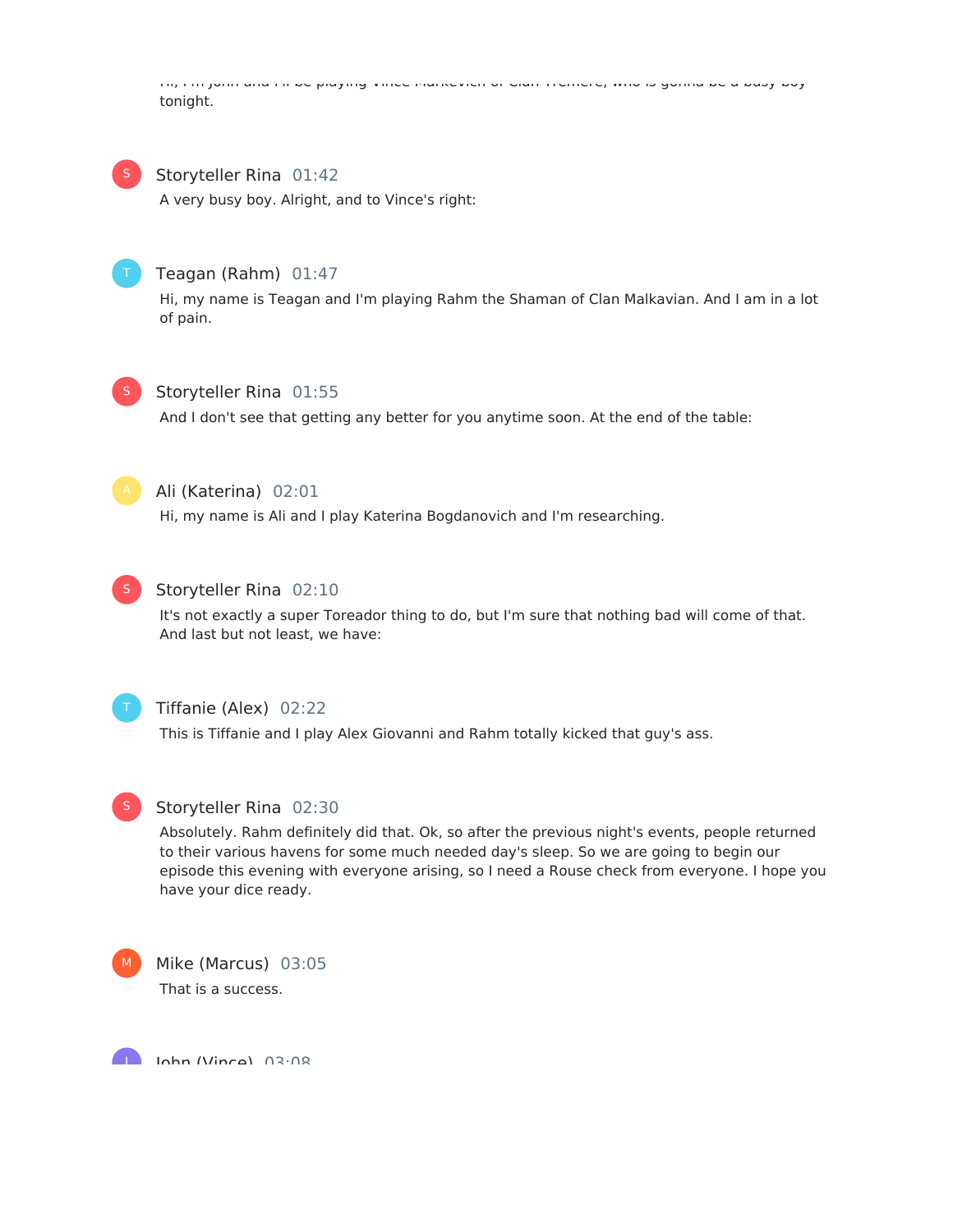John (Vince) 03:08 J Success for Vince too.

Storyteller Rina 03:10 Excellent. S



Ali (Katerina) 03:12 That is a negative Ghostrider.

Storyteller Rina 03:16 So take a point of Hunger, Katerina. S

Storyteller Rina 03:19 Yep. S

Teagan (Rahm) 03:20 And that is a success for ROM. All right.

Tiffanie (Alex) 03:24 I failed to conquer.



#### Storyteller Rina 03:26

Alright, so Alex and Katerina both had some difficult evenings, so they have both not rested well enough, let's say, and are a little more hungry than normal. Vince and Katerina, I need you both to roll me a d10. Tell me what you get.



John (Vince) 03:49 Vince got a 1.

Ali (Katerina) 03:51 I also got a 1.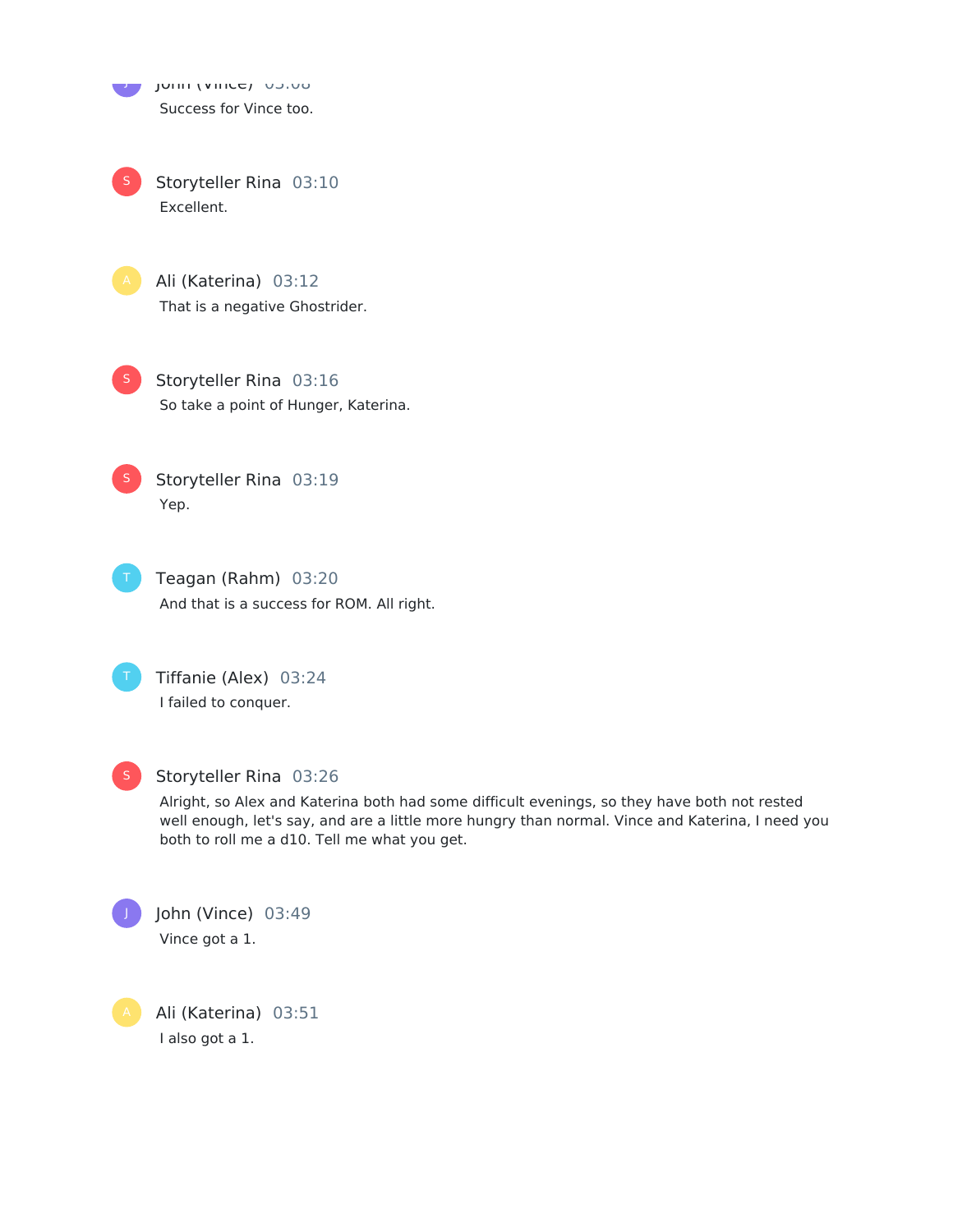Storyteller Rina 03:51 Oh, hi.



S

### Storyteller Rina 03:55

Excellent. Alright. This is gonna be great. Alright. So Vince, what is your hunger level at?



### John (Vince) 04:07

Currently 0, because I fed yesterday.



#### Storyteller Rina 04:09

And Katerina, you're at what? Oh, you're at 4. Ok, this is going to be great. I can't wait. Alright. So, Vince, let's begin with you. So Vince, you went to sleep last night after setting up your appointment, or rather, having Katerina set up your appointment with Phoebe, the clan Tremere whip. And well, you closed the lid on your coffin. You went to sleep, you know, it was fairly quiet. And you wake up and you're feeling disturbed. You had dreams last night, Vince.



#### John (Vince) 04:53

Vince's first reaction to this on waking is "oh fuck." He knows there is one symptom all of them shared before, before, whatever happened to them, all our victims have this one symptom, and that is dreams. And vampires don't dream normally. So...not great.



#### Storyteller Rina 04:53

So you have that immediate reaction as you open your coffin, and you sit up and you blink and you start to feel a little anxious. And then you start remembering the dreams themselves, despite your best efforts to keep them back, and you remember shadows and screaming and so much blood. And as you remember the blood, you can almost smell it in your nostrils, Vince, that rich, heady scent. And it makes you hungry. And you're going to take a point of Hunger from your dreaming.



#### John (Vince) 06:12

He's just like, after what...after yesterday, he's just like, "Oh, dear." And like, he's still wearing the Longshoreman's union t-shirt. It's just like, "oh no", right? That's not...this is so bad, on multiple levels.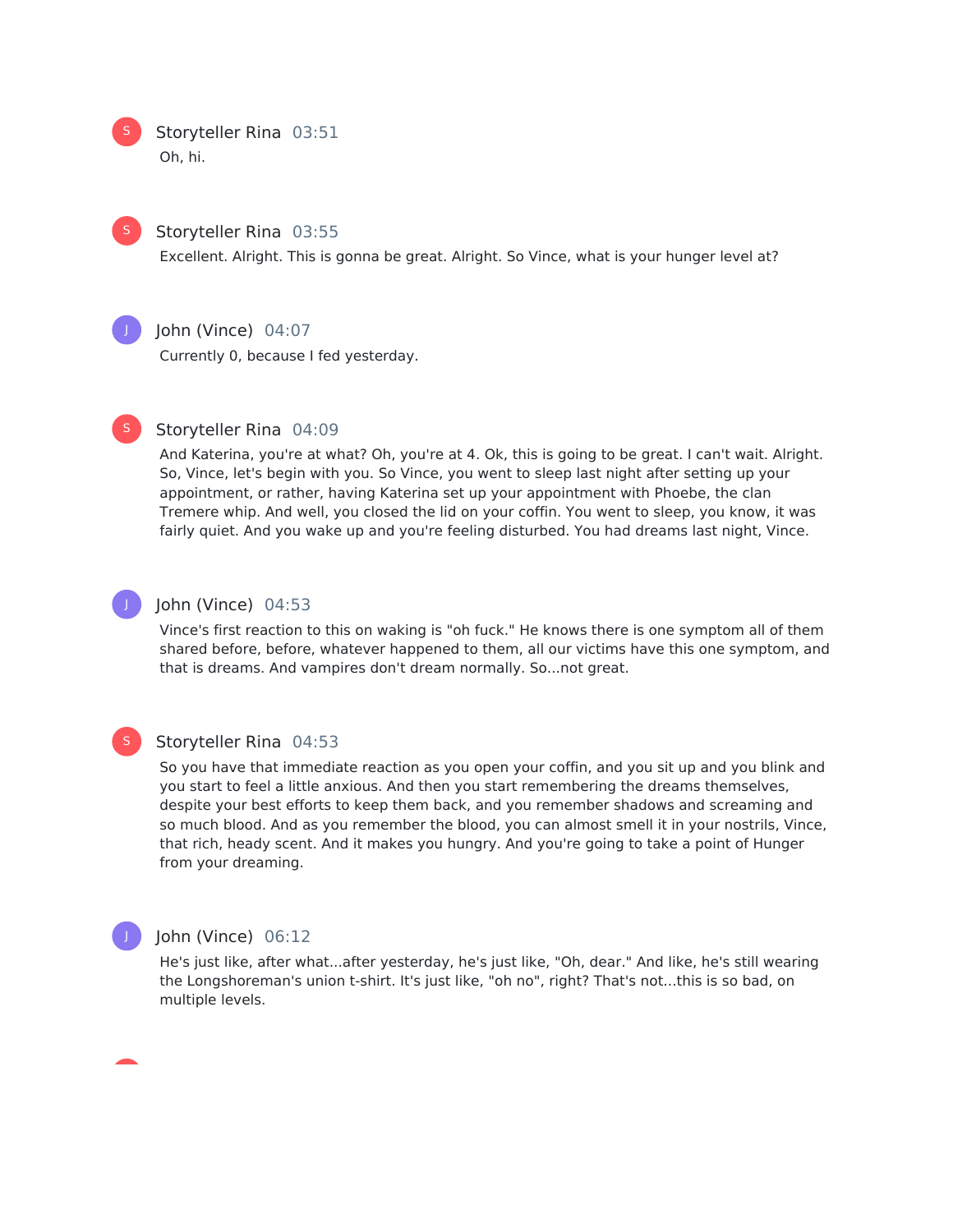S

Storyteller Rina 06:33

It could be.

J

#### John (Vince) 06:33

It could be bad on multiple levels. He's, he's wanting to change into more normal Vince clothes. So a different plain white shirt, and, you know, he's gonna have a shower. It's been a rough couple of days, he's gonna actually fully wash and yeah, try and come to terms with what this means for him.

### S

### Storyteller Rina 07:00

You take a shower, you get ready for the night ahead. You haven't been to work in a few nights, Vince, have you taken some time off for the first time since you've been Embraced? Have you just been skipping work?



S

### John (Vince) 07:17

Vince put in an emergency call saying he would need, he'd be taking a period of absence due to an unforeseen family emergency, but he has three years of leave built up. So he's, he's not too worried about this. He's pretty sure he's got enough people at work on site that would be kinda like, well, you know, Vince, it's very unfortunate. But you will need to call in every once in a while and give us a medical cert. But yeah, he's like, look, I've got enough leave to cover this.

### Storyteller Rina 07:50

Alright. So you take your shower, you don't think about work too much. You can't shake off this feeling of unease, which is completely understandable considering what happened in your sleep. And also what happened the previous night. And you can't quite get the images or the smell out of your your field of senses, it just kind of haunts you. But you get ready for the night ahead, Mina does not throw the book at you today. Or tonight. Mina is quiet.

#### John (Vince) 08:30

More to distract himself than anything, he will go over and get down the copy of the book that she normally asks him to read from and he is going to just read a short excerpt from somewhere near the beginning.

## S

J

### Storyteller Rina 08:43

You read a short excerpt and you feel a light tap on your shoulder. But that is the only reaction you get this evening.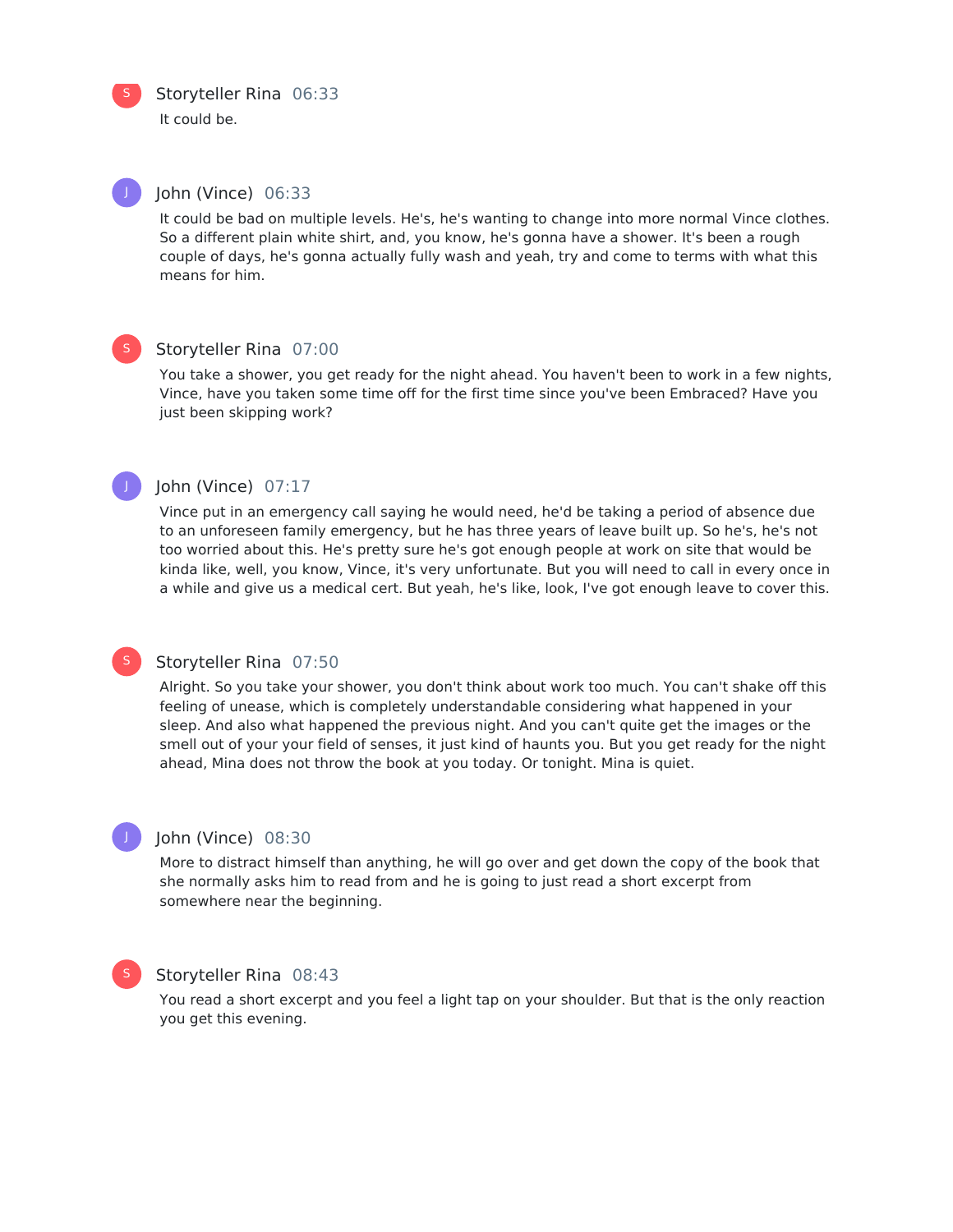### John (Vince) 08:54

Vince puts on like a white shirt and jeans and then realizes who he's going to see, and then he goes back into this room and gets changed again. Comes back out with like, the his one suit. Cuz he only has one.



J

#### Storyteller Rina 09:12

He does indeed. So what is your plan for this evening? You've gotten all dressed up, you have read to Mina, who has been very quiet. What are you going to do?

## J

#### John (Vince) 09:24

So Vince is actually going to tell Mina his plans. So he's going to lay out:

#### Vince 09:29

So Mina, I'm gonna be a bit busy this evening. I'm going over to Alex's first, I'm going to see if I can get the the notes I left at their apartment. Then, well, you know this already, but I have my meeting with the whip of Clan Tremere who I've never met and who probably doesn't think much of me because of reasons. And then I'm going to have to do research in her library. So that's going to be pretty busy evening and I had dreams which is...that's unusual. But I mean, it hasn't happened in a few years. So yeah, I will be back. Probably pretty late. I'm sorry I haven't been able to find, find your daughter. But once I deal with this emergency, I promise to make time.

### S

#### Storyteller Rina 10:19

You see the phantom blood trickling down your bookcase, but it forms itself into a frown. And a little tear, dripping down the frown.



#### Vince 10:28

Oh, don't worry about me. I'll be okay. I just got to figure some stuff out.

#### S

### Storyteller Rina 10:39

Alright, so Vince is going to head off to Alex's apartment to retrieve some things that he left. So before Vince gets to Alex, we're going to leave him heading towards that part of town and Katerina, we're going to switch the camera over to you. So you wake up hungry. Very hungry. And you are so discombobulated from how hungry you are, Katerina, that it takes you a moment to remember the dreaming. And you pace around your room, looking at those strange new doors, feeling uncomfortable, feeling hungry, pacing a bit, pacing, trying to get your self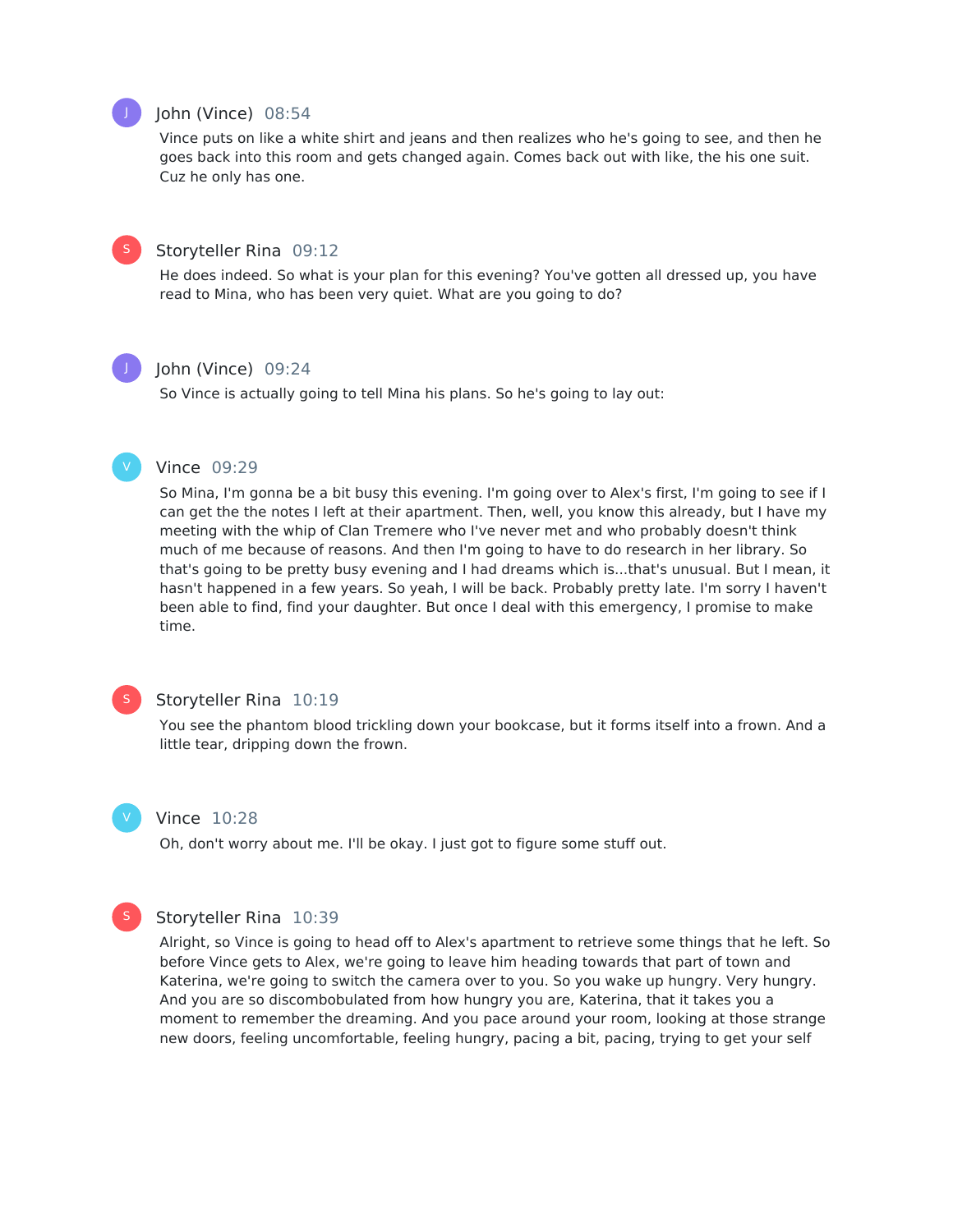under control. And then you smell blood. You don't know where it's coming from. Maybe it's on the street outside, maybe it's down in the bakery. But you smell it. And that triggers the memory of your dreams and the screaming and the river of blood that threatened to engulf you as you slept. And Katerina, you're going to take another point of Hunger from your dream. So what is your Hunger at currently?



Ali (Katerina) 12:13

My hunger is at 5.

# S

### Storyteller Rina 12:17

So you're at 5 Hunger, which, well, that let's just say that that's not a good thing. You are so hungry. You are starving. It literally feels like that night, decades ago, when you first woke up after you'd been Embraced and you had never eaten in your new life. And all you could think about was feeding. You are starving. And it feels like something is ripping apart your insides. You need to eat. And you know for a fact, Katerina, that your vintage that you keep bottled is not going to satiate you at this point. You need living blood.



### Ali (Katerina) 13:24

I'm going to go downstairs and see who's working in the back. Like just kind of like lingering in the doorway.



### Storyteller Rina 13:34

So you're going downstairs to see who is working this evening?



### Ali (Katerina) 13:42

Yeah, and I'm just going to be lingering in the doorway. I don't want to get too far out. Too close.



### Storyteller Rina 13:51

So you go downstairs after pacing a bit, so it's a little bit later than you'd normally go. And you see Lexie, who is the mortal who works the day shift, behind the counter wrapping up what looks like a slice of cake in one of the clear plastic containers you allow staff to take treats home in at the end of the day, or at the end of their shift. And she's just humming a song to herself, sounds like "Despacito," and she's taking off her apron, hanging it up. You can feel her heartbeat from across the room.

Ali (Katerina) 14:43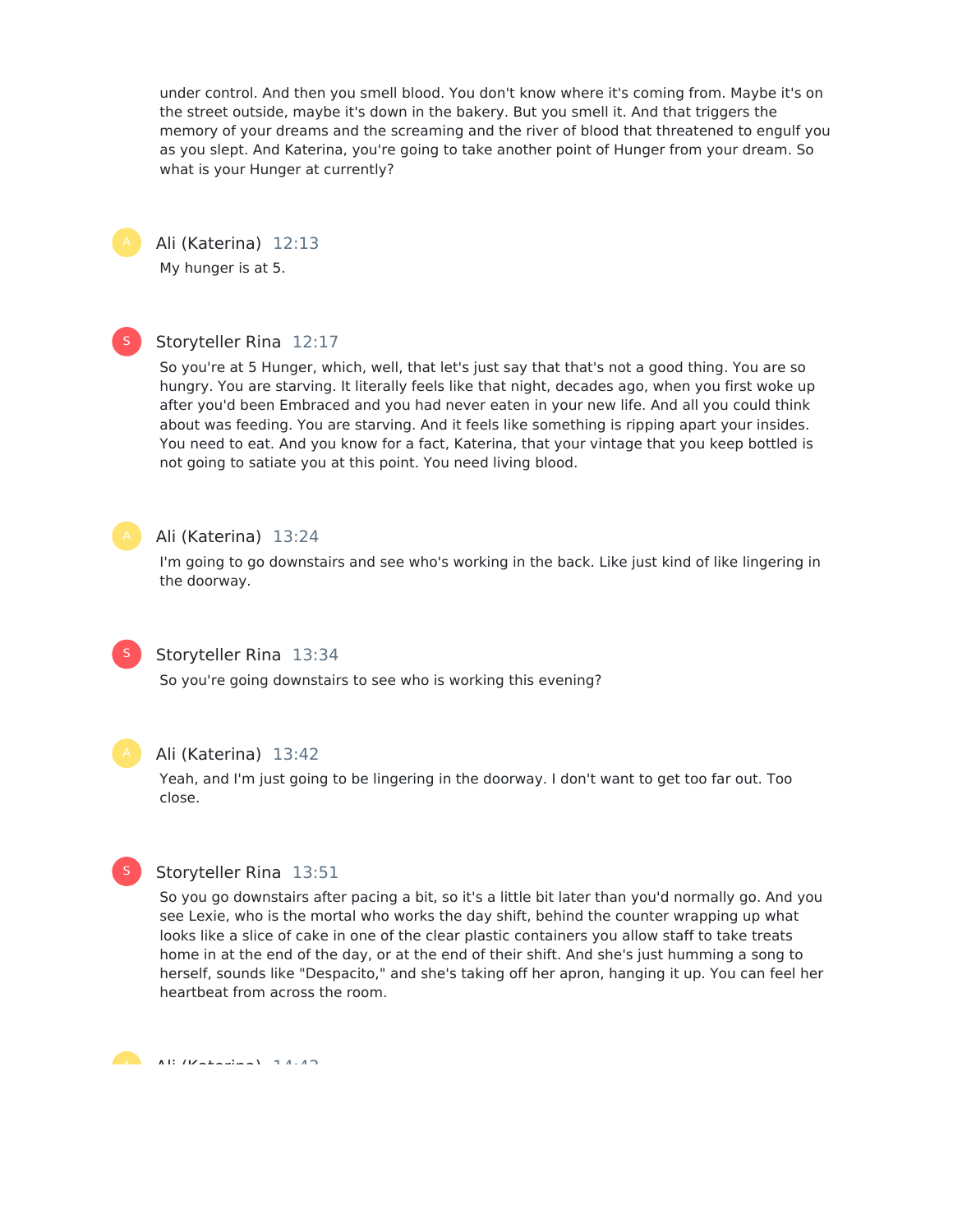#### A Ali (Katerina) 14:43

Well, killing a member of my staff is just...it's not gonna go over well.

#### Storyteller Rina 14:47

It's not, but you're so hungry, oh so hungry. And I think because you are so hungry, and because, well, you are at five hunger, and you have had a horrific, horrific dream, I think you're going to have to roll to resist a frenzy here, as you come downstairs and you see your first mortal of the night. And you smell that iron rich blood pulsing through her veins and you feel her heartbeat shaking you. And it's going to be hard to resist this Katerina so hard. So you're, you're hanging on barely. But as you're looking at Lexi, as she's standing there with her back to you, and you're just reminding yourself, "can't eat a member of staff, and she's been with me for three years, can't do that", you feel your nails sharpening. And you can feel your fangs, almost like they're growing inside your mouth, and you feel hot. You're changing a little bit the way you did when you needed to feed before all those years ago. And if you don't move now you don't know that you're going to be able to resist again.



#### Ali (Katerina) 16:36

I'm going to go into the back and see who's working night shift. I'm going to need help.



### Storyteller Rina 16:44

You go into the back and you see Cora, and Cora looks up from the fridge where she's putting some cupcakes in and she looks at you and her eyes go wide.



### Cora 16:57

Jesus, what happened to you?



#### Ali (Katerina) 17:00

Cora, I cannot explain right now. What I need you to do is find me something alive that no one will miss.



K

### Cora 17:14

Something or someone?

Katerina 17:17 One.



S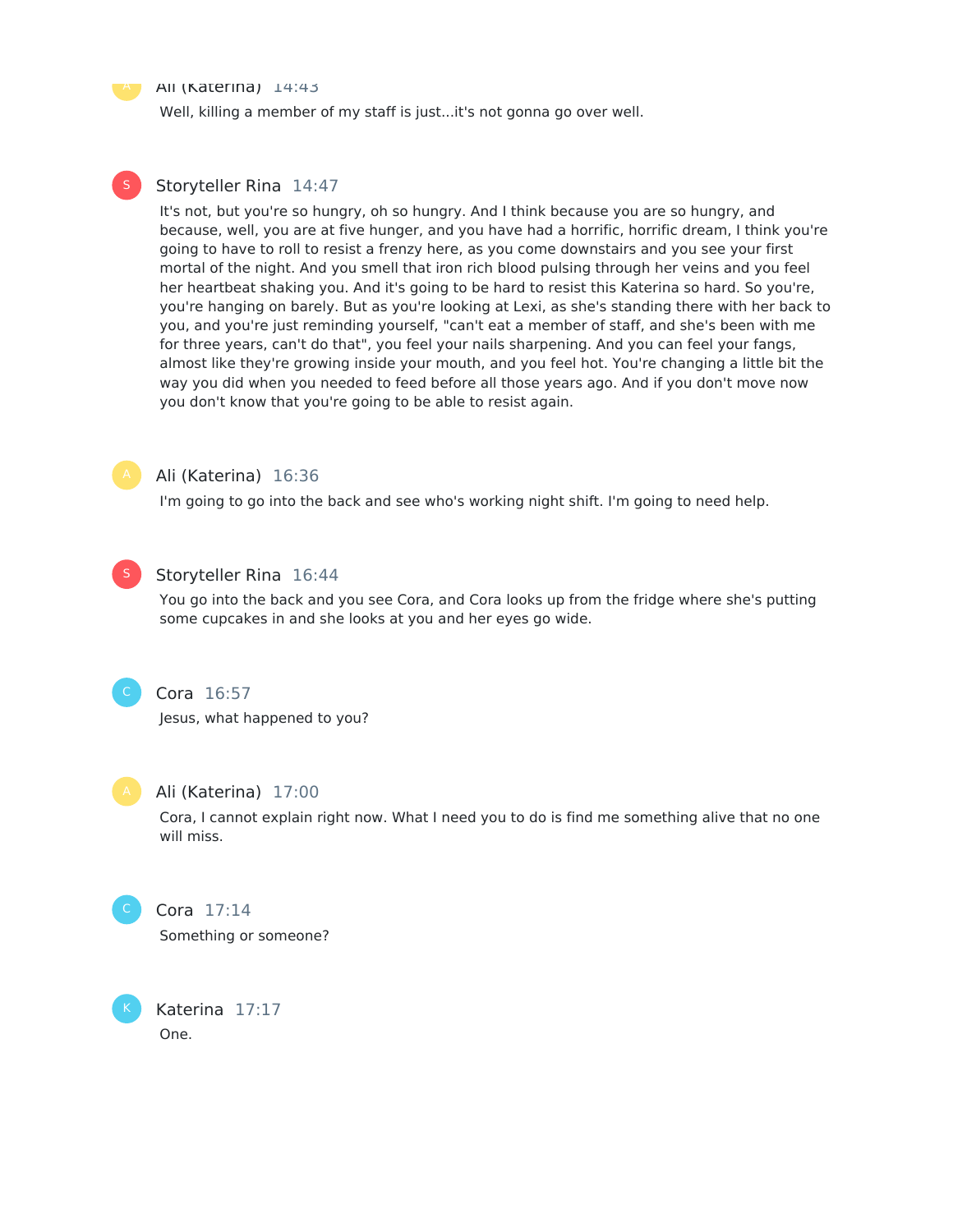



#### Katerina 17:19

And please tell me that Ray Ray is gone for the day.



### Storyteller Rina 17:25

Why don't you give me a single d10 roll? Adding our own little luck mechanic in here. We'll see.

Ali (Katerina) 17:33 I got a 10.



### Storyteller Rina 17:35

Alright. So Cora nods frantically.



### Cora 17:38

Yes. He's, he's gone. He left about 45 minutes ago. Oh god. Oh god. This is...Lexie's still here.



#### Storyteller Rina 17:45

And she rushes to the door you just went through and you can hear her behind you as you're just sort of clutching onto the edge of the countertop to try and restrain yourself from pouncing. You can hear her like pushing Lexie out the door almost, just like,



### Cora 18:06

Go, go! We've got this, just go on.



L

Storyteller Rina 18:08 And you hear Lexi say,

Lexie 18:09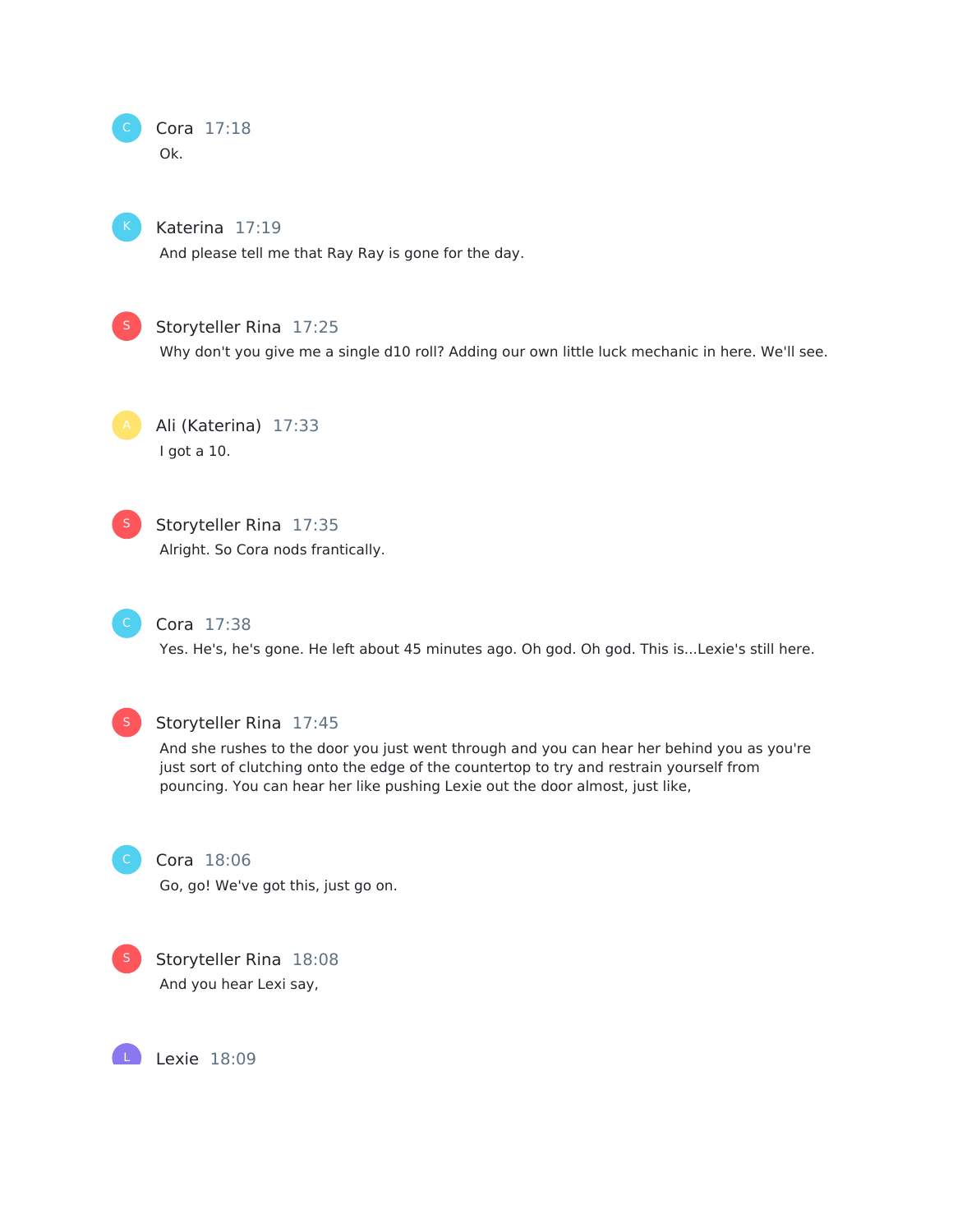I haven't finished sweeping out the store.



#### Cora 18:11

Lexie 18:09

No, no, we got it. Just go! Go!



#### Storyteller Rina 18:13

And you finally hear the doorbell ring as you presume Lexi's pushed out the door. And Cora pokes her head back in and says,



#### Cora 18:21

I'll be right back. Maybe go upstairs and stay there in case more customers come.



#### Katerina 18:28

I'm going into the office and locking the door. Knock when you have found something.



## Cora 18:34

Don't leave. Humans.



#### Storyteller Rina 18:37

And she bolts out the back door of the kitchen and you lock yourself in the office and you pace. And there's a window in this office because Ray Ray likes to see the sun and you kind of clutch your head and shake a little bit because you can hear all of the kind of outside talking and and moving and living and it's overwhelming and you sort of have to sit yourself down in a corner and wrap your arms around your knees and just hold yourself in a sheer act of willpower to keep yourself from breaking through the window. And after about 10 minutes, you hear a frantic knock on the door. You open the door and Cora is standing there and she's holding the arm of a very terrified looking man. And his eyes are wide and his pupils are dilated. He looks like he's strung out and he's like,



#### Junkie 19:52

You got the meth in there, man? Like, I was, I was promised.



Storyteller Rina 20:00 He looks at you.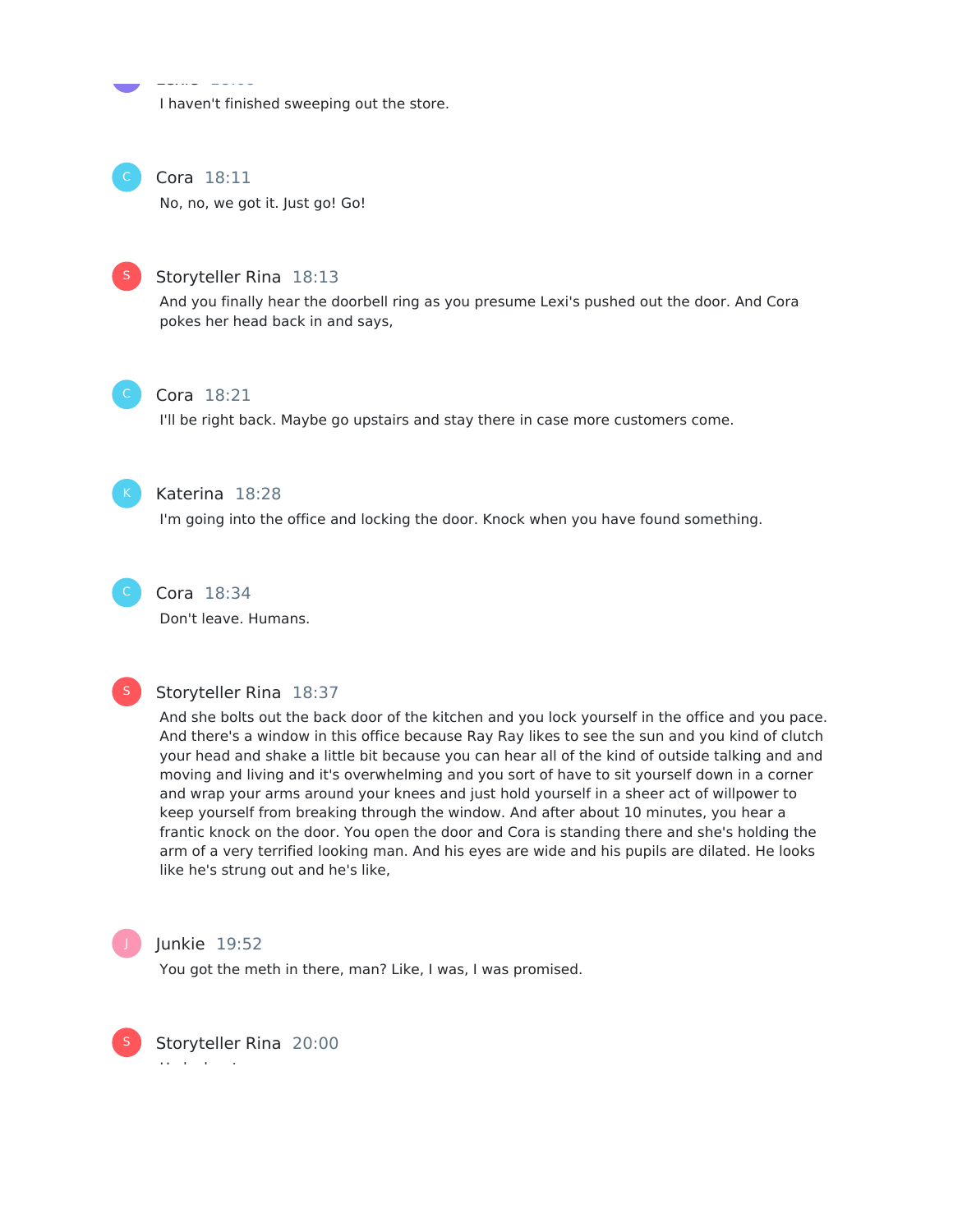He looks at you.



### Junkie 20:01

You don't look like a dealer.



Storyteller Rina 20:04

And Cora just shoves him into the room and slams the door shut.



#### Ali (Katerina) 20:08

Yeah, at that point I don't resist, my fangs are in him and my fingernails are in his shoulders.



#### Storyteller Rina 20:18

You pounce and you sink your fangs into his neck and his shoulders, and you subdue him fairly easily. He just starts screaming; the screaming doesn't last super long, but perhaps enough to get a few glances from outside. Not that you notice or care as you drink, and drink, and you drain this man dry. So you can reset your hunger to 1. Normally, when you drain, you're used to feeling no more hunger, but you still feel a little gnawing inside your gut as you drop this exsanguinated corpse onto the ground of your office, and opened the door to see Cora's very worried face. She looks past you, as you sort of lean against the door and pant a little. She looks at this corpse says,



### Cora 21:30

Now what do we do with that?



#### Katerina 21:32

We will take him and we will have to burn him. There cannot be any evidence of it.



#### Storyteller Rina 21:39

Well, obviously. I'm gonna call Lucy and Lucy can take over the bakery for a bit, and I'll see what I can do about that. Yes. What are you going to do now though?



#### Storyteller Rina 21:57

I have business to attend to with whip of our clan? Yeah.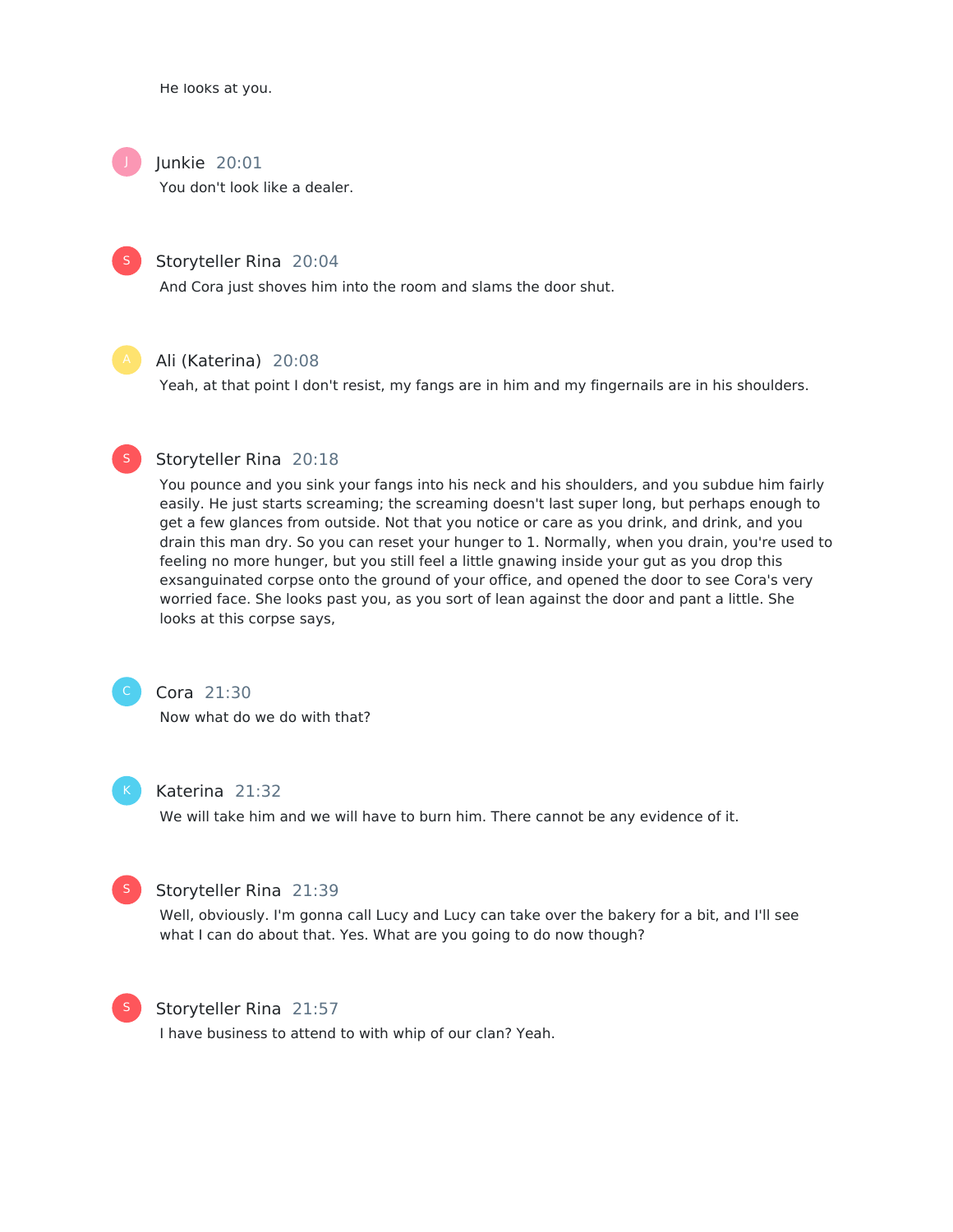#### Cora 22:04

Oh, ok. Just, maybe... you want to clean up a bit first.



### Storyteller Rina 22:12

And you look down and there is blood coating the front of one of your favorite dresses that you were wearing this evening.



#### Ali (Katerina) 22:22

Oh, yes. I assumed as much. I'm gonna have to shower and change.



#### Storyteller Rina 22:27

So we'll leave Katerina showering and changing for the moments after her dinner, and we will switch over to Rahm. Rahm, you wake up and everything hurts. You remember breaking your collarbone, ow, and you sort of exploratorily feel the bone it seems to have healed you think as you slept. But it still hurts. And you're not used to that. And you just kind of look down at it and gingerly feel your shoulder. And Rahm, you start thinking about the night before. You got home, you just sort of stumbled down into the basement without waking up any of your tribe, you went to bed and... you dream. Please take a point of hunger for me.



## Teagan (Rahm) 23:42

Well, that's not good.



#### Storyteller Rina 23:44

So you're standing there in the middle of your basement. You haven't done your stretches or anything yet. Your shoulder hurts like a motherfucker. And you're remembering your vision, when you connected too deeply with Trevor and that bleeds into, quite literally, the dreams you had last night and you swear, Rahm you were being watched as you dreamed. What do you do?



#### Teagan (Rahm) 24:19

I would like to...I'm not strong enough, I don't know how to find this person that is watching me, but I know Ican't be here. So I'm going to leave my house and I'm going to head to the shoreline.



Storyteller Rina 24:46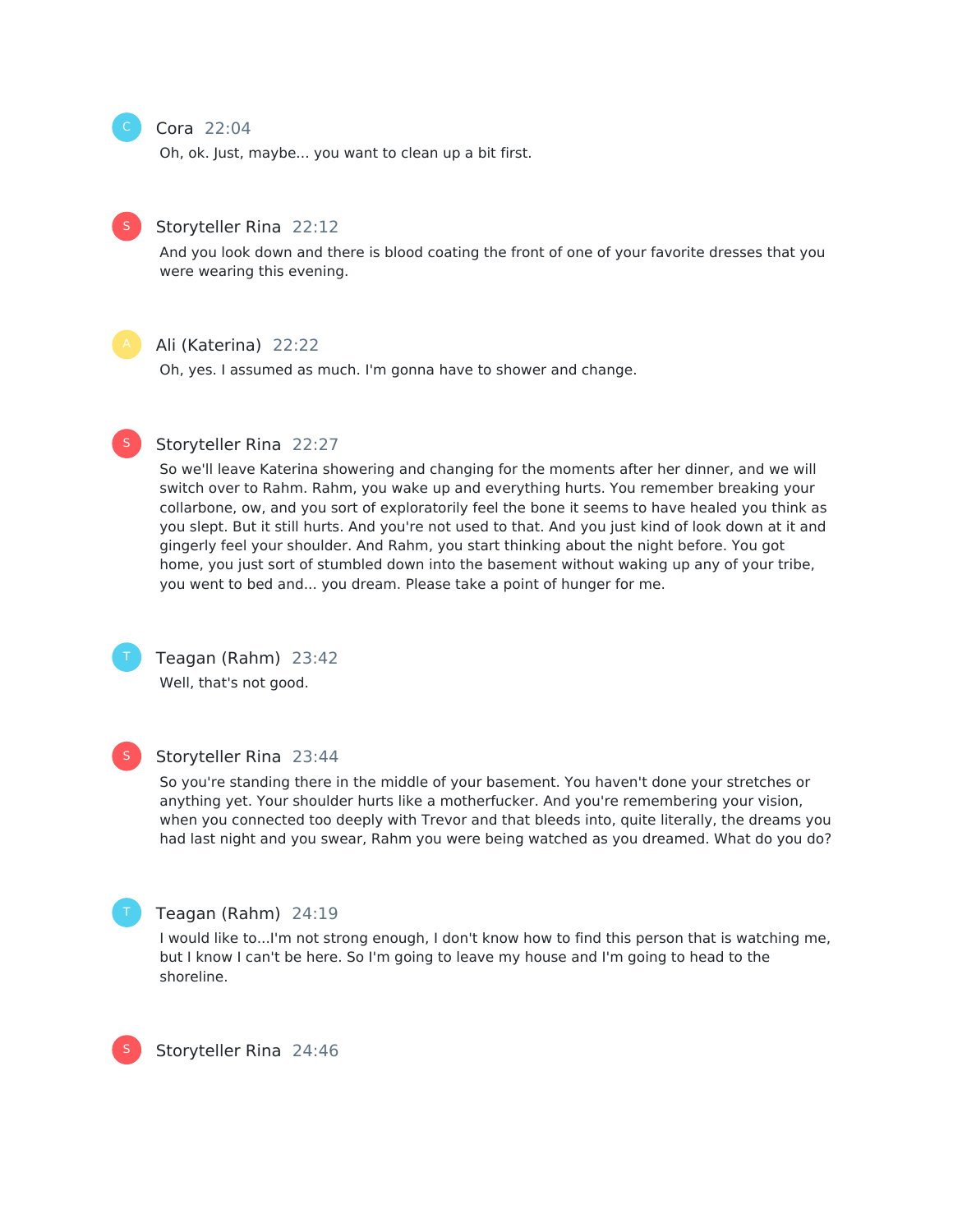Alright, so you go down to...is there a particular part of the shoreline, particular area Rahm likes to go?



#### Teagan (Rahm) 24:59

I think Mile Rock Beach is probably going to have, hopefully, less people in the evening, especially with the rocky shoreline. It's a little more dangerous to hang out there, I'd imagine, if there's not a full moon. Is there a full moon, when I look up?



#### Teagan (Rahm) 24:59

There is not. Not yet.



#### Teagan (Rahm) 25:24

And when I get out there, I think I'm going to strip down to my pants and walk into the water a little bit. And I'm going to just be very quiet. I might raise my senses and try to see if there's somebody out here that's not supposed to be on this beach at night.

### S

### Storyteller Rina 25:59

Right, so you go out to this rocky strip of shore. There's not many mortals out here at this time of evening. It is cold; you're at the end of October bleeding into November And the wind coming off the bay is freezing. And the water as you walk into it is also ice cold. But it doesn't particularly bother you, especially in your slightly agitated state. And you walk out and out and out, and you don't really realize how far you've walked out until you realize the water is up to your shoulders. And the cold water feels sort of soothing on that busted collarbone of yours. And you open your senses and just sort of relax into them and try to extend your awareness of who or what is around you. So I'd like you to give me Awareness plus Resolve, see what you pick up here.



#### Teagan (Rahm) 27:16

Alright, I have rolled awareness plus resolve. And I have rolled a 9, a 1, a 6, and a 9.



T

#### Storyteller Rina 27:25

So you have a Bestial Failure here, and this is going to be a bit of a problem, as you remember from your last Bestial Failure. Rahm...something bites into your leg.

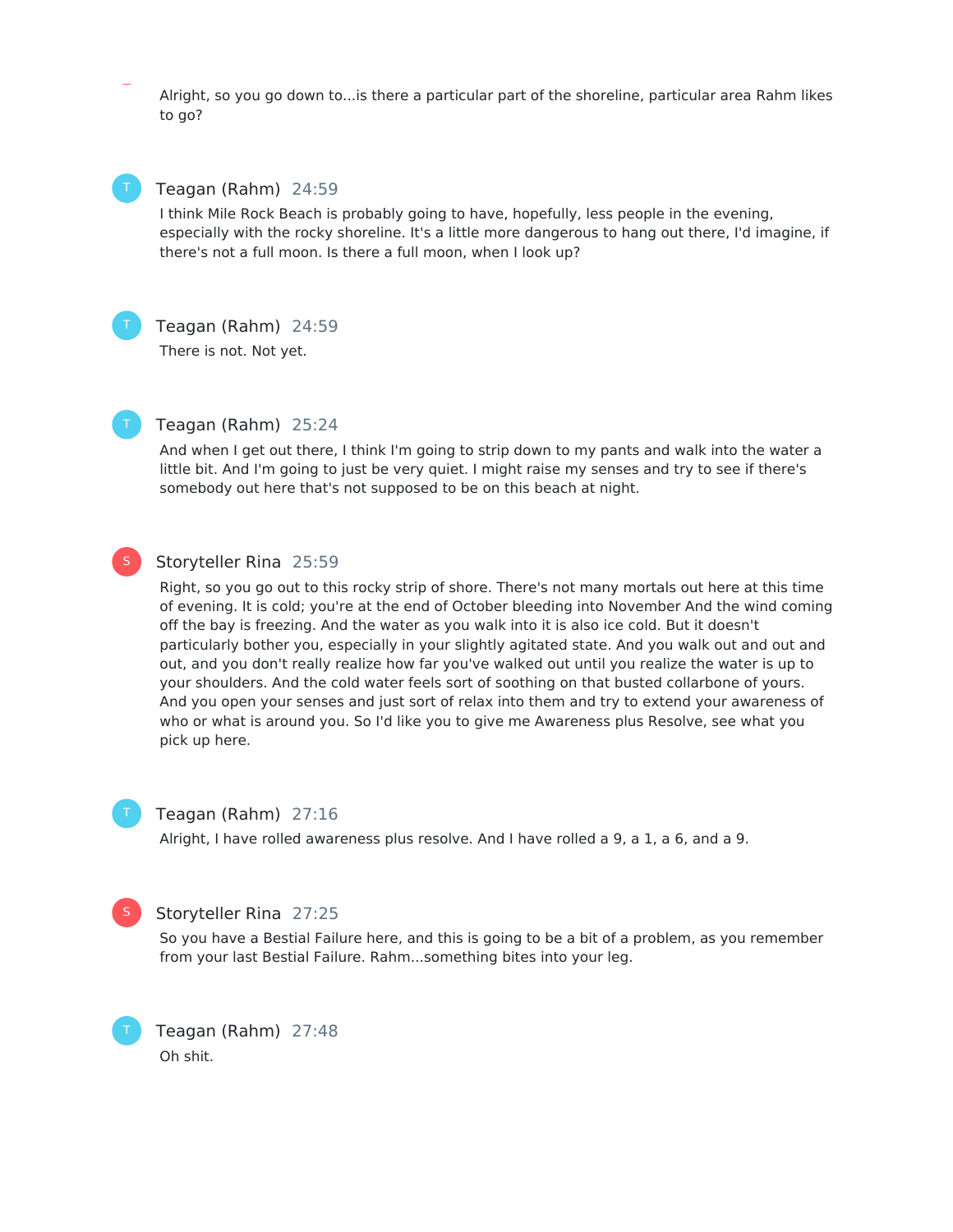### Storyteller Rina 27:49

You feel a sharp, piercing pain as flesh is ripped away from your left calf. And you look down and you see a fin swimming around you and around you in circles. And you look down into this pool of vitae pooling into the bay and you see the sharp beady little eyes of a tiger shark. It shouldn't be this far in the bay. But those eyes, Rahm, they look intelligence.



S

### Teagan (Rahm) 28:32

I want to punch it right in the snout because I believe that that is the appropriate thing to do when you're bitten by a shark.



### Storyteller Rina 28:41

Alright. Well, you can try. So you're going to give me...



### Teagan (Rahm) 28:47 Rahm read that somewhere.



# Storyteller Rina 28:48

Yes. So you're going to give me Brawl plus Strength.



#### Teagan (Rahm) 28:53

Those are not attributes I have in quantity.



# Storyteller Rina 28:56

So you get one in each of them. So roll 2d10.



S

### Teagan (Rahm) 28:59 I have, I have strength 2. Brawl is nothing.

Storyteller Rina 29:04 So you have 1 in Brawl.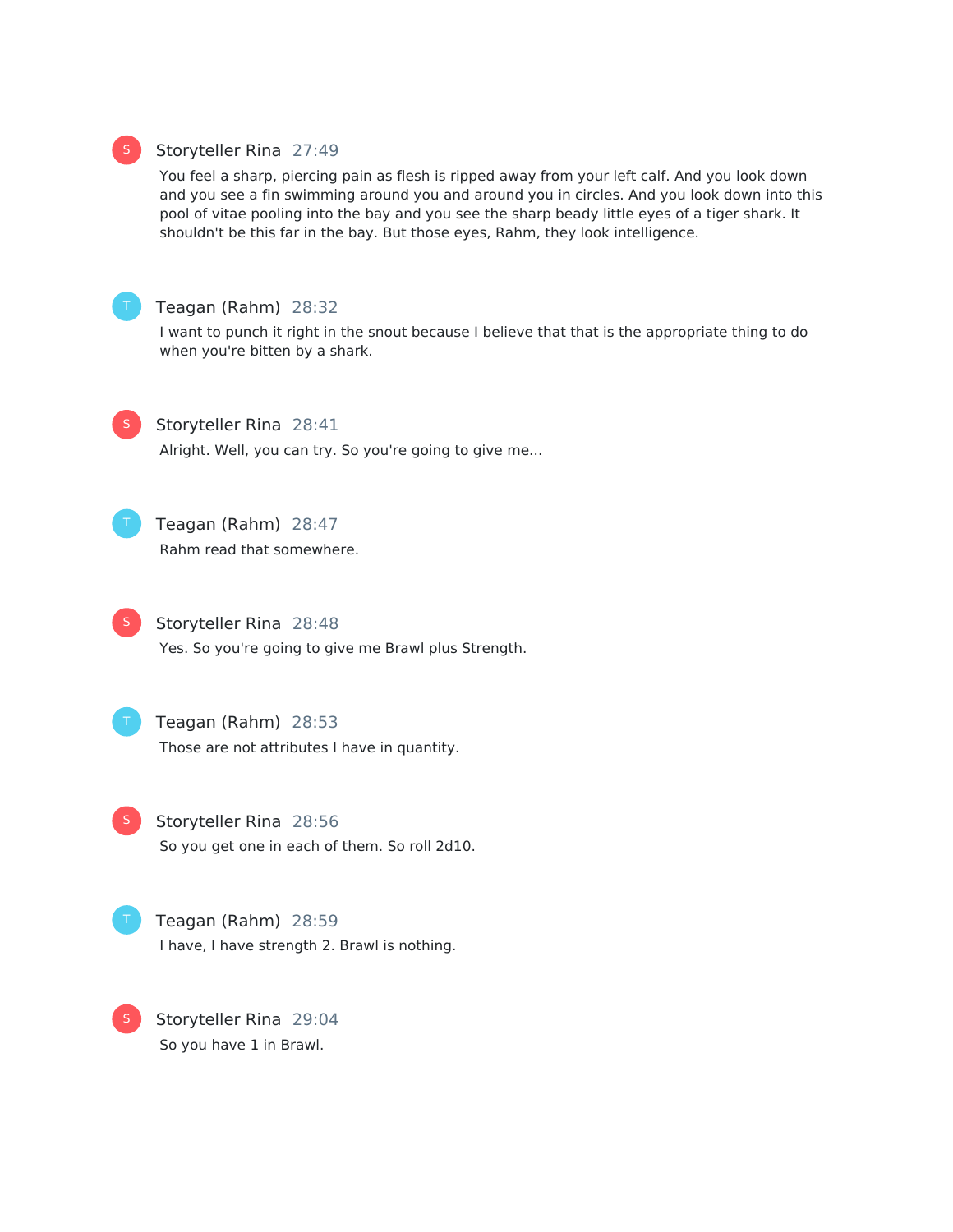### Teagan (Rahm) 29:06

Oh, that's a 1 and a 3.

#### Storyteller Rina 29:09 S

That is another Bestial Failure. You try to punch this shark in the nose. And you just completely miss and you fall backwards into the water and you feel another horrific pain in your side as another chunk of flesh is ripped out from your guts. And your own vitae is pooling around you as you fall into the water. And you see this shark with its wild manic eyes looking at you. And you're going to take a point of hunger here as you are surrounded by all of this blood and vitae and you look at this shark, and you swear it's staring back at you. And then the shark sort of starts shaking side to side, and you look up through the water as you see a humanoid figure standing where the shark used to be. And you see this vampire with those strange yellow eyes of this tiger shark. And this vampire has an unruly shock of brown hair and is completely nude standing in the water. You Can you swear the moonlight rippling across their skin is creating almost this pattern like on a tiger sharks hide and you see your own vitae dribbling down their mouth down onto their bare chest. And they're looking down at you as you try to pull your way up out of the water, and they say,



#### Gangrel Shark 31:12

Shouldn't intrude into Gangrel territory, Malkavian. What are you doing here?



#### Storyteller Rina 31:21

And you swear you see more of them beginning to rise up out of the water. They're kind of shimmering behind this one. So many of them...it's almost like the bay is full of Gangrel but they all look the same. And they're all staring at you as you're bleeding into the bay.



#### Rahm the Shaman 31:42

First off, not cool. Second off theres like mermaid vampires now?! Yeah, no, I get it. I get it. You're...this is your space, I'm not supposed to be here. How about I get the fuck out of here, and you, you are, you become very happy with me getting the fuck out of here. And we live, we live those lives together at the same time. Me leaving and you watching me leave.



#### Teagan (Rahm) 32:27

And I'm just gonna, I'm just gonna try to swim to shore.

S

Storyteller Rina 32:32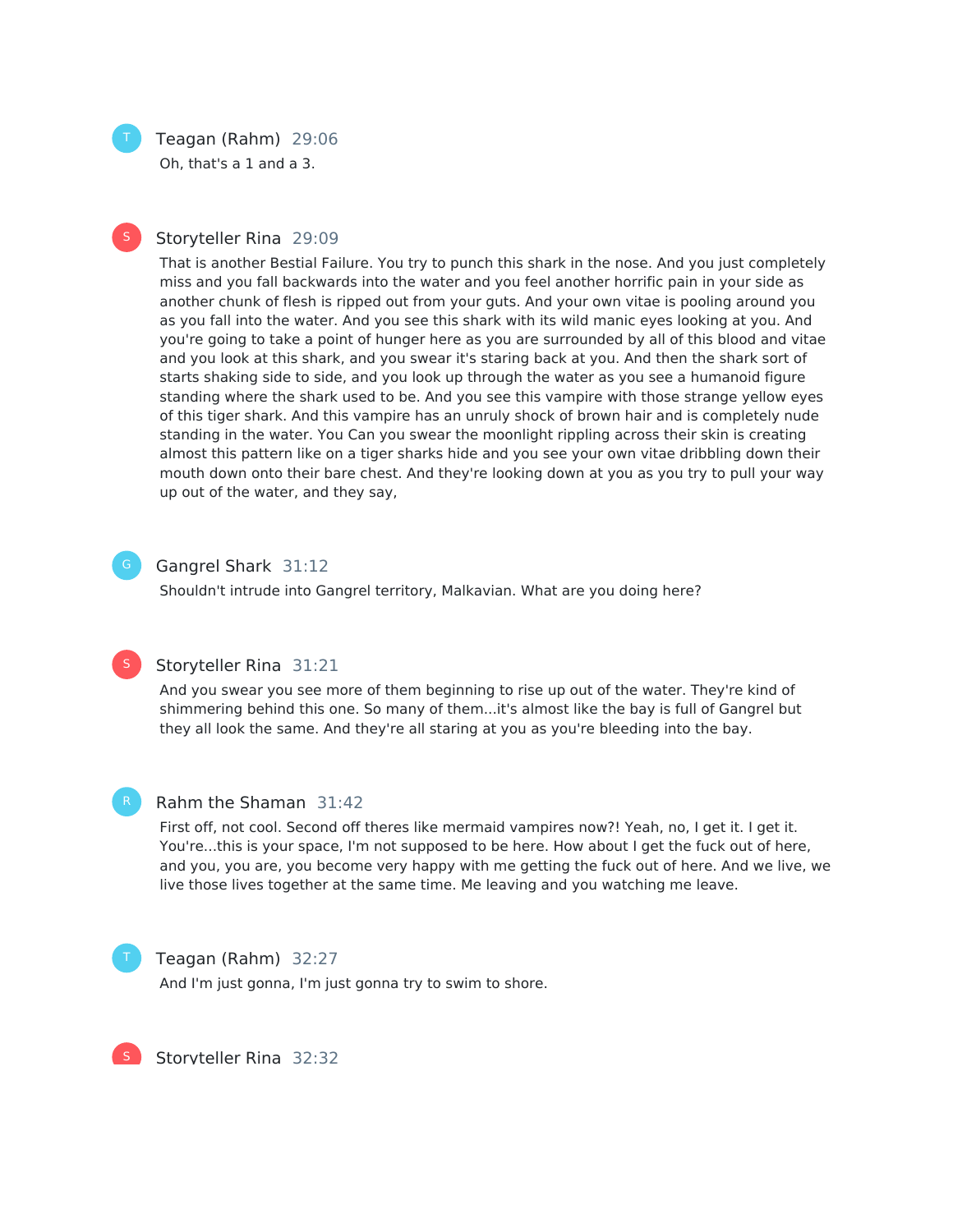Why are you out here, Malkavian? This is my kingdom. Didnt your Sire teach you any better?



Actually? No, my sire is kind of a dick. And he didn't. But I would like you to know that I have learned a valuable lesson today out here. God damn, your teeth are sharp. I have learned a very valuable lesson today. And this is your beach. And it's very nice to meet you, by the way.



### Gangrel Shark 33:13

Storyteller Rina 32:32

I smelled your vitae in the water. You should not go into Gangrel territory with a wound. It won't go well.



### Rahm the Shaman 33:29

Noted again. Taking notes. I don't have paper, but mentally taking notes. This is, this is good.



### Storyteller Rina 33:40

Tell me why I shouldn't just eat you right now.



### Storyteller Rina 33:45

And you see this long, sort of sandpapery tongue flicker across their face and lick more of your blood off of their face. And the eyes of all of these sort of wavering Gangrel around you all do this in unison. And they're all staring at you. It's kind of terrifying.



### Teagan (Rahm) 34:08 I ask him a question. I say,



### Rahm the Shaman 34:10 Are you good at telling when people are lying?

Gangrel Shark 34:15 I'm good at telling when I'm hungry.

 $T$ an  $T$ an  $\{n \}$  and  $T$   $\{n \}$   $\{n \}$   $\{n \}$   $\{n \}$   $\{n \}$   $\{n \}$   $\{n \}$   $\{n \}$   $\{n \}$   $\{n \}$   $\{n \}$   $\{n \}$   $\{n \}$   $\{n \}$   $\{n \}$   $\{n \}$   $\{n \}$   $\{n \}$   $\{n \}$   $\{n \}$   $\{n \}$   $\{n \}$   $\{n \}$   $\{n \}$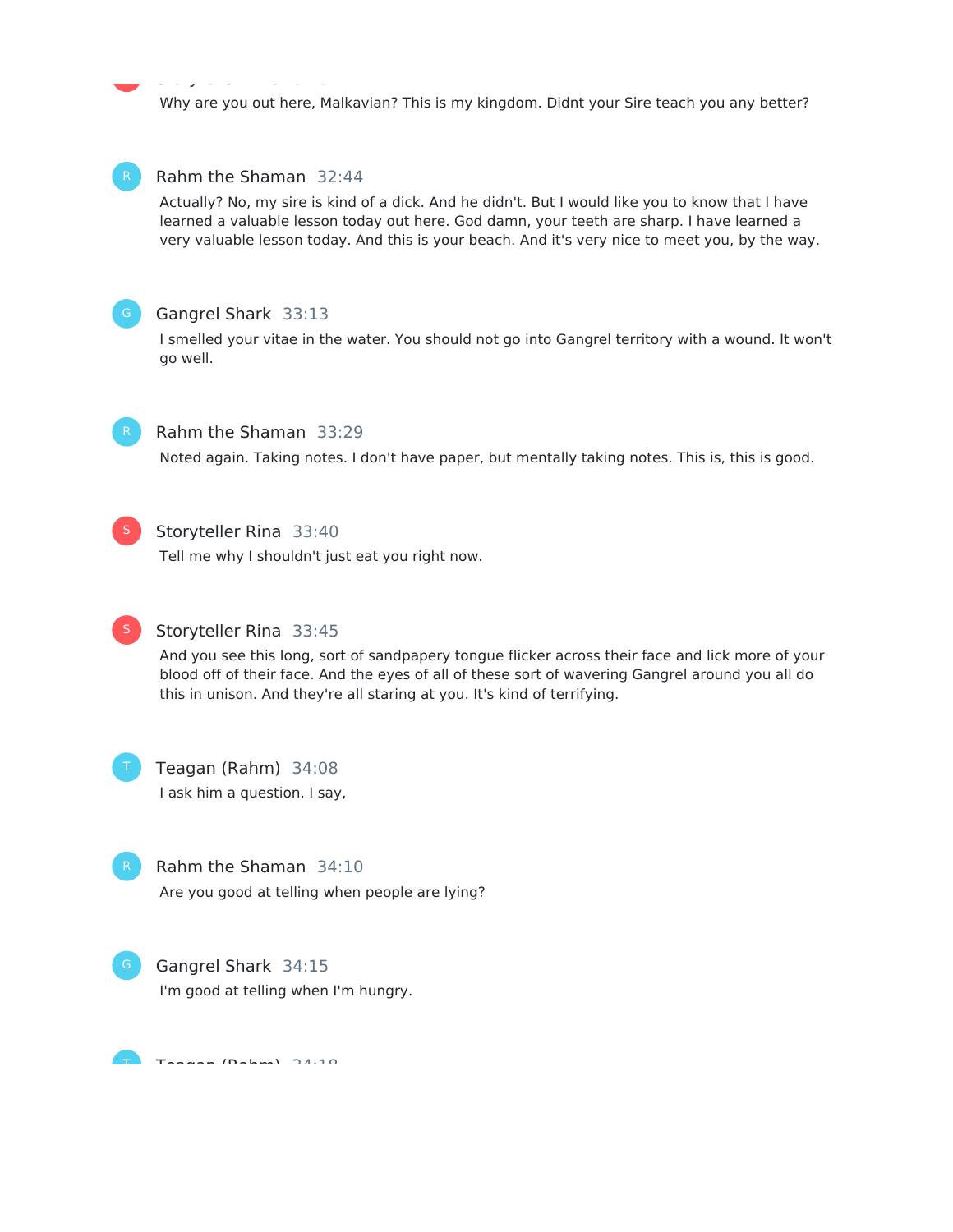

#### Teagan (Rahm) 34:18

Rahm just thinks for a second. He's like, "I'm gonna get in trouble. I'm gonna get, I'm gonna get in trouble."



#### Rahm the Shaman 34:25

Paperwork! There'd be way too much paperwork if you kill me right now. Trust me. You don't know who would be filing it, but but there would be way too much paperwork. And I'm you know what? I'm gone already. I'm already gone. I'm not even here. This is, this is an illusion before you.



### Teagan (Rahm) 34:44

And I'm just going to get the hell out of there.



#### Storyteller Rina 34:46

I'm going to ask you for...yeah, give me Persuasion plus Wits, to see if you can distract this Gangrel, or Gangrels and get away. You're dealing with delusion at the same time as you're dealing with a very angry, very hungry tiger shark Gangrel, you need to do well on this.



#### Teagan (Rahm) 35:11

So, I have gotten a 10, an 8, a 2, and a 5.



#### Storyteller Rina 35:15

Messy Critical. Alright. So with a Messy Critical, the Gangrels all look at you. And they start sort of moving back and forth, the way a shark moves when it's swimming, all of them for miles out around you as far as you can see. And this Gangrel says,



S

#### Gangrel Shark 35:40

Alright, but there's going to be a price first.



# And you see all of these Gangrel start rippling and you see all of these, their skin starts turning

leathery, and fins begin sprouting from their backs and their heads get smaller and flatter. And they dive into the water. And you feel a massive bite into your other leg, as a chunk of your flesh is torn away from your other leg. And then all of these Gangrel are gone, as far as you can tell. There's no masses of fins swimming around you. And you can drag yourself to shore,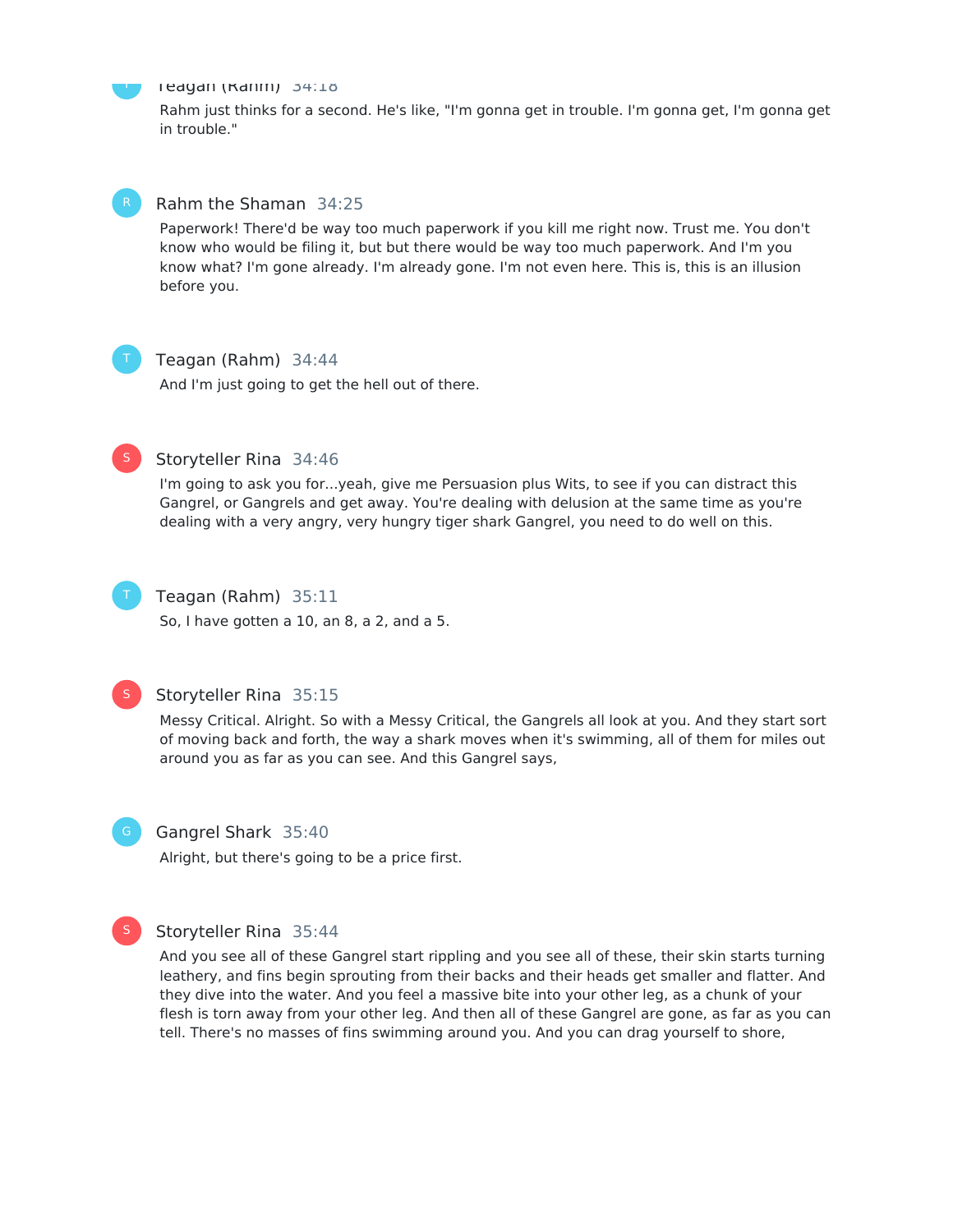bleeding from the abdomen and from both legs, vitae trailing behind you in the water. And you get to the shore and you look down and, if you weren't immortal, you would be dead by now. You're going to have to eat to heal this. So you're going to take 2 points of hit to your health.



### Teagan (Rahm) 36:54

Did I heal from the one from last night?



Teagan (Rahm) 36:57 You did.

Teagan (Rahm) 36:58 Okay, so I am at two.



#### Storyteller Rina 37:01

So you're going to need to eat and you don't think that bottled blood is gonna do it.



#### Teagan (Rahm) 37:09

I don't usually do bottled blood, which is my problem. Man, I came out here because I didn't think I could trust myself with a client. This is this... This was not what I was hoping for. I feel like a Mickey Mouse chocolate bar right now, just our ice cream bar just bitten into. Oh, man.



#### Storyteller Rina 37:32

You drag yourself across the beach, this stony rocky beach. Everything hurts. There is blood everywhere. All of it yours. And you swear you hear this loud chuckle from across the bay, as if hundreds of vampires were laughing at you. And so let's switch the camera over to Alex as Rahm is dragging himself along the rocky part of the bay. So Alex, you awoke, you are feeling a little hungry. But nothing too bad. You slept very well after locking up Trevor in your soundproof space. So what would you like to do this evening?



#### Tiffanie (Alex) 38:22

Well, first, I'm going to peek in on Trevor.



#### Storyteller Rina 38:26

Alright, so you open the door to the room where you left Trevor. Did you restrain him as he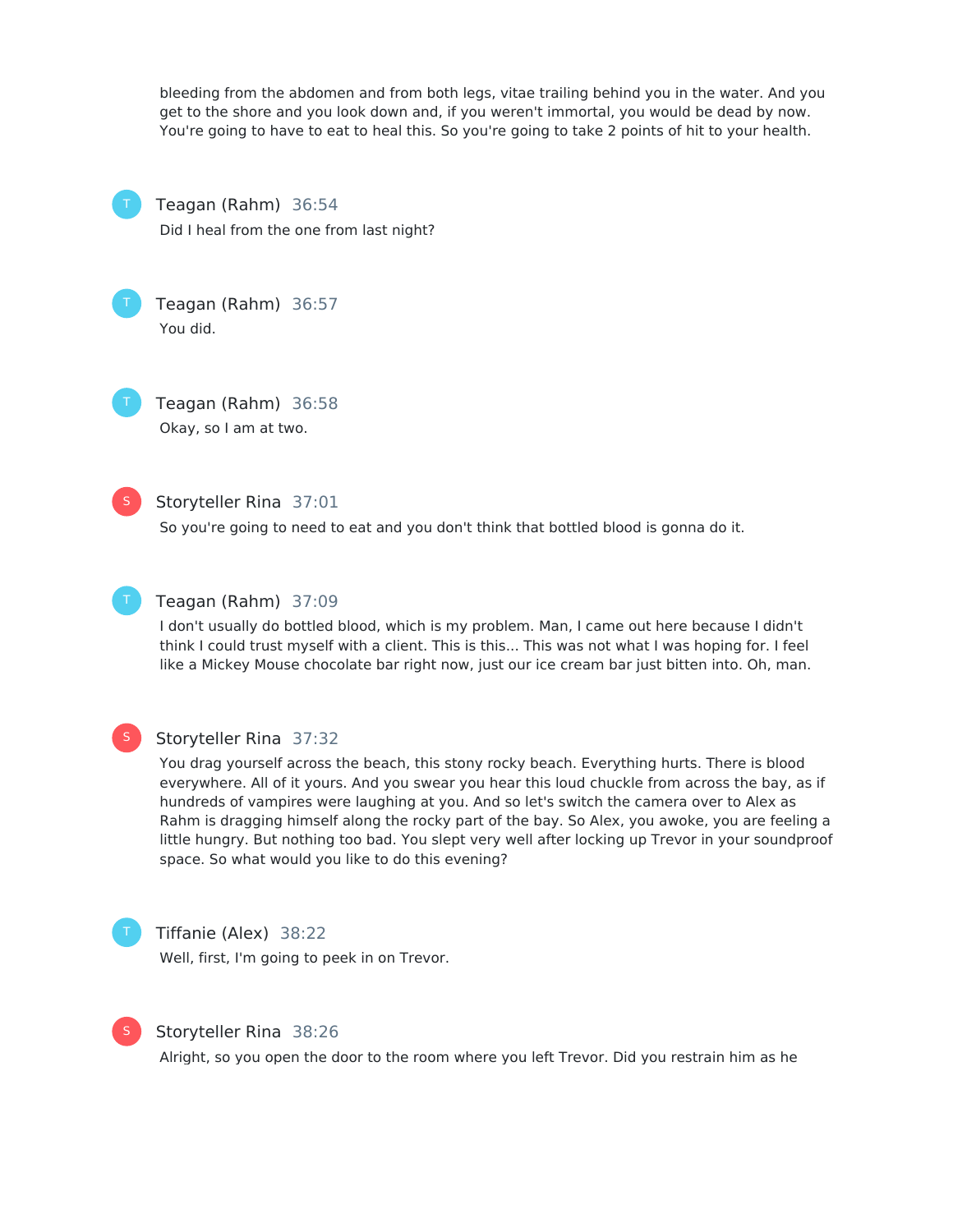Alright, so you open the door to the room where you left Trevor. Did you restrain him as he suggested?

Tiffanie (Alex) 38:33 Yes.

S

### Storyteller Rina 38:34

Ok, so how did you do that? Exactly.



### Tiffanie (Alex) 38:40

There should be a cross in there. So he would be strung up in an x-shape. I probably have several chains hanging from the ceiling that I could use.



### Storyteller Rina 38:55

Alright, so Alex, you open the door of your special room. And it was already red in here. It was very nicely set up. The issue is you're not used to being hit with the smell of blood as you open the door.



Tiffanie (Alex) 39:19 Ok...

### S

#### Storyteller Rina 39:20

And you pull the door open all the way; you steel yourself, and you move in. And you see what used to be Trevor Conrad. You had him restrained on this cross with chains, but it looks like he ripped his body out of them in some sort of beastial rage, and there's not much of him left anymore. You see one wrist, just the hand from the wrist up, still hanging from one of those chains. It looks as if he ripped the rest of his arm away. And there is blood all over this room, all over the various implements it contains. And his chest has been completely ripped open. It reminds you a bit of Luther, when you went to see his corpse, except all of the bones have been cracked and pulled open. And he's holding his own trails in his hands. And his dead sightless eyes are staring up at you. His jaw is hanging open. There's no tongue. And there is a bloody three quarter moon drawn on the wall.

### Tiffanie (Alex) 41:00

I'll sigh and sound slightly irritated. Because how dare he ruin some of my stuff? I'm going to use Ashes to Ashes on him, because I mean, he's lost. We already have seen this. There's nothing else to get from him. I succeed. And then I have to roll Stamina and Obliviate. No, I fail.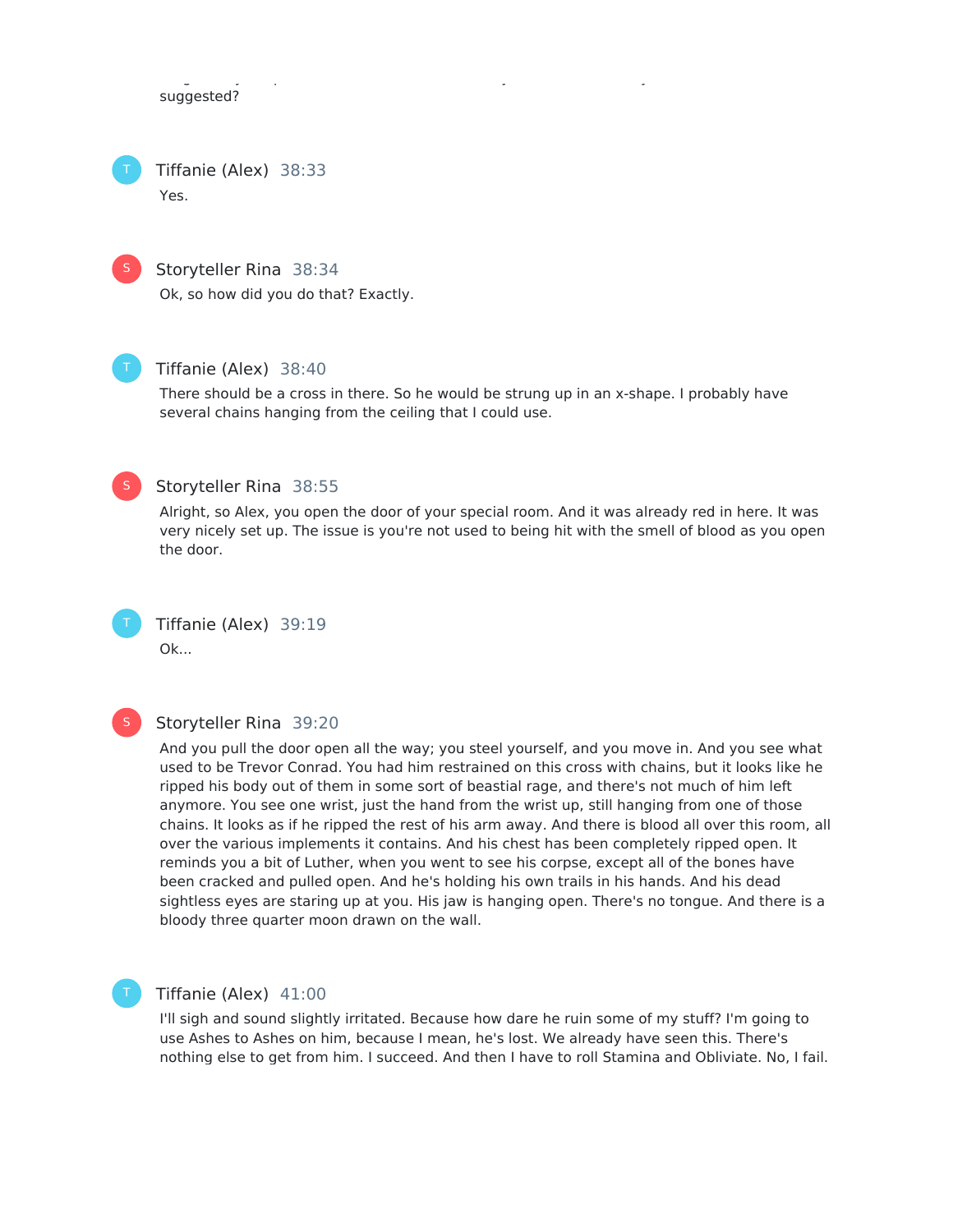### Storyteller Rina 41:27

Bestial Failure. I need to see what that does for Hecata. Ok, so for you, Alex, you are going to go into a frenzy with this failure, as you're trying to dispose of the body and you can't make it go away. You just, you can't do it and you roused your blood. So your blood was running hot through your dead veins. And it was empowering you, and then it didn't work? What the fuck? Why didn't it work? And the body is there and the blood is everywhere and your blood is running hot and pounding in your head. And you have to take it out on someone or something. You lose your control; that perfect ice cold demeanor that you have cultivated for so long shatters, and you need to take it out. What are you going to do with it?

nothing else to get from him. I succeed. And then I have to roll Stamina and Obliviate. No, I fail.

#### Tiffanie (Alex) 42:37

Well, I would think if I'm in frenzy, so I don't have control, and there's a mess here... If I have to, I'll eat him.

#### Storyteller Rina 42:49

Excellent. So you attempt to turn Trevor's body into ash. And it just it doesn't work. And you're just so angry. You're angry at him, you're angry at whoever is causing this, you're angry at all this blood everywhere, you're angry that you couldn't do anything to stop this. You were trying and you couldn't. And there's blood all over your room. And you've got to get rid of this fucking body somehow. And so you devour what is left of Trevor Conrad. All of him. And I think a red mist sort of descends everything around you turns red and hazy. And when you come to a little bit later, you are sitting on the floor in whatever it is you were wearing. Did you change clothes? Were you still wearing your bed clothes?

S

#### Tiffanie (Alex) 43:53

Yeah, I'm probably still in my pajamas.



#### Storyteller Rina 43:55

So you're, you're in these expensive silk pajamas. You're sitting on the ground. These silk pajamas are covered in blood, and there's no body anymore. And even that three quarter moon on the wall, it looks like it's been licked clean. And you feel a sense of calm, but also perhaps a little bit of horror. And let's change the camera over to Marcus for the moment.



Mike (Marcus) 44:35 Good evening.

S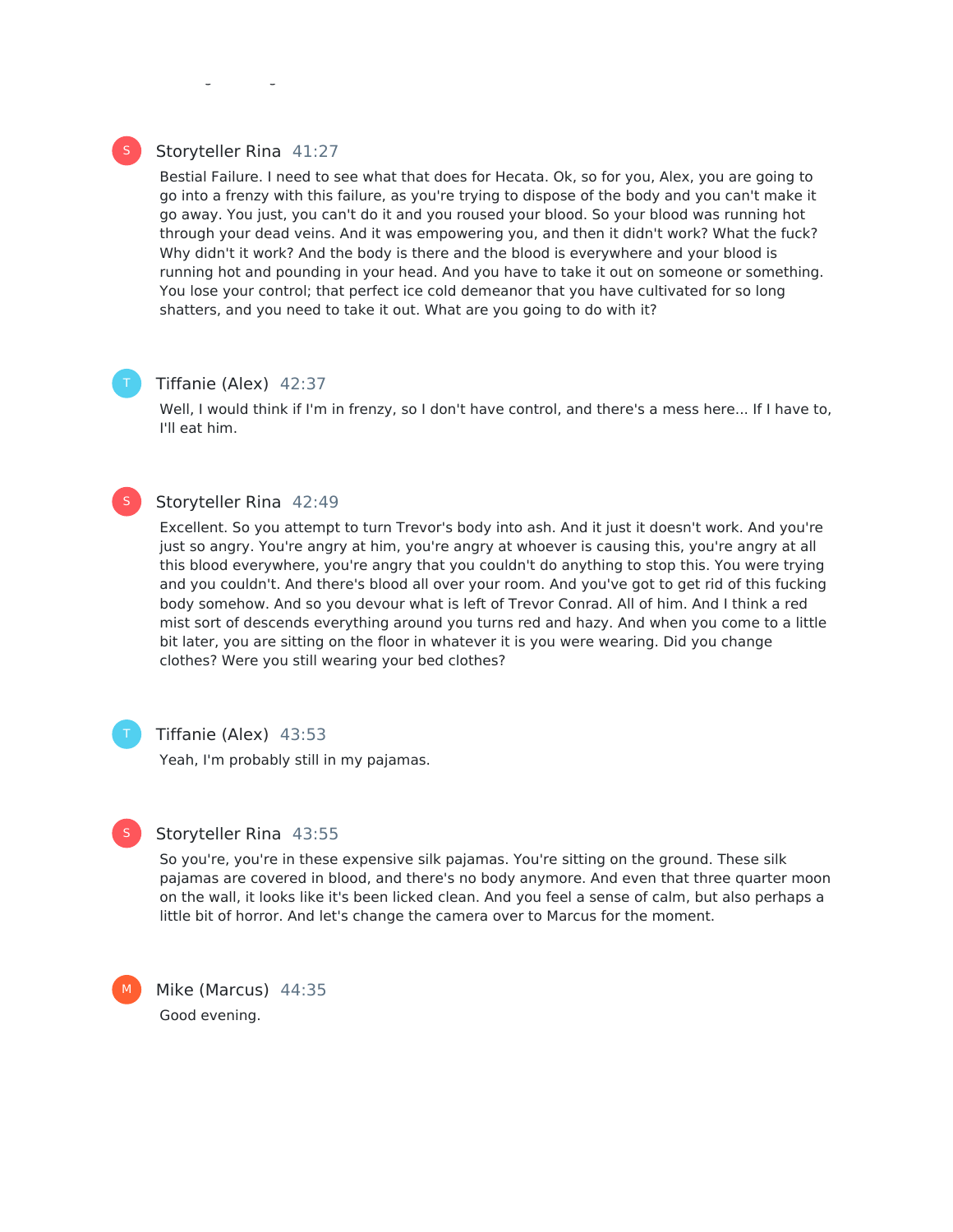#### Storyteller Rina 44:37

Yes. So, Marcus, you sent Marie home feeling a little bit stronger and having a good time after some interesting wine that you provided her.



Mike (Marcus) 44:51 Certainly.



S

### Storyteller Rina 44:52

And you slept very well. You had a good night the night before.



### Mike (Marcus) 44:56

Yes, yes, I did.



### Storyteller Rina 45:00

So you wake up this evening, things are looking up. It's gonna be a good night. You hear people moving around downstairs in the union office? Slept well. Don't feel hungry yet. What would you like to do?



### Mike (Marcus) 45:18

Well, I have some unfinished business I would like to attend to. But that would require getting in touch with Vince. And I can't remember if I know how to do that. I don't think I've actually ever been to Vince's house.



#### Storyteller Rina 45:37

You haven't. And I don't believe he gave you a phone number.



### Mike (Marcus) 45:41

No, no, no. So yeah, I suppose that that I will go downstairs and get dressed. Probably something halfway decent. I'm gonna go out and make a bit of a social call tonight. Check in on the offices, see how things are functioning. And provided everything is quiet, I am going to Elysium.



Storyteller Rina 46:10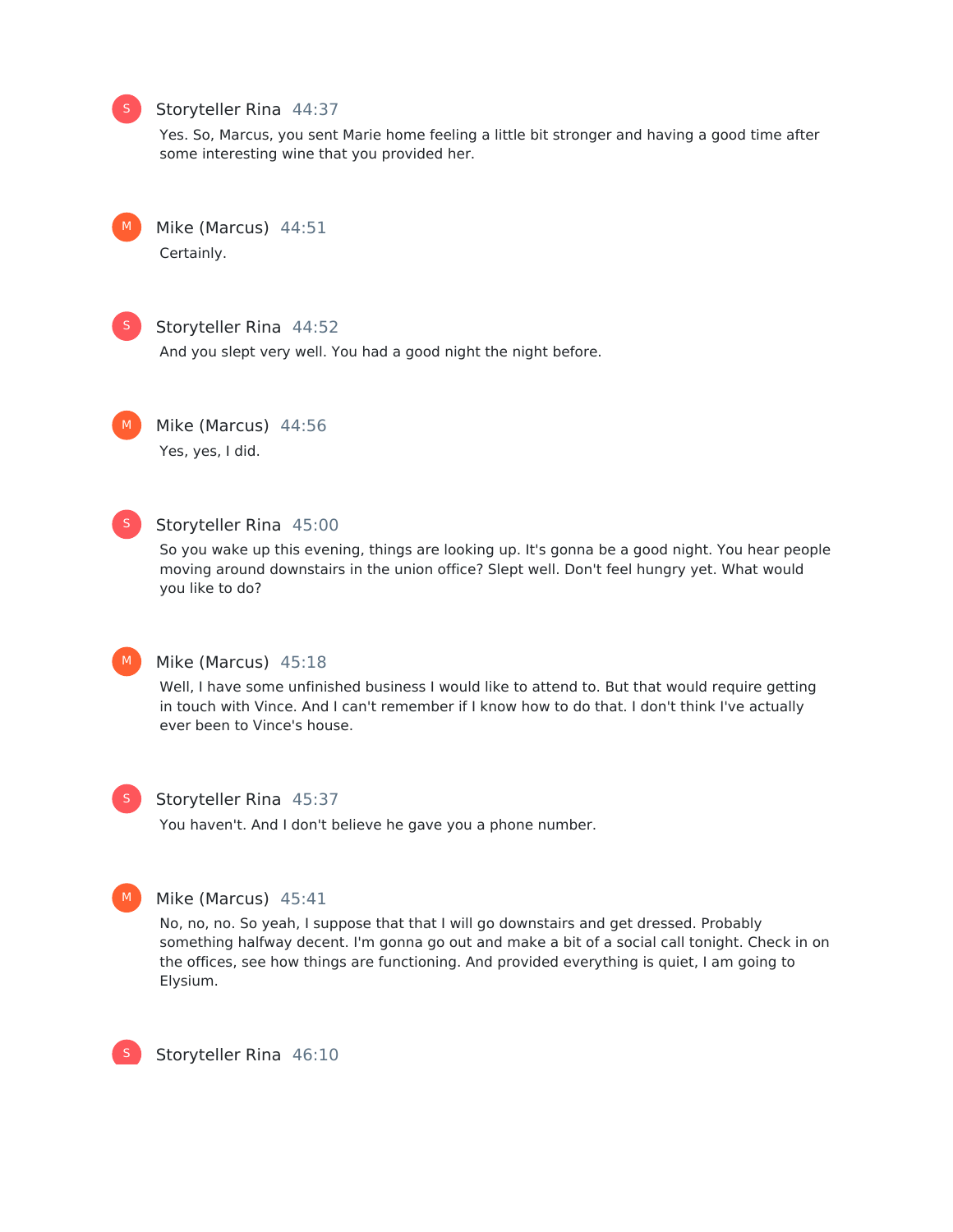Alright, so you get all dressed up, as much as Marcus tends to get dressed up. You go downstairs into the union office, And Marie is is down there. She looks bright eyed, looks a lot calmer than she's looked ever since she discovered that corpse outside of the building. And the only thing, issue, here, that's a little different is everybody is all gathered around the one TV that is used to keep an eye on the news. Everyone is just sort of gathered around the center of the room looking at this television and you see a replay of what looks like a press conference from the mayor, Mayor Anne Percival, and she's giving an update it looks like on a murder spree that appears to be happening among San Francisco's homeless population.



Mike (Marcus) 47:12 I'll take a look.



#### Storyteller Rina 47:13

And they're all of the union members are just kind of standing there. There's about six or seven people in there watching the television and Mayor Percival is talking about how, "Yes, we found the 12th brutally murdered body today. We are on it, we are looking into it." And a reporter is asking something about "are you actually looking into it? Or are you just telling us you're looking into it? And are you sure it's only the 12. And she looks visibly flustered and says "yes, of course we have the homicide task force on it, we will find out what's happening." Another journalist is asking "So what makes these murders so different from just the population dying in normal winter or autumn conditions?" And she looks even more flustered and says, "Well, the chief of police will have more information for you. And he comes, he comes forward, the chief of San Francisco PD, you know him, you've greased his pockets a little bit in the past. And he starts talking about how he's not going to show any images because it's disturbing, but he talks about how these bodies when they were found, all appear to have been torn open, and their entrails pulled apart.

M

Mike (Marcus) 48:43 \*sigh\* Right.



#### Storyteller Rina 48:46

Everyone seems shaken as far as you can tell. You're not used to people talking so openly about such graphic murders. But the police chief seems very stressed and he's getting a lot of journalists yelling the same kinds of questions at him.



#### Mike (Marcus) 49:09

Certainly. Alright. I look around my assembled workers and say,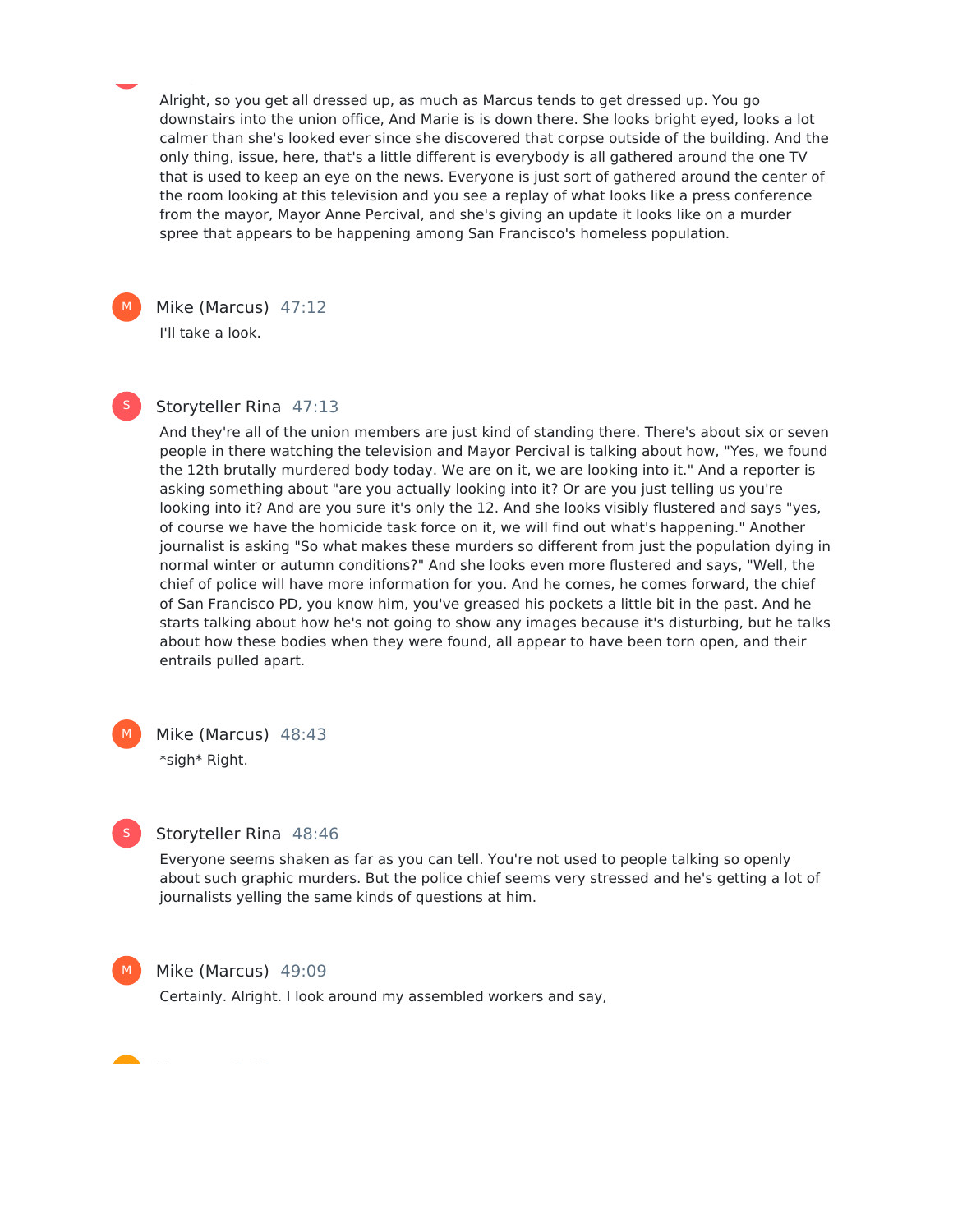Marcus 49:16

Let's get back to work. We can watch the recaps.



 $M$ 

#### Mike (Marcus) 49:21

And then I'll probably turn to one of them, maybe even Marie and say,



### Storyteller Rina 49:26

She nods and pulls out a tablet.



#### Mike (Marcus) 49:27

We need to make sure that we don't have any exposure when it comes to this. Not that we're part of the problem, but we need to make sure that our people are safe, that we're making sure they get home at night, right? So, I'd like new worksite policies put into place during this time. A heightened security alert.



#### Marie 50:02

Just, just tell me what you need. I'll get it set up. Was ours one of the 12, do you think?

Marcus 50:08 It's possible. M



#### Storyteller Rina 50:10

She shudders a little bit.



#### Marie 50:13

Well, I hope they find whoever's doing it. But I definitely think we need to be on the alert. They said it's only only the houseless, so far as they can tell, but we don't know. It's a big city, there could be others that they just haven't found and...



#### Marcus 50:29

We are not going to get wound up about it. We are going to stay calm, because others will look to us for that. Right? What we will do is, we will issue a memo to all of our worksite locations that because of the situation going on in the San Francisco area, we are requesting all union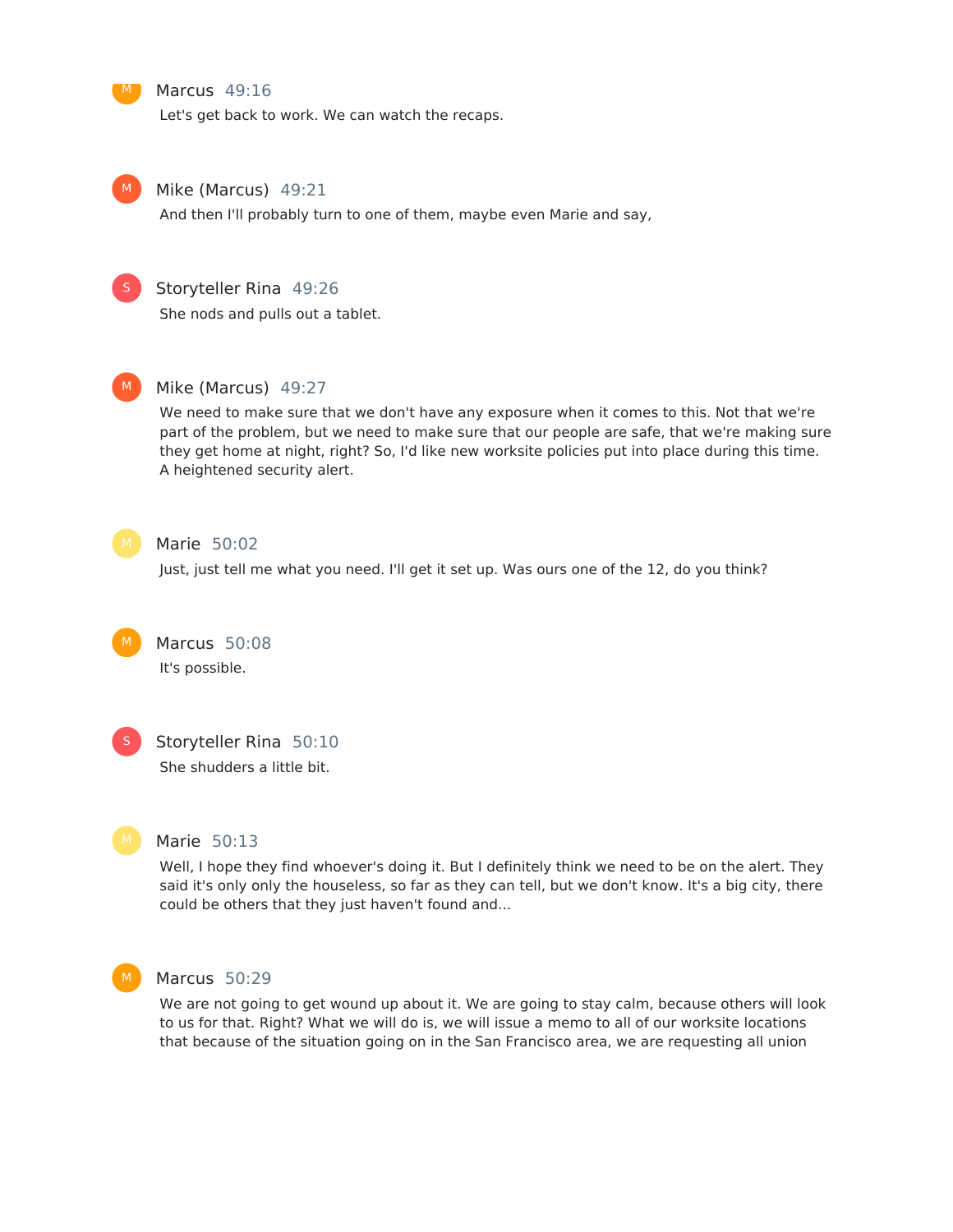managers to heighten security and to inform their, well, the clients that they're working for, that we are going to be instituting policies that require workers to be observed moving to their cars, if they're not already. No one walking into dark parking lots, no one walking down side streets to get to their trucks, or they could be victims.

#### Storyteller Rina 51:21

She's scribbling with a stylus on the tablet.



S

#### Marie 51:27

There's the one warehouse, down towards Mission. They've had a couple of broken lights in the parking lot that they haven't fixed. They keep saying they're going to get to it, but I think we really need to lean on them to really fix those lights.



#### Marcus 51:45

Get it fixed, or tell them that we're going to bill them for generators and flood lights outside their businesses for the next two months. Our way or the highway.



Storyteller Rina 51:55 She smiles a little grimly.

Marie 51:58 You got it. Assholes.





#### Marie 52:03

Alright. I've got the list. I know who to contact, I can handle this. I'll get Penny to help me out tonight. She's not working on anything else. And we'll keep the TV off.



#### Marcus 52:16

Good idea. I will be in touch. I've got to go out; I have a later meeting. But if you need anything, just text me.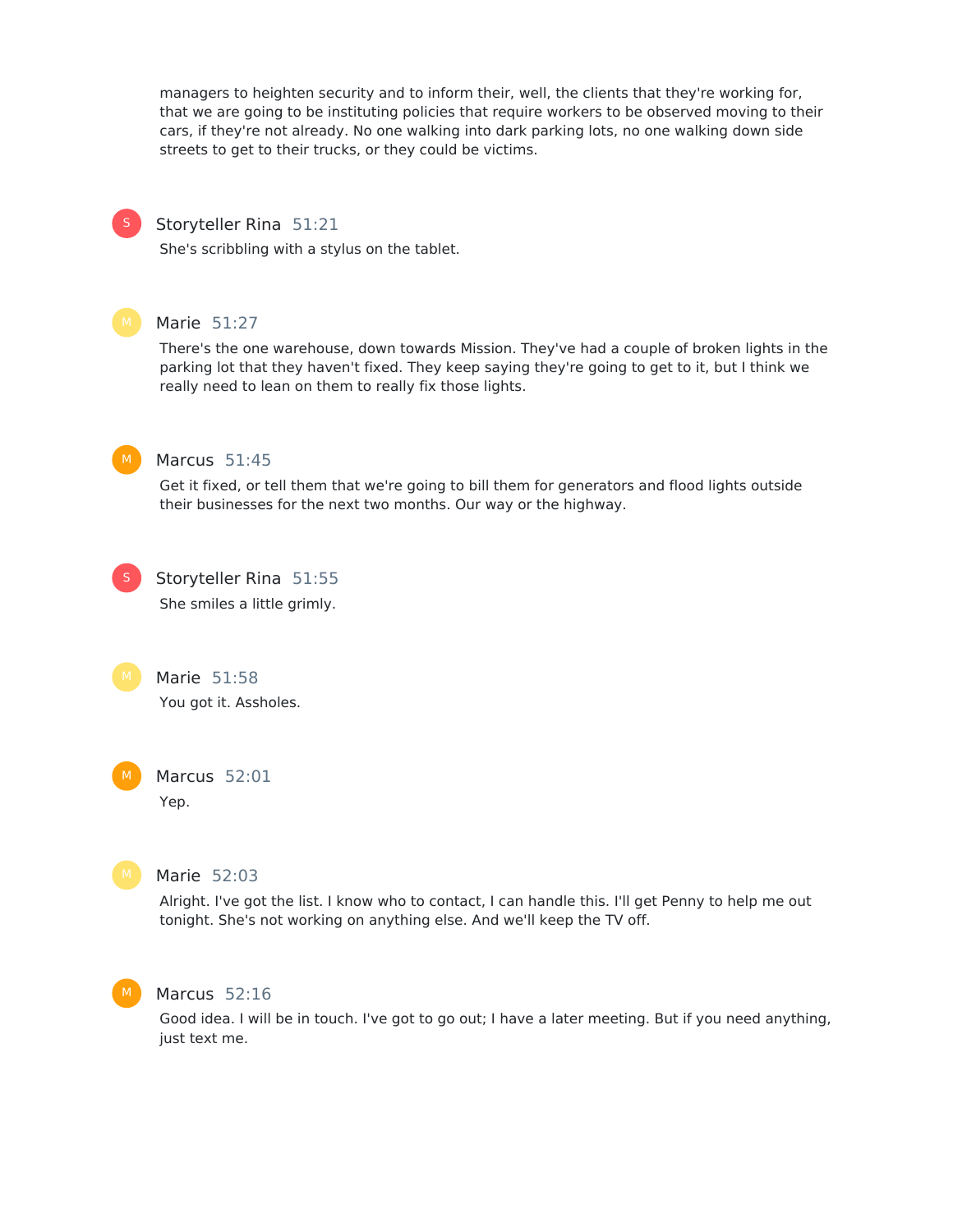M

Marie 52:26

You got it. Just be safe.

Marcus 52:29 Of course.



#### Mike (Marcus) 52:31

I will restrain from giving her a much wider grin before leaving.



#### Storyteller Rina 52:37

So you successfully restrain yourself and you head out towards your car. And you're going to Elysium.



#### Mike (Marcus) 52:46

I think the club is a good first stop for the evening. I don't really have any any pending messages from the coterie. And so it wouldn't be a bad idea to stop by Elysium and at least be visible.



#### Storyteller Rina 53:03

Alright, so Marcus is driving off down towards the Vampire Club in San Francisco. Has Marcus has been there recently? Does he tend to frequent it? Or is this his first visit in a while?



#### Mike (Marcus) 53:21

Oh, I don't think he's probably a frequent visitor. I think that he visits probably every once in a while. It might be something that he visits potentially with with his sire, David, but not all the time. Usually, he's busy doing clan business or whatever he's got going on at the docks. He's not necessarily always available for broad social calls.



#### Storyteller Rina 53:47

Excellent. So you head down to the grand old yacht that has been turned into the Vampire Club by one Sebastian Melmoth and is known to be a stable place for all vampires to visit, and no drama, other than the verbal kind, is tolerated. So you head off down to the Vampire Club and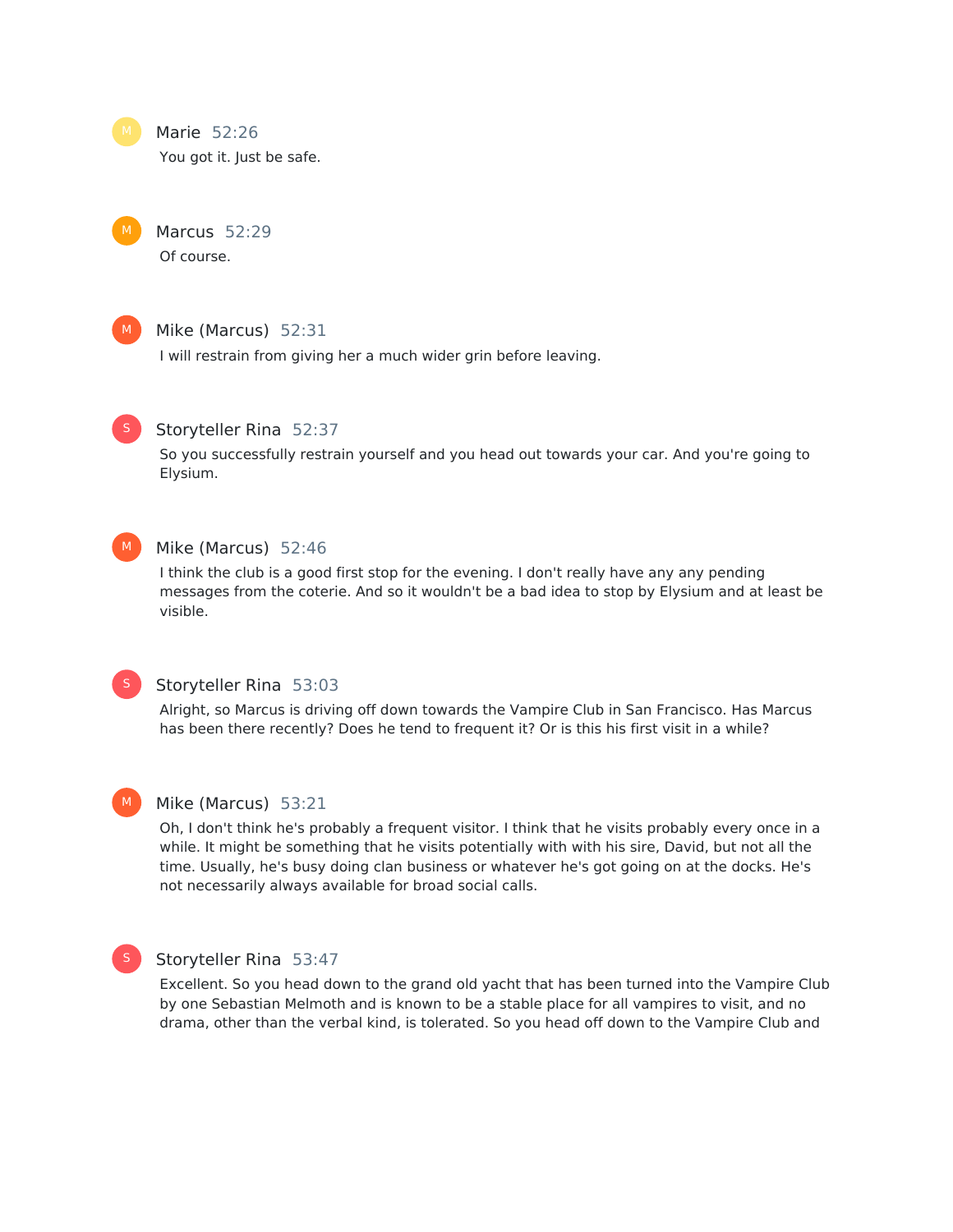we will check in with you shortly. Meanwhile, Alex, as you come to and realize that you're covered in blood, and Trevor is nowhere to be seen, you hear a knock on your door.

Alex 54:34 A

Shit. Fuck. Jesus.



### Tiffanie (Alex) 54:36

I'll get up and lock the room up and head to the peephole in the door.



#### Storyteller Rina 54:47

You look through the peephole and you see one Vince Markevich standing a bit sheepishly, wearing what looks like a somewhat ill-fitting suit from perhaps 10 years ago. Oh, standing and waving.



#### Tiffanie (Alex) 55:03

I probably press my head against the door like, "Ah, son of a bitch." I will probably say through the door,



### Alex 55:15

Vince, you have interrupted my evening rituals. Let me take my shower and I will be with you momentarily.



#### John (Vince) 55:27

Vince presses the intercom to shout back, and he's just like,



#### Vince 55:30

Oh, don't worry, I just need the notes that I, that I left here because I left in a rush. I just need to pick those up. I have a meeting with some other Tremere this evening.



### Alex 55:42

Well, actually, we have to get the rest of the coterie together. I know why this is happening.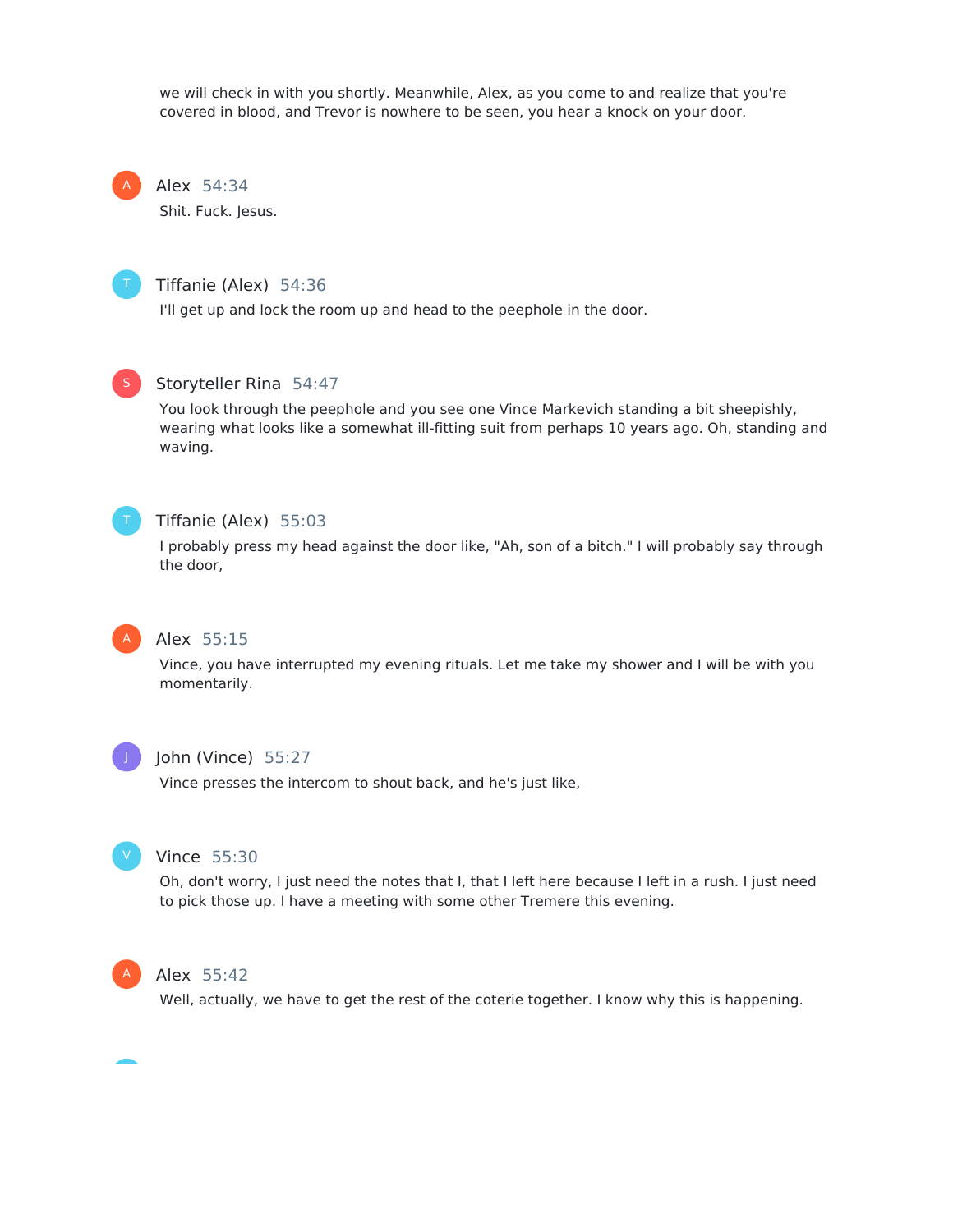

#### Vince 55:49

Oh, well, I'm working on a potential cure. And... ok, it might be. It's based on the research that Karen did and that someone else did.



#### Alex 56:01

Yeah, but do you know where it's coming from?



### Vince 56:04

No, no.



### Alex 56:05

I do. Let me shower. I'll be with you in a minute.



### Tiffanie (Alex) 56:09

And I'm gonna walk away and go get in the shower.



### Vince 56:11

I got an appointment. But fuck, this is important.



J

#### Storyteller Rina 56:15

Yeah. So Vince, you're left standing outside Alex's apartment, just sort of waiting. Do you call anyone? Text anyone? Read something? What do you do while you're waiting for a good 15-20 minutes or more?



Yeah. Ok. So as soon as Alex says they're going to go have a shower, he's like, ok, this is not great. First things first, he's going to call the estate for Phoebe Van Ness, because the number would still be in his phone. Next, he has the number for Katerina. So he's going to explain to her that he's going to be a bit late, because, well, something. But that Alex claims to have found the source of this whole thing. And he will admit to Katerina that he's had the dreams. And he's like,



#### Vince 57:15

So yeah. In essence, I think I have a bit more of a vested interest than I did yesterday. Anyway,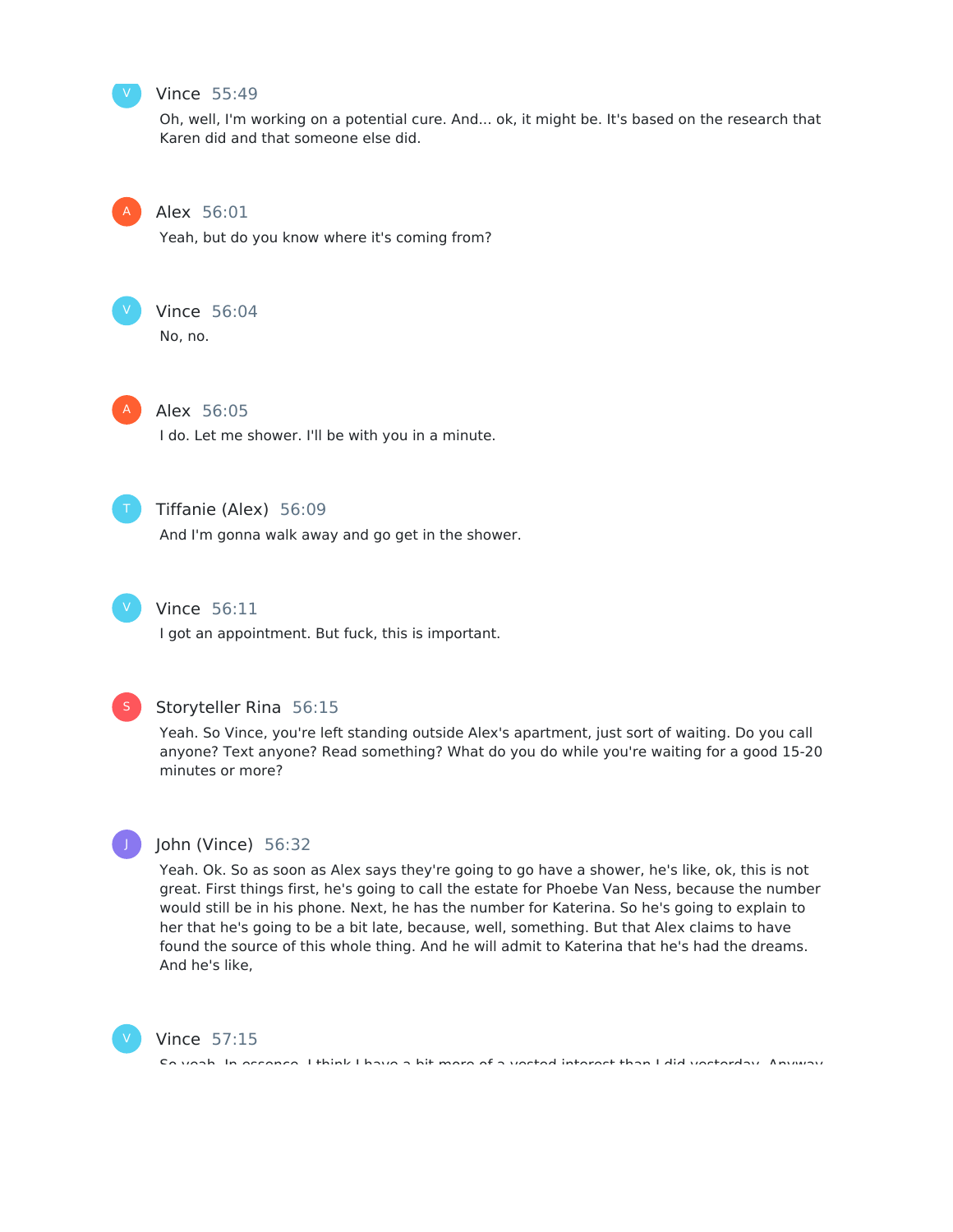So yeah. In essence, I think I have a bit more of a vested interest than I did yesterday. Anyway, hope to hear from you soon.

#### Storyteller Rina 57:23 S

So Katerina, you get a message on the bakery's main phone line, because he forgot that you use a pager. So as you come out of your feeding frenzy, and as Cora goes off to dispose of the body, the phone rings in the main part of the bakery. And you ignore it, because you have other things to think about. For one thing, you're covered in blood, and you probably don't want to go out there. But then you hear the voicemail pickup and you hear Vince babbling on about having dreams, and he's going to be a bit late, and Alex seems to know what's going on. And you just hear his his voice babbling on for a good three minutes.



#### Ali (Katerina) 58:13

I'm gonna rush over to the phone. I'm covered in blood, but I got to, I got to answer that phone. And if I don't make it to the phone in time, well, there's an immediate callback.



### Storyteller Rina 58:25

So Vince, your phone rings almost as soon as you hang up.

Vince 58:29 Hello? V



#### Katerina 58:30

What do you mean that you are going to be late?



### Vince 58:36

Look, I have to get the notes, but Alex won't let me into their apartment until...I apparently interrupted some kind of ritual, I guess. I guess they are...people do that. I don't know.



#### Katerina 58:46

You do realize what I did for you, right?



#### Vince 58:50

I know. I know. I have called ahead, I have explained that a circumstances have arisen beyond our control and that we will be up to one hour late now, to my knowledge, which I know it's not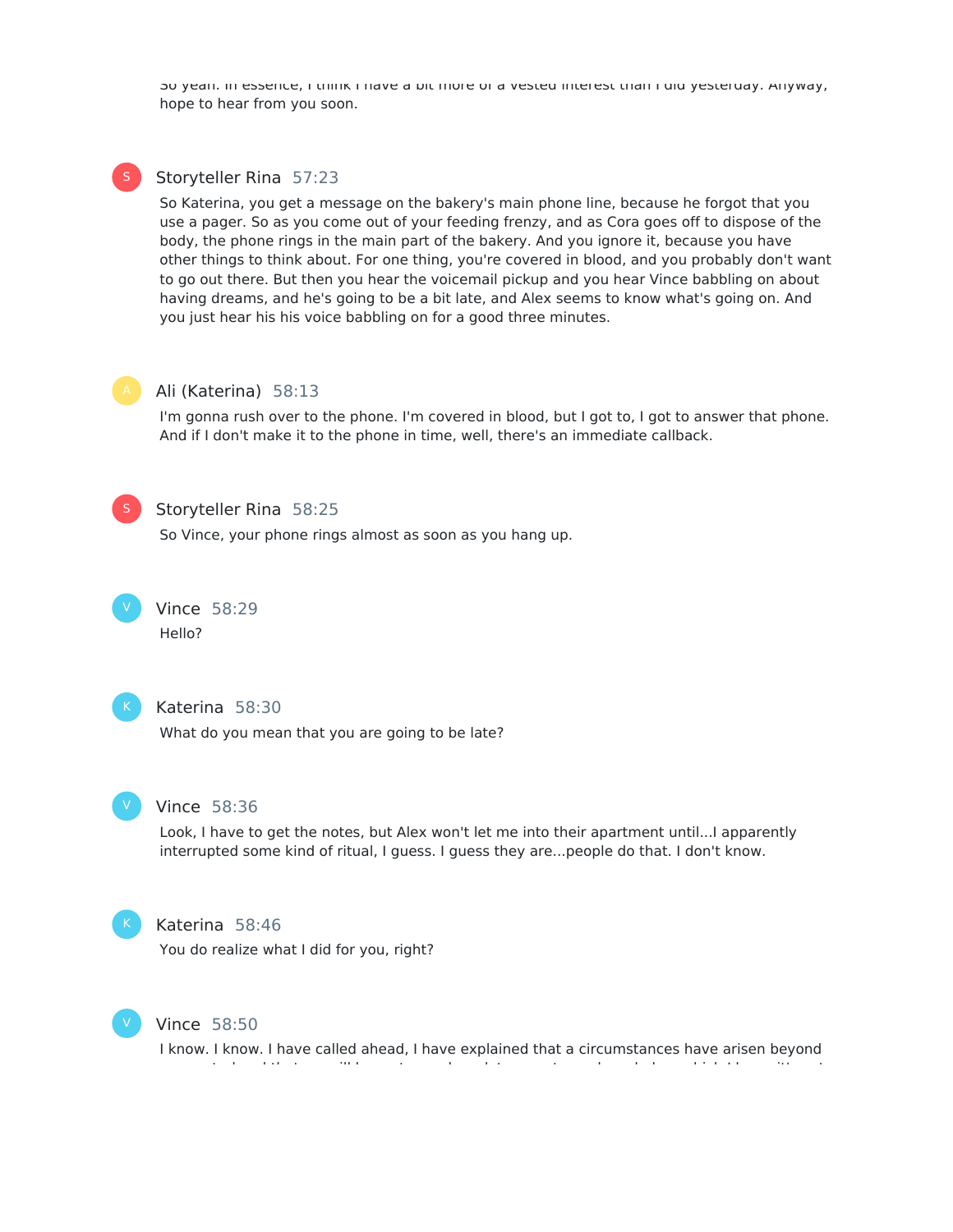our control and that we will be up to one hour late now, to my knowledge, which I know it's not ideal, but really, there's not a lot we can do about it. If Alex is claiming that they found the source, well, maybe they got some insight from studying that Trevor from clan Ventrue. I mean, I wonder what kind of condition he's in anyway. Yeah, no, it's...



#### John (Vince) 59:26

Like, she can't see it, but he's nodding. And he's just like,



#### Vince 59:30

Yeah, so...o



### Katerina 59:31

What is the address you are at now?



### John (Vince) 59:37

He gives her Alex's address, thinks nothing of it.



### Katerina 59:41

You are going to order me a car and you will give them that address. Because this is unacceptable.



#### Vince 59:50

Yes, Ms. Bogdonovich. I'll get on that right away.



#### Katerina 59:53

Here is my pager number.



### Ali (Katerina) 59:56

I will give him my pager number.



### Katerina 1:00:00

Lets me know when the car is ordered, and how long it will be before they arrive.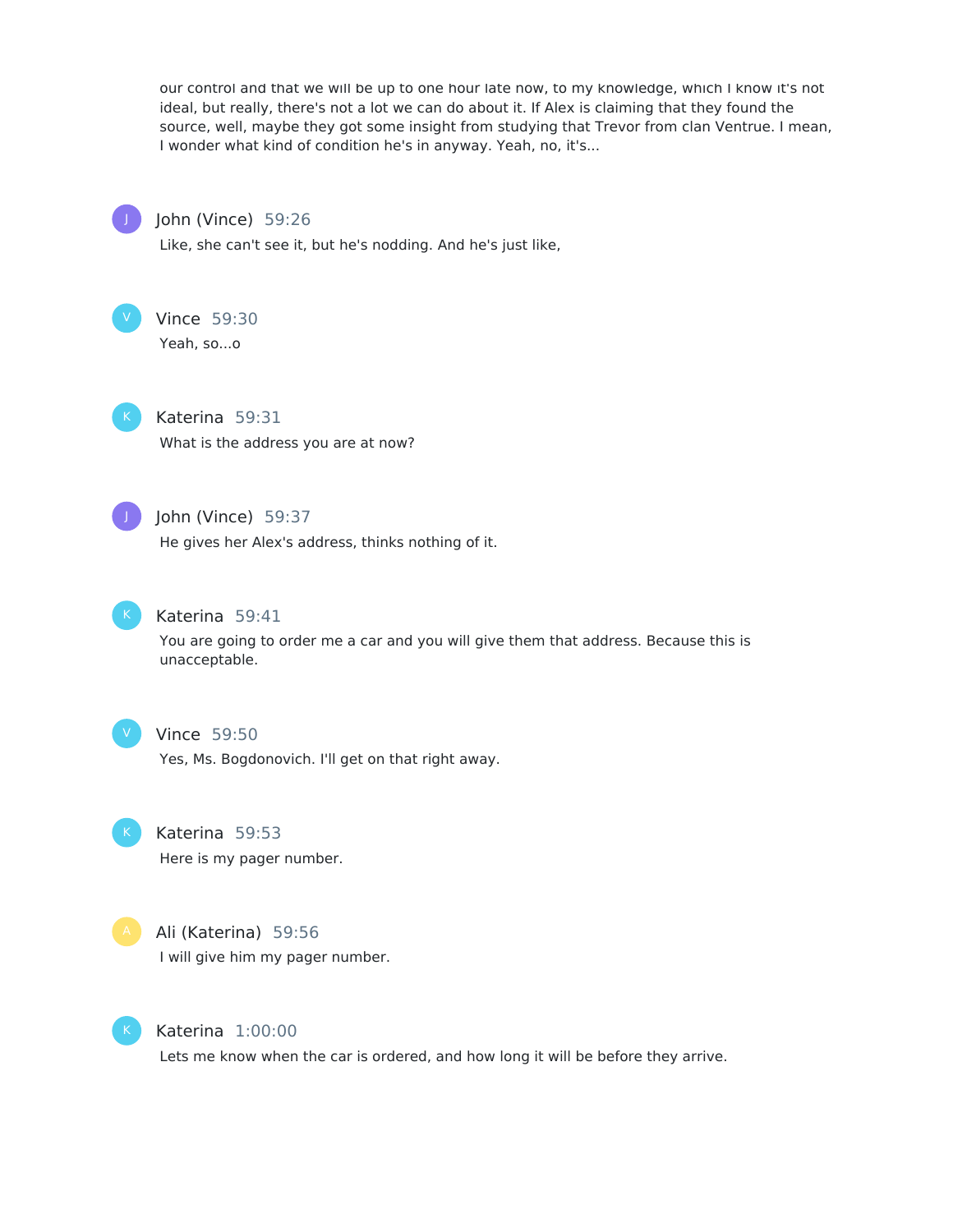

Ali (Katerina) 1:00:10

And I will just like, I hang up the phone really hard.

Lets me know when the car is ordered, and how long it will be before they arrive.



#### Storyteller Rina 1:00:14

So Vince, you can order an Uber for Katarina.



John (Vince) 1:00:17 Yeah, absolutely.

S

### Storyteller Rina 1:00:19

And the app says it'll take 20 minutes to get to her, there's a traffic jam. Well, there's always a traffic jam somewhere in San Francisco.



John (Vince) 1:00:30 Yeah.



### Storyteller Rina 1:00:31

But there will be an Uber outside the bakery in 20 minutes. And so you can send that on, on her pager. So Katerina, you have approximately 20 minutes to get cleaned up and changed before your Uber will arrive.



### Ali (Katerina) 1:00:47

That's fine. I only need a quick shower to get all the blood off. It's mostly on my clothes anyway. And I'll just throw on another dress that's more formal, because I'm going to go meet the Whip. And of course, I have to match shoes and earrings to this particular outfit, because I need to be my best obviously. And I will not run down the stairs but it's it's definitely a, definitely a faster paced walk than I would normally do, especially in a pencil skirt.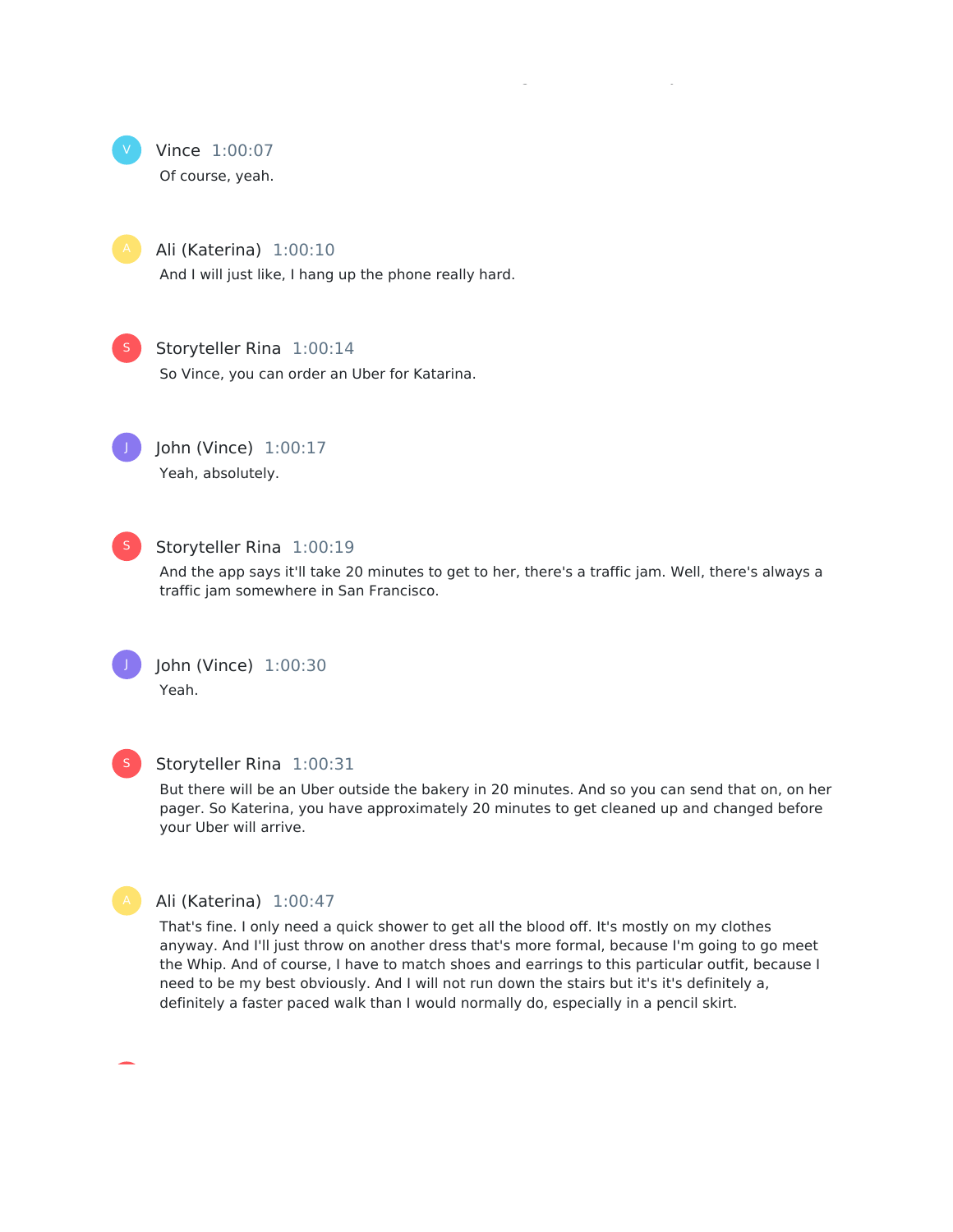#### Storyteller Rina 1:01:21

So Alex, by the time you shower, do your hair care ritual, change, etc., you look out the people to see that you now have two vampires standing outside your door, as you see Katerina coming up the stairs behind Vince.



#### Tiffanie (Alex) 1:01:42

I do the eye roll that can be heard across the Bay. And I will open the door as I'm adjusting my ascot with the notes in my hand.



### Vince 1:01:55

Oh, excellent. Thank you very much.



#### John (Vince) 1:01:57

And he opens his little, he's brought a little satchel, kind of like a laptop crossbody bag that he has. And he just like, puts them carefully in there. He's like,



#### Vince 1:02:07

There we go. So what's this about finding the source of this problem?



### Alex 1:02:12

Well, we have to have a meeting. There's a lot of information to cover and we have several people we need to visit.



#### Vince 1:02:20

I really do have a very important appointment I really can't miss.



#### Alex 1:02:27

Ok, well, we'll just let more people you know, rip their own hearts out while you go to your important meeting, ok? I will be calling Marcus to meet up at our hideout. But have fun. I'm sure whatever meeting you have is way more important than all of our elder vampires killing themselves.



#### Vince 1:02:52

I might be able to...I'm going to be able to find a cure.

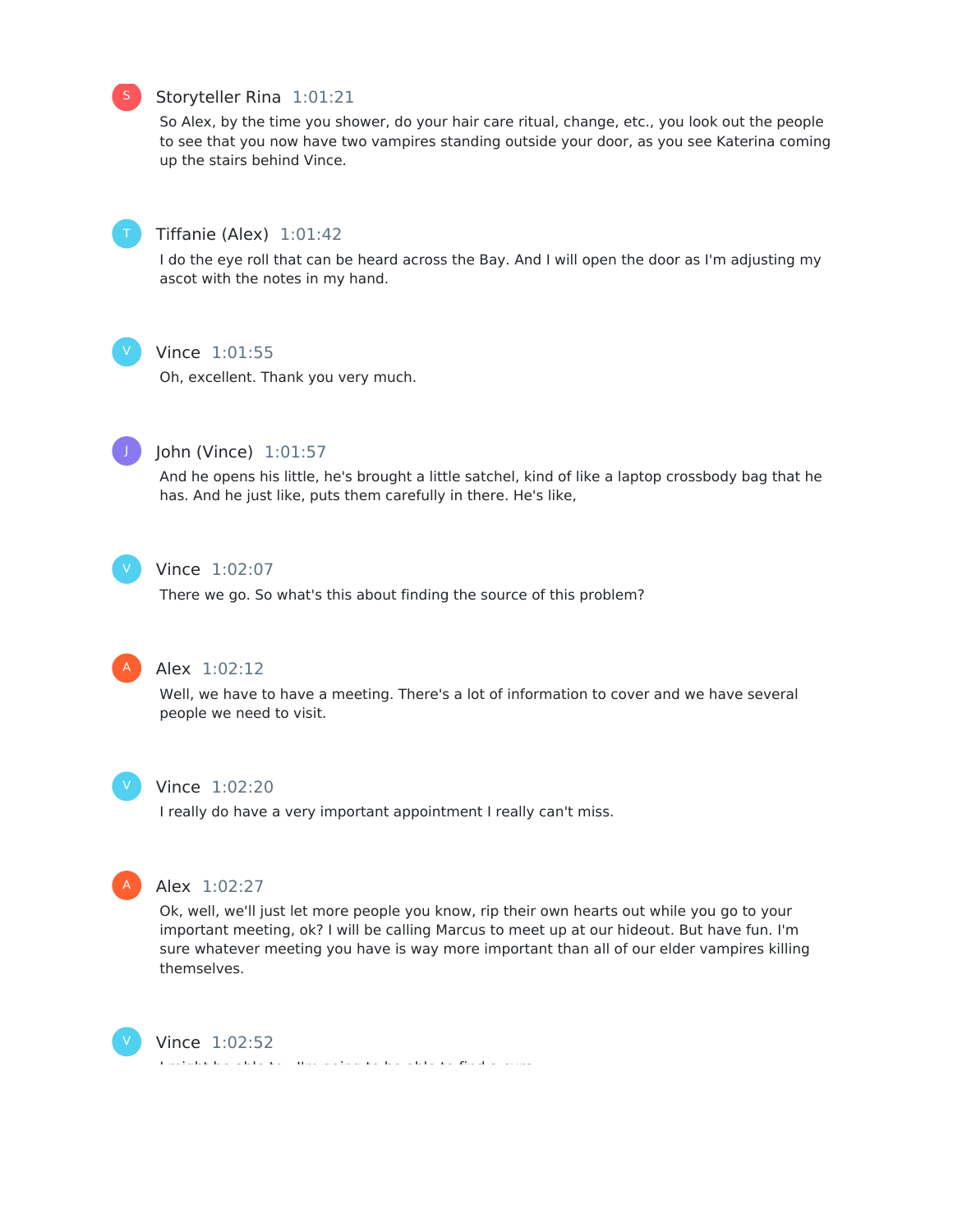I might be able to...I'm going to be able to find a cure.

### Alex 1:02:56

Yes, you have a cure, but you don't even know where the ailment is coming from.



A

#### Vince 1:03:00

\*stammering\* Yes, but if you do, you can tell me after or you can tell me now or you can use...We don't, look....



### Alex 1:03:08

This is not something to have a light conversation with. When you are ready, you come meet us down by Marcus's warehouse thing that we met up at before.



### Katerina 1:03:21

Vince, give me your phone.



### John (Vince) 1:03:23 He unlocks it.



### Katerina 1:03:27

Call Phoebe's main line. I'll see if they can reschedule. She won't be happy about this.



#### John (Vince) 1:03:35

He's just like nods, he just unlocks it, brings up the number again, pushes the dial button and hands it to her.



### Phoebe 1:03:43 Yes, Vincent?



Katerina 1:03:46 No, this is Katerina Bogdanovich.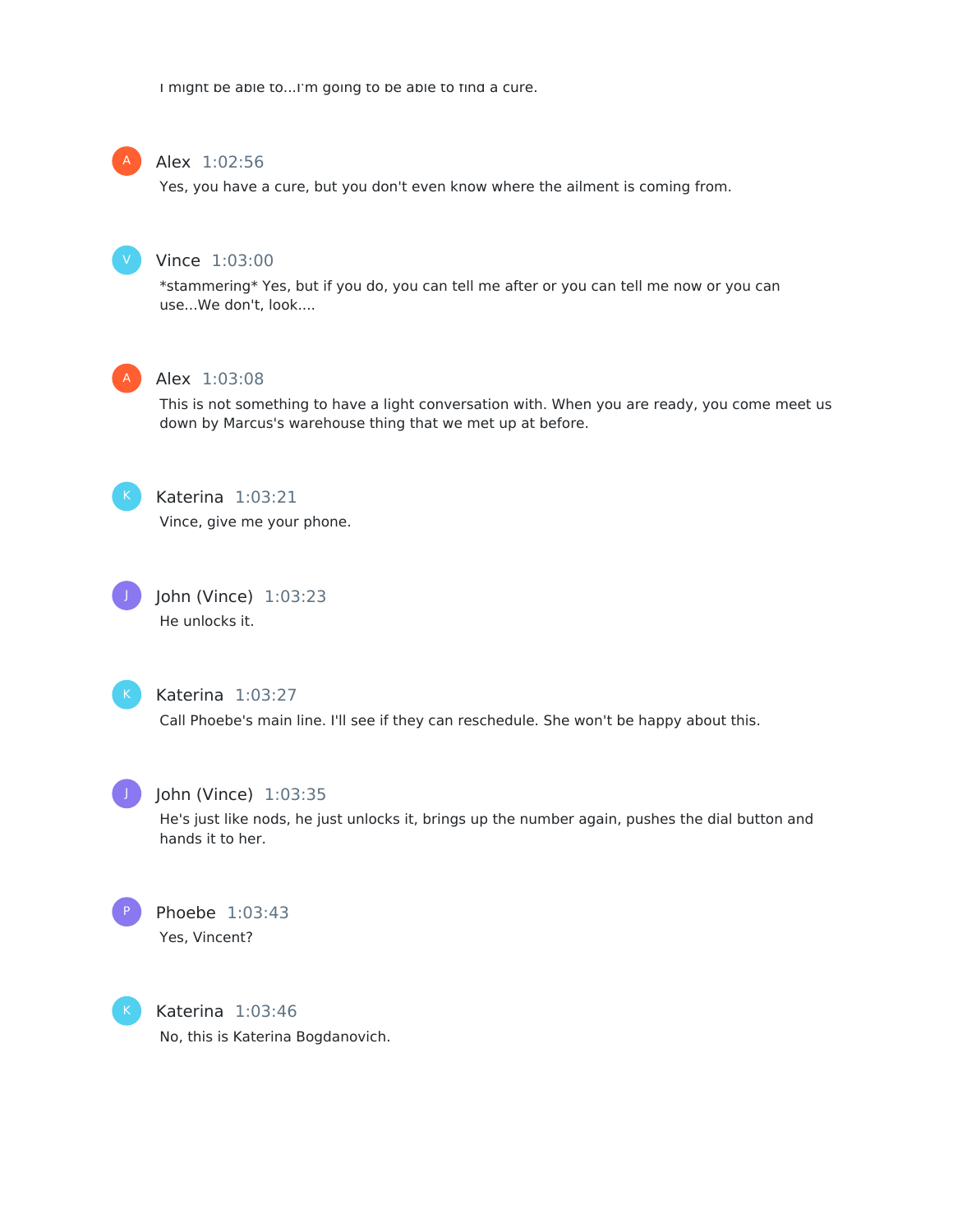



#### Katerina 1:03:52

I know it is in, well, it is in poor manners for me to have to reschedule, but I must ask if we can either reschedule later this evening or later in this week.



#### Storyteller Rina 1:04:09

There is a long pause.



### Phoebe 1:04:13

You do realize the favor I am doing you by even allowing that young vampire into my personal library.



## Katerina 1:04:25

Yes, I'm aware.



#### Phoebe 1:04:27

What, exactly, is so all fired important that you would have to reschedule such an event?



#### Ali (Katerina) 1:04:36

The coterie that I am a part of at the moment has a mission we must complete but I cannot disclose too many details. That is all I can tell you without getting more people, more Kindred, hurt.



### Phoebe 1:05:04

I can see you later tonight. I cannot reschedule for this week. I am very busy. I will allow you to arrive a few hours later. But tell that upstart young Tremere that he will owe me the largest favor he's ever owed to anyone.



#### Katerina 1:05:29

Well, actually, I do believe that Alex Giovanni should owe you this favor.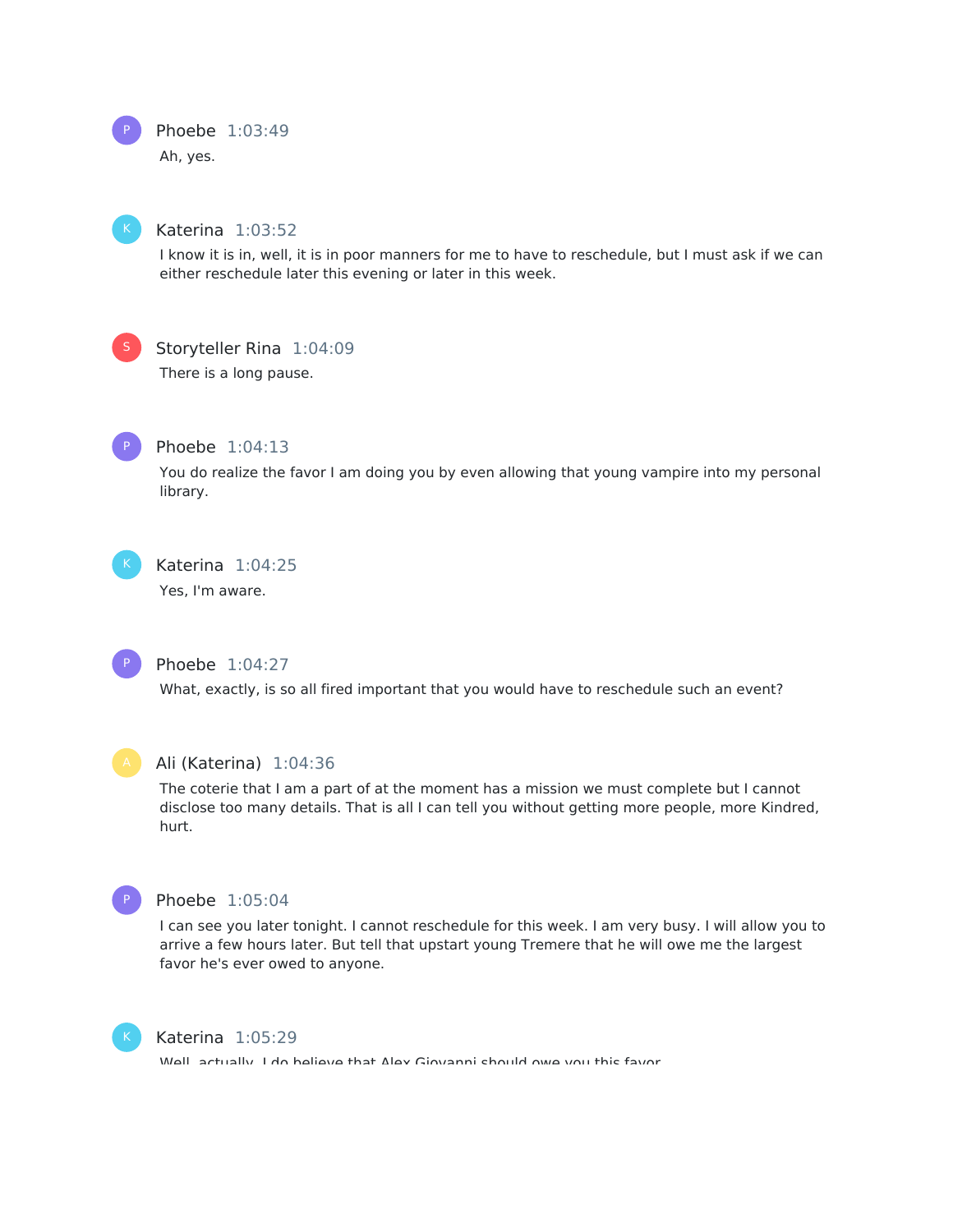

#### Storyteller Rina 1:05:37

There is a another long pause and Alex, you hear this.



Tiffanie (Alex) 1:05:40 Yeah, I'm like,



### Alex 1:05:42

I don't know who you're talking to. But you are not allowed to hand out favors on my behalf.



Katerina 1:05:50 Yes, I am. Because this is the Tremere Whip.



### Alex 1:05:53 I don't care who it is.



Katerina 1:05:56 Shut. Your. Mouth.



#### Alex 1:05:58

No, either you want to be there or you don't.



#### Tiffanie (Alex) 1:06:00

And what I do is, I lock my door, and I walk down to my driver.



#### Storyteller Rina 1:06:05

Phoebe in the background hears all of this because you're both shouting at each other and says,

Phoebe 1:06:12 **Participate**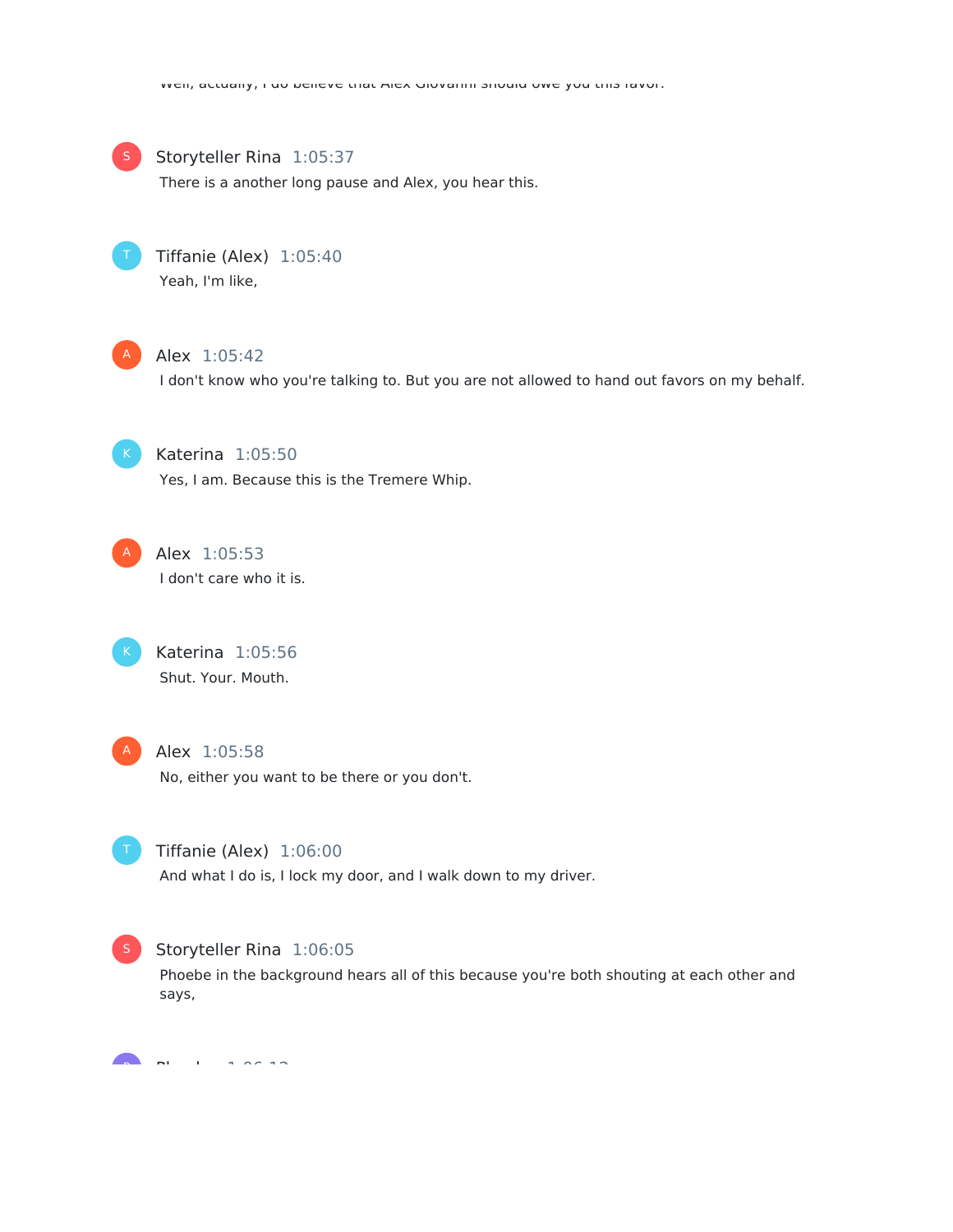

#### Phoebe 1:06:12

I don't care who is dealing with all of this. My time is very valuable. I don't take kindly to people asking me for a favor and then moving it around. So between the three of you, someone besides you, because you already owe me, Katerina, is going to owe me big time, as the humans say. So figure it out.



#### Storyteller Rina 1:06:46

And you hear the phone click.



#### Tiffanie (Alex) 1:06:50

Oh, I'm sure. I'm calling Marcus, by the way.



 $M<sub>1</sub>$ 

#### Storyteller Rina 1:06:54

So Marcus, you are at Elysium. You have by this point gone in. There are multiple bouncers at the door, but they wave you on in.



### Mike (Marcus) 1:07:13 They'd fucking better.



### Storyteller Rina 1:07:14

Yes. They recognize you, even if you haven't been here in a while, but they seem a little tense, a little on edge as they wave you in.

Mike (Marcus) 1:07:25 Ok.  $M_{\odot}$ 



#### Storyteller Rina 1:07:26

So you go in, and it's actually fairly quiet in here this evening. The last few times you've come, it's been a hubbub of activity: music, various rooms in this yacht with different kinds of music for all variety of tastes, drinks being passed around of various mortal vintages, deals being struck in quiet back corners, clans intermingling who would otherwise not have anything to do with each other. Just there's usually this convivial atmosphere that seems to be dampened. tonight. You see a few groups dancing, but it's a waltz, which is not normal. It's very quiet, very subdued. And you see a very harried looking Sebastian Melmoth. He's impeccably dressed in a three piece suit with an ascot and a little pin. His pocket handkerchief matches the ascot and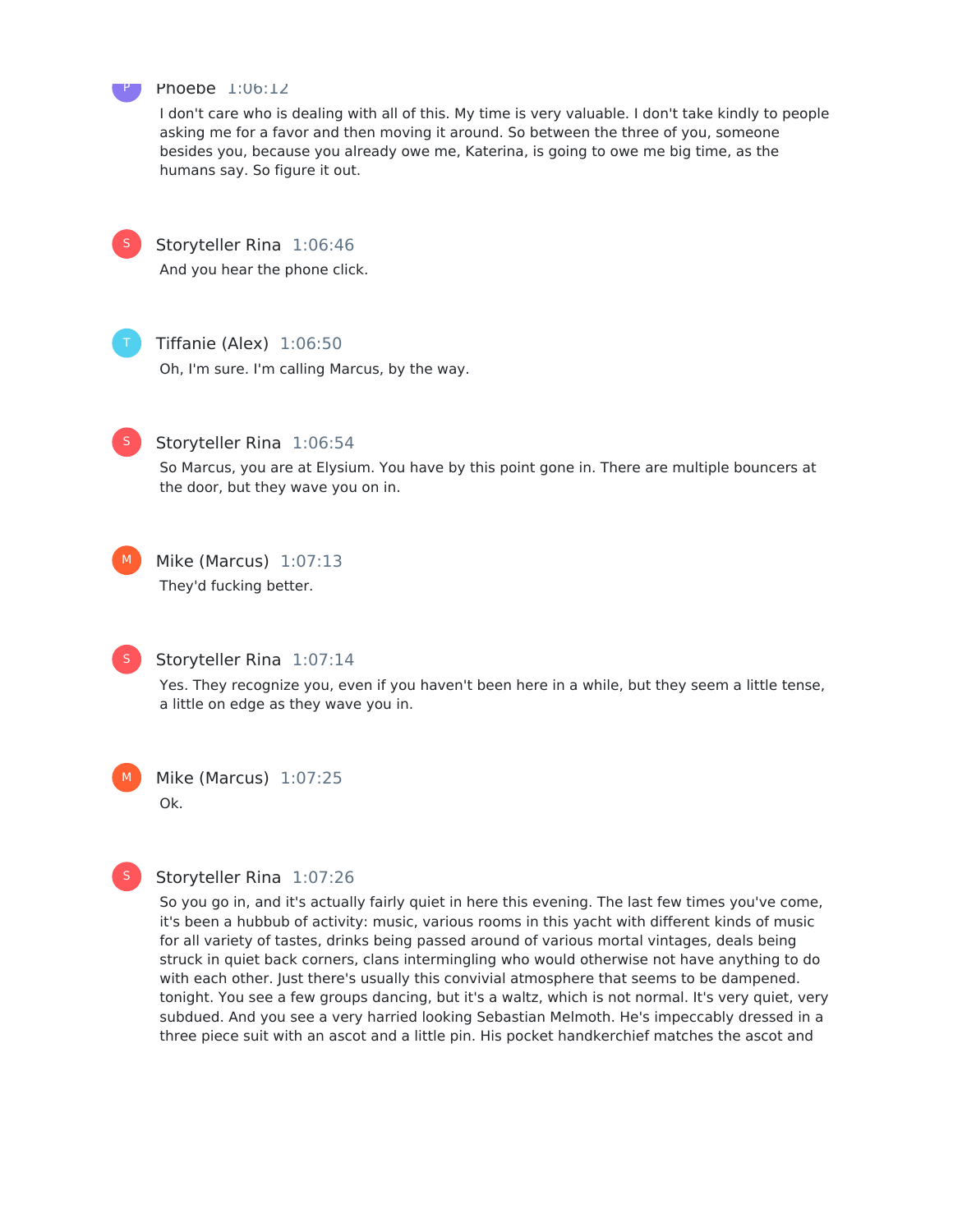his socks match both of them. And he's the picture of sartorial elegance, except he's leaning up against the wall with both of his hands in his pockets. And his forehead is creased as he's staring at the dance floor. And he looks up and says,



### Sebastian 1:08:56

Marcus, wonderful not seeing you here.



### M Mike (Marcus) 1:09:01

And I look over at the dance floor. Is it empty?



Storyteller Rina 1:09:06 There's a few couples over there.



### Sebastian 1:09:09

I believe they've been taking their lessons from humans. How dreadful.



Marcus 1:09:15 We are what we eat.



#### Sebastian 1:09:17

Well, you must have been eating some very spicy ones, then.

M Mike (Marcus) 1:09:21 You know a gentleman never tells.



#### Sebastian 1:09:23

Well, then you should have no trouble telling.

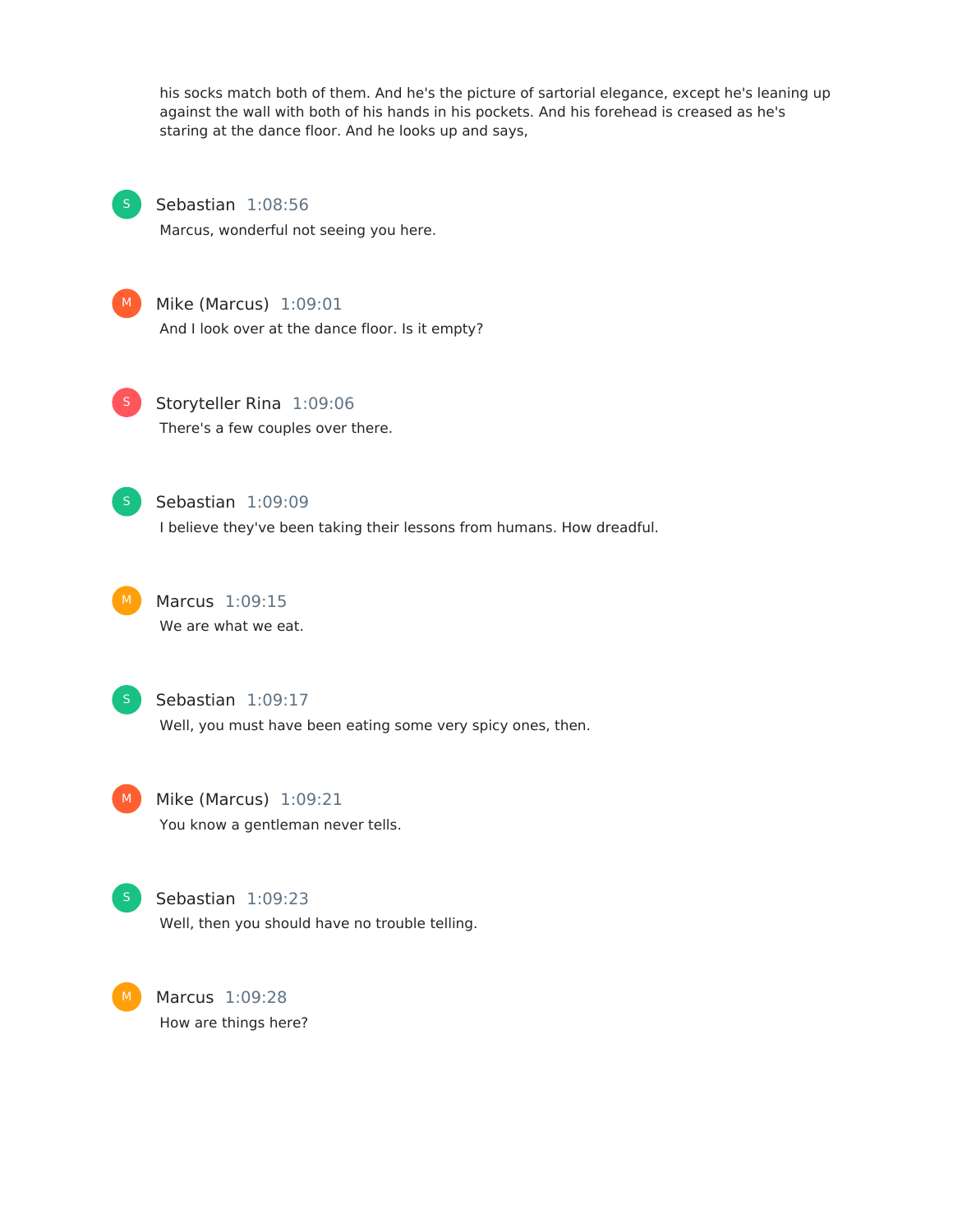

#### Sebastian 1:09:30

You know, I say everything in moderation, including moderation, but this is being too moderate.



#### Storyteller Rina 1:09:38

He waives his arm grandiloquently around the room.



#### Sebastian 1:09:45

It's been too quiet this week.



Marcus 1:09:48

I wonder if you've scared people off.



### Mike (Marcus) 1:09:51 I smile.



### Sebastian 1:09:53

Yes, well, if I were to scare people off, I would just need to summon you, and the sight of your face would send them all running.



#### Marcus 1:10:02

I'm glad, I'm glad to see you haven't lost your sense of humor after all these years. But your assistants out front are a little on edge. It's pretty noticeable.



#### Sebastian 1:10:16

Yes, we're all on edge lately, aren't we? Have you...noticed anything out of the ordinary lately? Anything other than us?



#### Marcus 1:10:28

What is that word these days? What does ordinary even mean?

Sebastian 1:10:34 S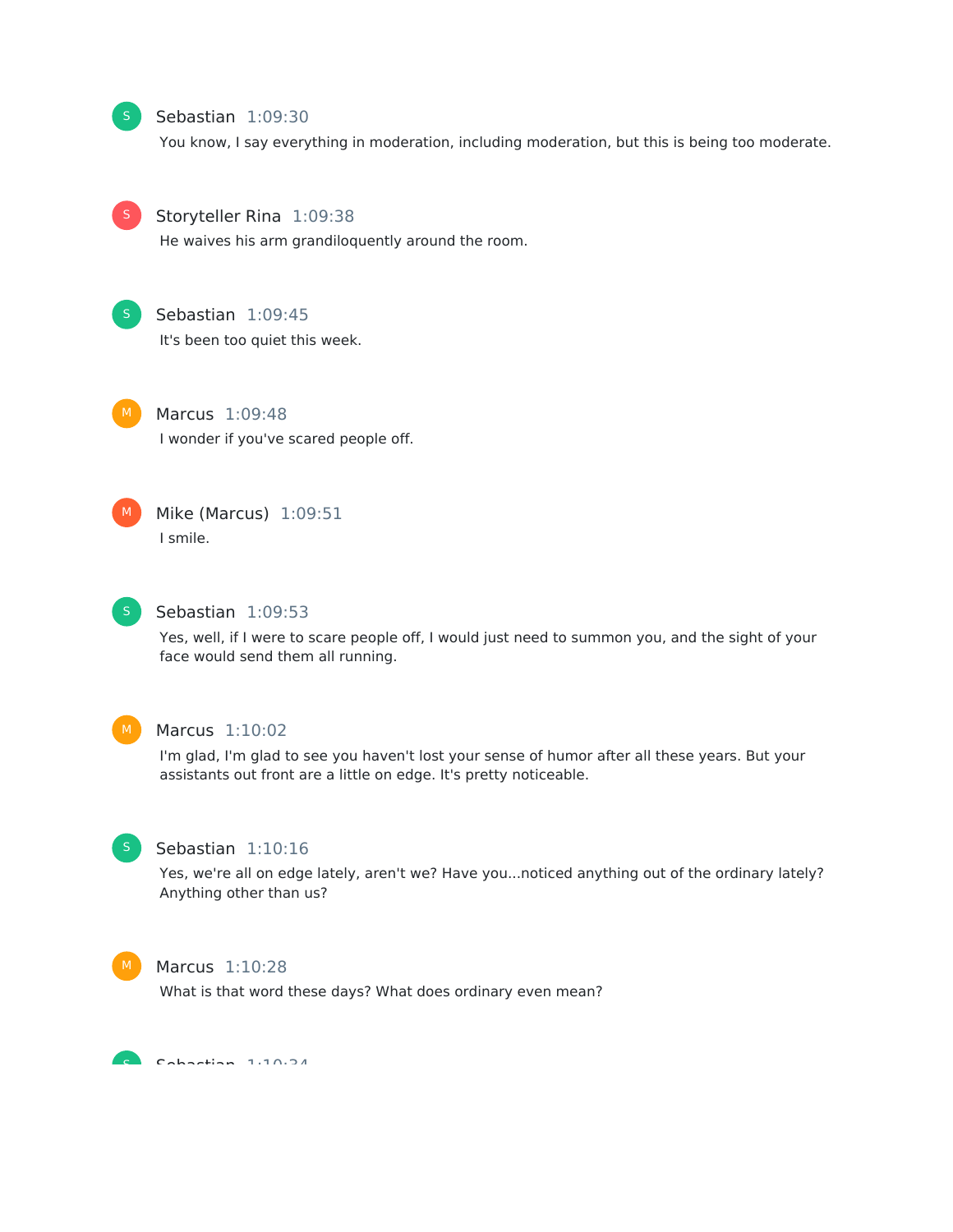

### Sebastian 1:10:34

Everything ordinary is extraordinary and everything extraordinary is ordinary these days. So I doubt we will ever know.



### Marcus 1:10:41

Well, I do know that the city is changing.



### Sebastian 1:10:47

Yes. I don't like change. It upsets one's digestion.



#### Marcus 1:10:56

It's interesting for a group of people who are so focused on being immortal. And continuing it. It's strange that you wouldn't welcome a little change in life. Might make the night a little bit more palatable.



### Sebastian 1:11:12

My dear Marcus, if we were to allow change every time someone reasonably pointed out a thing that needs changing, it would just be chaos. Things would actually have to change. We can't have that in a decent ordered society.



### Marcus 1:11:25 Truly.



#### Sebastian 1:11:27

But yes, I have noticed odd things of late. I'm not used to so many of my regulars just disappearing.





### Sebastian 1:11:40

If you noticed, Marcus, there's none of your lot around here, for a start. It's certainly been better for my overhead. No Brujah around breaking the furniture.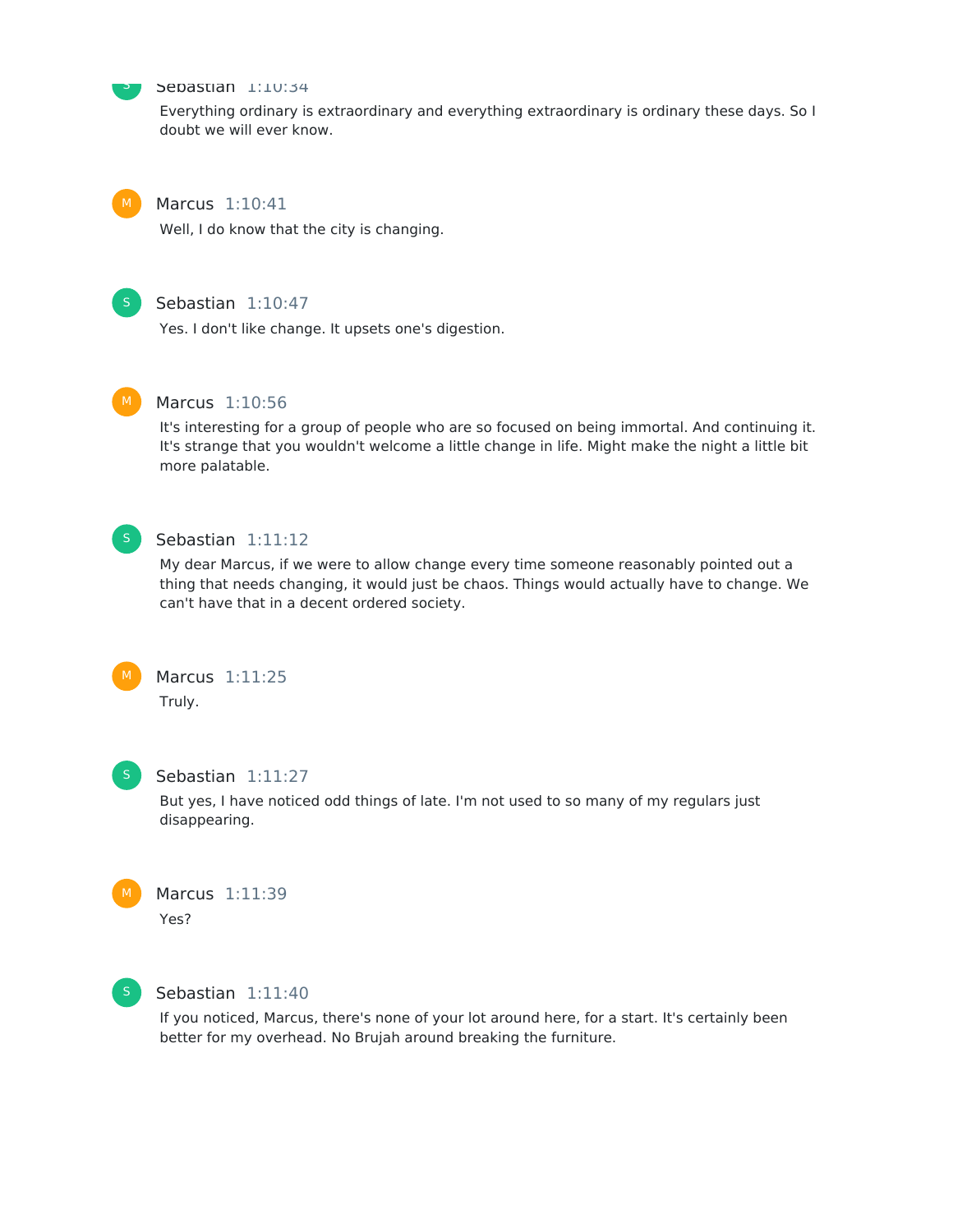# S

#### Storyteller Rina 1:11:49

And there are no Brujah of the ones who've remained in San Francisco. None of them are here.



### Sebastian 1:11:57

But on the other hand, now it's too quiet. Gangrel are gone, as I'm sure you know.



### Storyteller Rina 1:12:03

And he points with his thumb off to one side.



#### Sebastian 1:12:09

Well, the Nosferatu rarely make an appearance and who can blame them with that appearance? And yet, here they are tonight.



### Storyteller Rina 1:12:18

And you do in fact, see a few Nosferatu sitting in the back corner. Just sitting in the dark, watching.



#### Marcus 1:12:26

It's surprising to even see them. Usually they cling to the shadows so tightly they remain invisible.



#### Sebastian 1:12:34

Indeed, they're not the sort we cater to around here.



### Storyteller Rina 1:12:40

He sniffs a little bit, and he bows grandly,



Sebastian 1:12:44 Other than our beloved Prince, of course.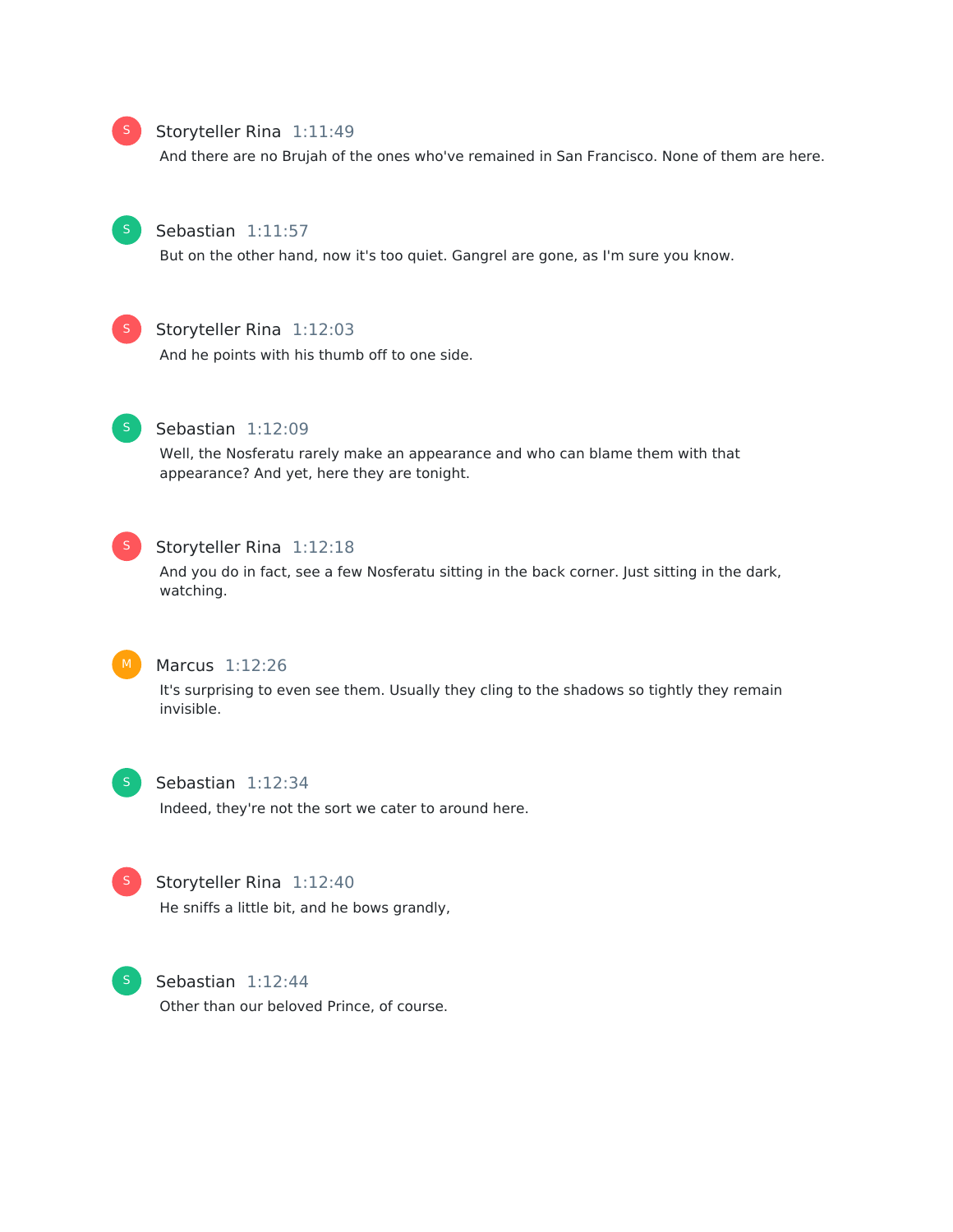#### Marcus 1:12:48

Do I detect a bit of sarcasm?



M

#### Sebastian 1:12:51

Well, just a bit, but I so rarely deal in bits of anything.



### Marcus 1:12:58

I haven't seen much of the Prince in the past few days.



#### Sebastian 1:13:01

None of us have, not even the Whips. And perhaps you've heard, I assume you know Claudio? He's been thrown out.



# Marcus 1:13:13

Truly?



### Sebastian 1:13:15

Most distressing, truly. I don't know what he did. But the Prince has apparently declared him a vampire non grata in San Francisco.



### Marcus 1:13:27

Fascinating. One would wonder why.



#### Sebastian 1:13:33

One would wonder why, yes, especially when it's one of one's own clan, but he never came to Elysium, which you think he would do first before planning his getaway.



S

#### Storyteller Rina 1:13:43

And he leans in, and he adjusts the collar on your shirt a little bit.

Sebastian 1:13:51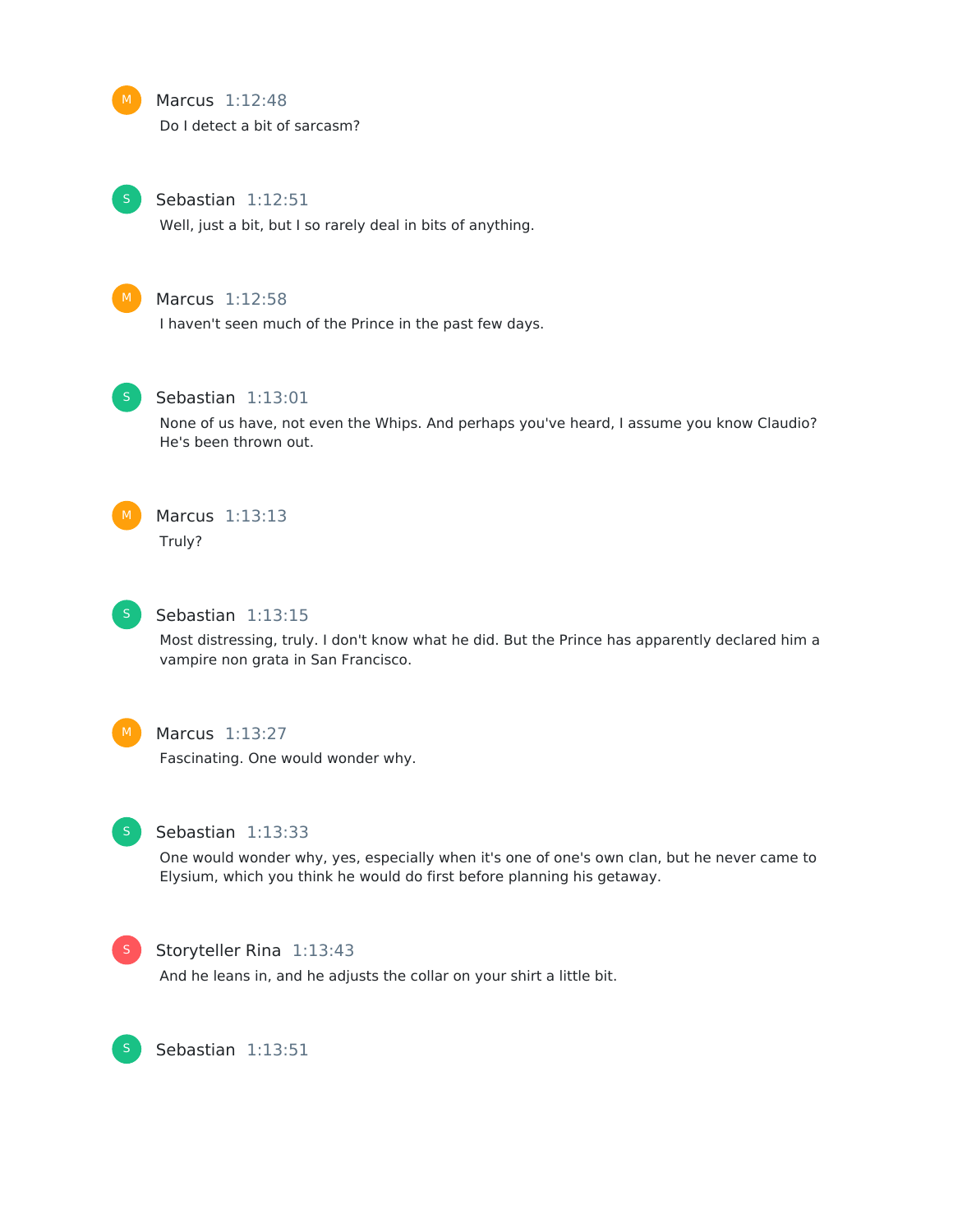Now, Marcus, you didn't hear this from me... Well, I owe David a bit of a...favor, you might say.



Storyteller Rina 1:14:03

He winks lasciviously.



#### Sebastian 1:14:08

I've heard something about a Blood Hunt. Not officially announced yet of course, but I do believe one is coming. Seems our Prince has a bit of a temper after all these years. Shocking.



### Marcus 1:14:26

I find that very interesting.



### Sebastian 1:14:29

And do you want to know who plans to lead the hunt? Oh, go on guess. I'm sure you know.



#### Marcus 1:14:38

I would imagine our dear Sheriff is very eager for the right.



#### Sebastian 1:14:44

Yes our dear, dear Esmerelda. She hasn't graced Elysium with her presence even once since her promotion. I'm a little hurt. Devastated, even.

#### Marcus 1:14:57

As you should be.



#### Sebastian 1:14:58

Oh, yes. I mean, who wouldn't want to see me? \*pause\* I'm sure you're aware Billy is coming, the old fart?



# Marcus 1:15:06

Yes, I've been made aware.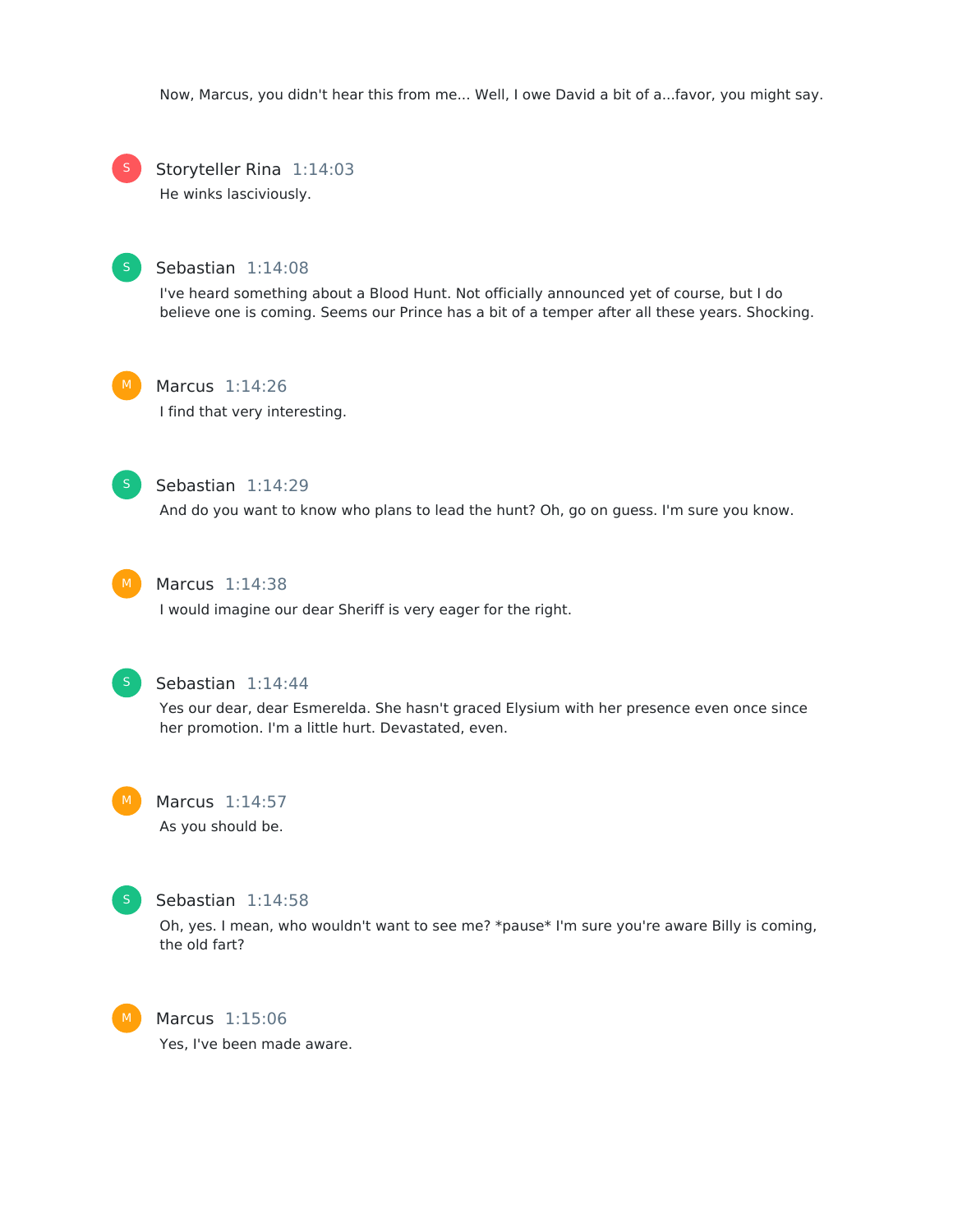### Sebastian 1:15:08

What does it mean, Marcus, when Kindred disappear, other Kindred died a True Death, our dear Sheriff Luther committed suicide, Esmeralda is back, the Gangrel have gone, Billy the Hammer is paying us a visit - and I wouldn't mind seeing his hammer again, let me tell you - and there's a Blood Hunt?



Marcus 1:15:27 Well, there will be.



### Sebastian 1:15:29

All of this at once, Marcus. What is this the end of days? Again?



#### Marcus 1:15:36

I thought we had those. Maybe not. What does it mean? It means that, as I said before, change is here.



### Sebastian 1:15:47

Well, I'm just going to play Switzerland, as I do. And whatever changes happen, Marcus, you're always welcome at Elysium.



### Marcus 1:15:55 Oh, well, thank you.



Mike (Marcus) 1:15:57 I nod my head graciously.



### Sebastian 1:16:00

Brujah was always my favorite. So much fun.



Storyteller Rina 1:16:06 And he tugs on your lapel a little bit.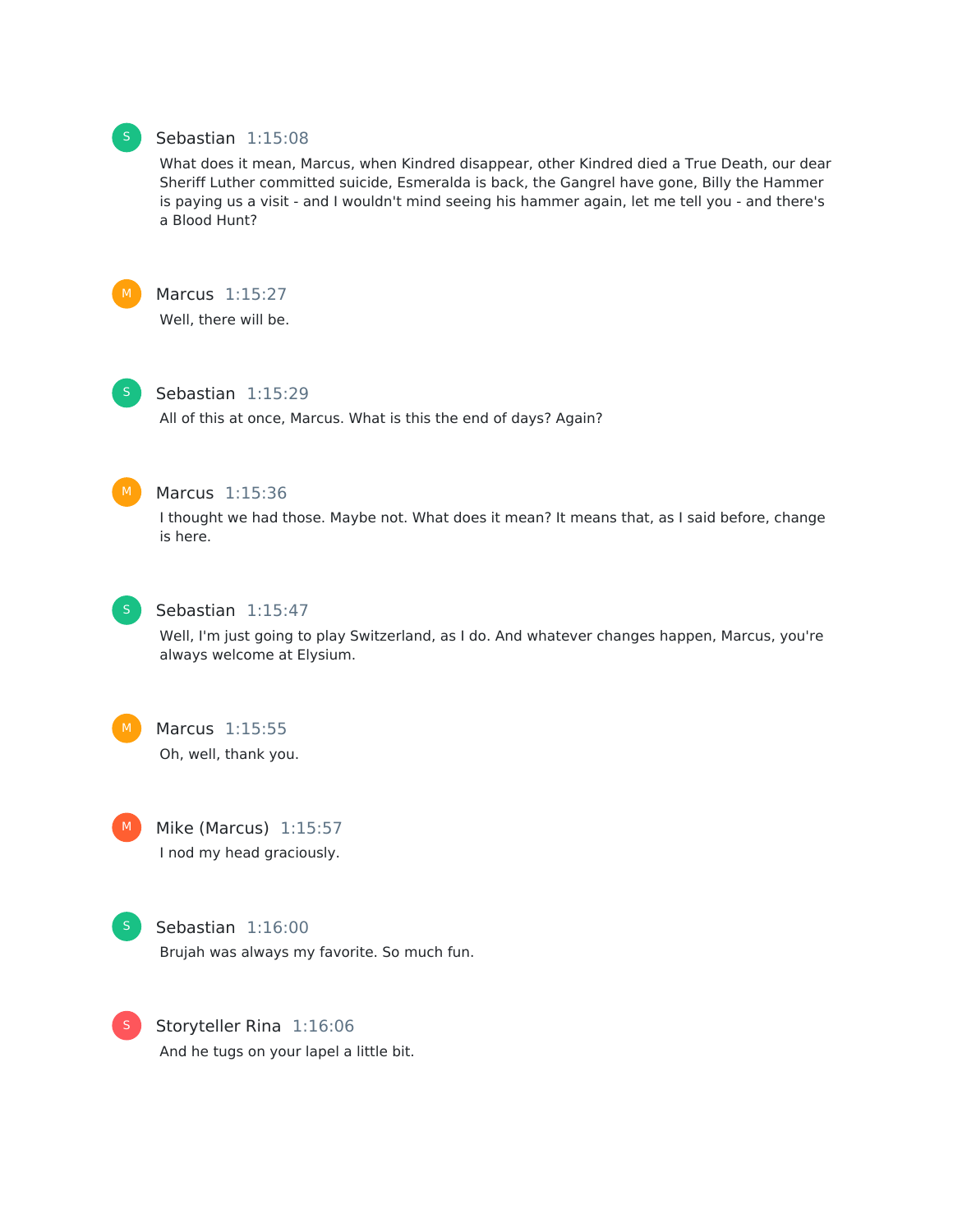

### Sebastian 1:16:13

Don't mind me, but...



### Storyteller Rina 1:16:16

He gets serious, and you've never known Sebastian Melmoth to be serious about anything in his fucking life.

### Sebastian 1:16:23

I don't like it, Marcus. And between you and me, I'm rather of the opinion some new leadership might be needed around these parts.



#### Mike (Marcus) 1:16:31

I'm going to do my very best to keep my composure and not react to that sentence.



#### Sebastian 1:16:38

It's all about business. The current setup is bad for my personal business. Besides, if there's no one left in San Francisco, there wouldn't be anyone around to admire me. And we just can't have that. You didn't hear it from me. Remember?



### Marcus 1:16:51

I didn't. In fact, I didn't hear it at all.



#### Sebastian 1:16:55

Quite. I'm glad you understand. David hasn't been here in three weeks, Marcus. I'm hurt.



#### Marcus 1:17:05

That's fair. I've, I have spoken with him in the past week, just not in the past few nights



#### Sebastian 1:17:13

As a favor to me... Would you mind hinting to him that Sebastian misses his very energetic presence?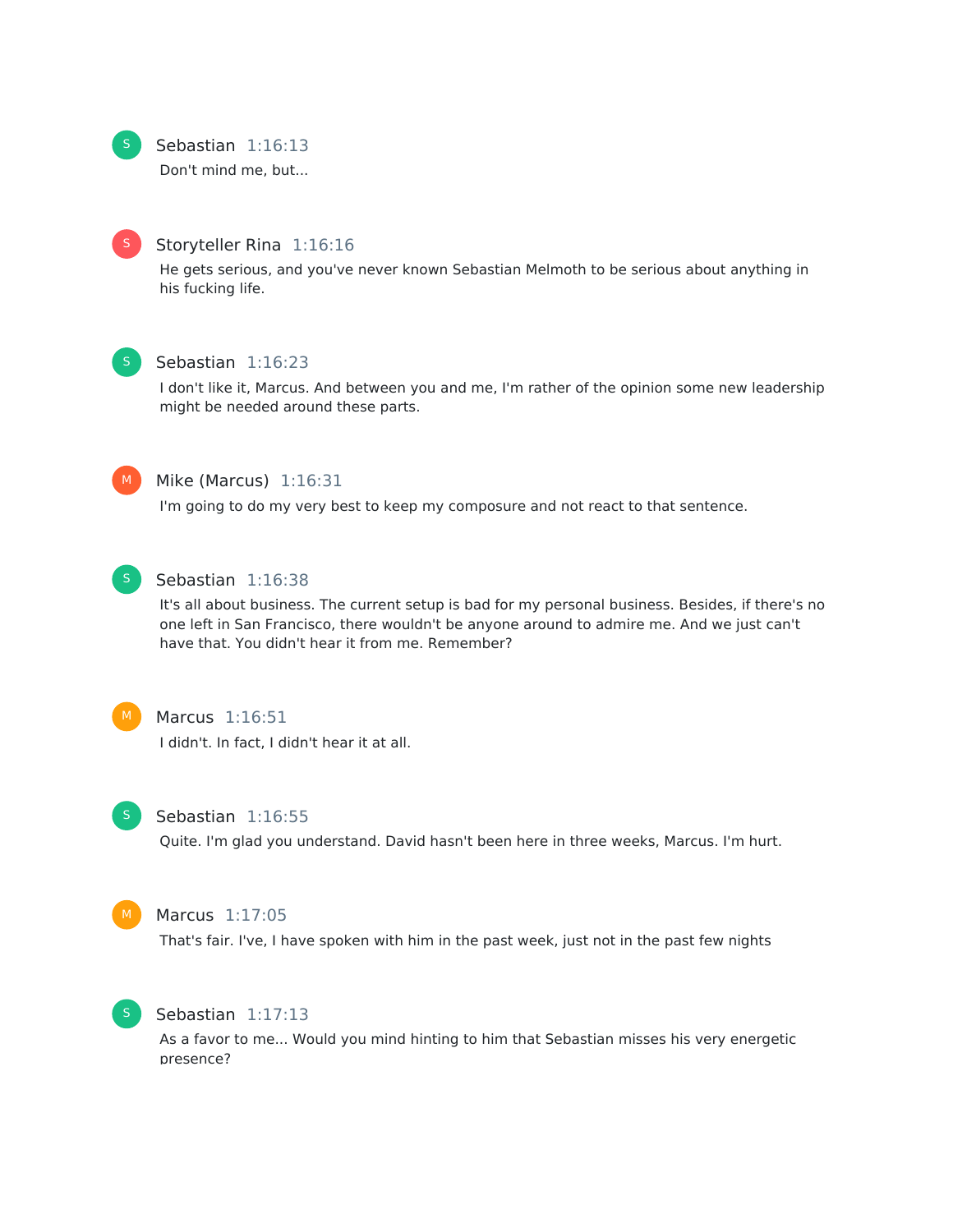# Marcus 1:17:26

Certainly.

presence?



### Sebastian 1:17:27

Wonderful. I could use another broken bed or to liven up the atmosphere.



### Marcus 1:17:33

Certainly. I have no doubt that David will see you soon.



### Storyteller Rina 1:17:39 He smiles.



### Marcus 1:17:40

He can definitely afford to lend his energy to you.



### Sebastian 1:17:44

Now, enjoy yourself, Marcus. I have matters to attend to. Multiples of them, in fact.



### Storyteller Rina 1:17:54 He bows and wanders off.



#### Mike (Marcus) 1:17:56

Fascinating. I'm gonna turn and Kindred watch and muse about the evening.



#### Storyteller Rina 1:18:04

So as you watch various members of the few Kindred who are here, the Nosferatu in the back corner doesn't move. And you mostly see other Toreador in here. There's one or two Laombra, who are just sitting off in a corner, muttering something to each other, but it's hardly the mix that you normally get in here. And as you Kindred watch, your phone rings.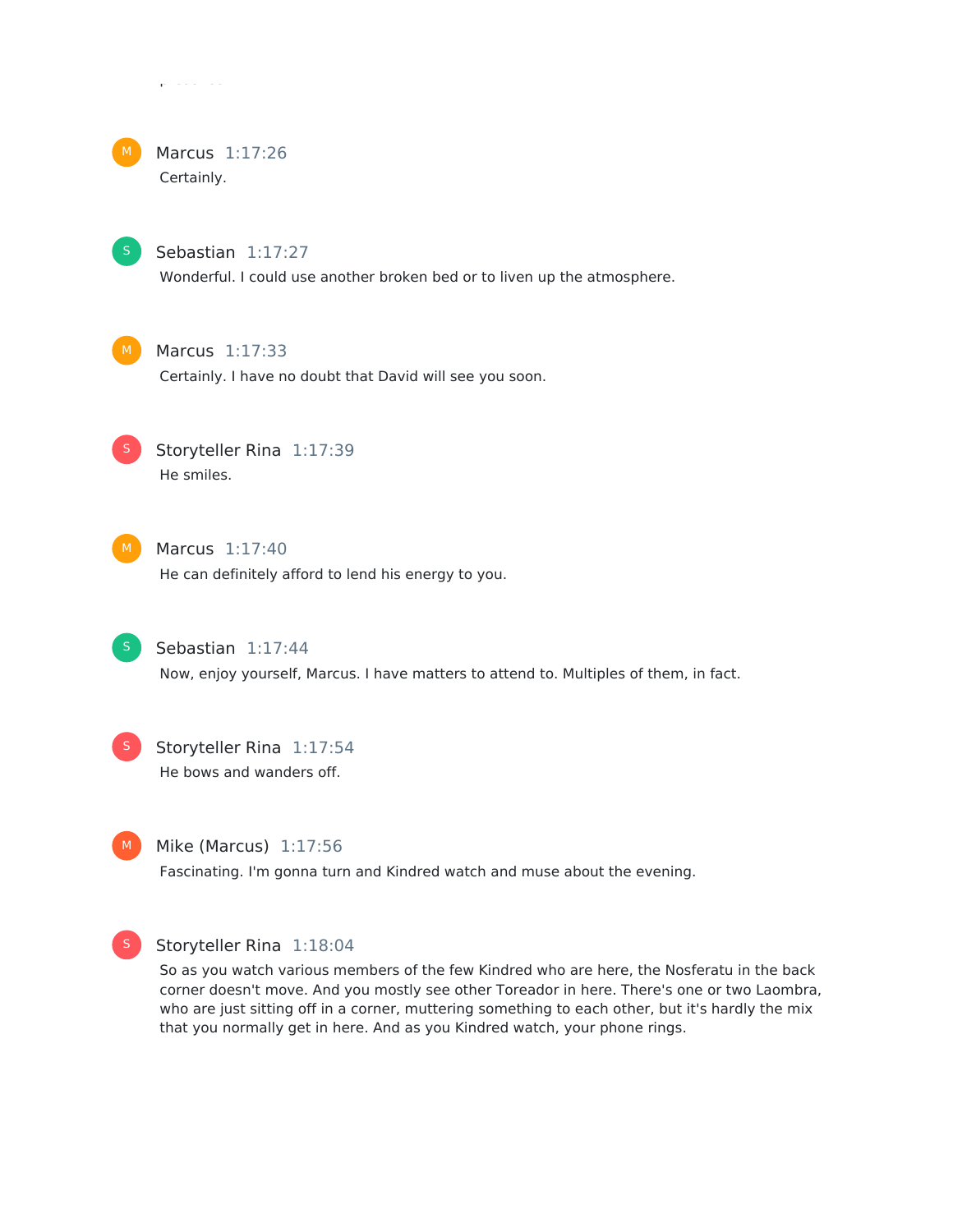

discussed and has to be done. First thing, since you're at Elysium, have you seen Claudio? He was supposed to give us information about you know who's brother?



### Marcus 1:19:20

I have not seen Claudio, but I've gotten word that they've been thrown out of the city.



### Alex 1:19:29

Oh, interesting. The other thing is, well, we have, I have a lot of information that I have to give everybody face to face. This is not a phone conversation. This is not a text conversation. I have made well, with Rahm's help, believe it or not, we have made a lot of headway into what we're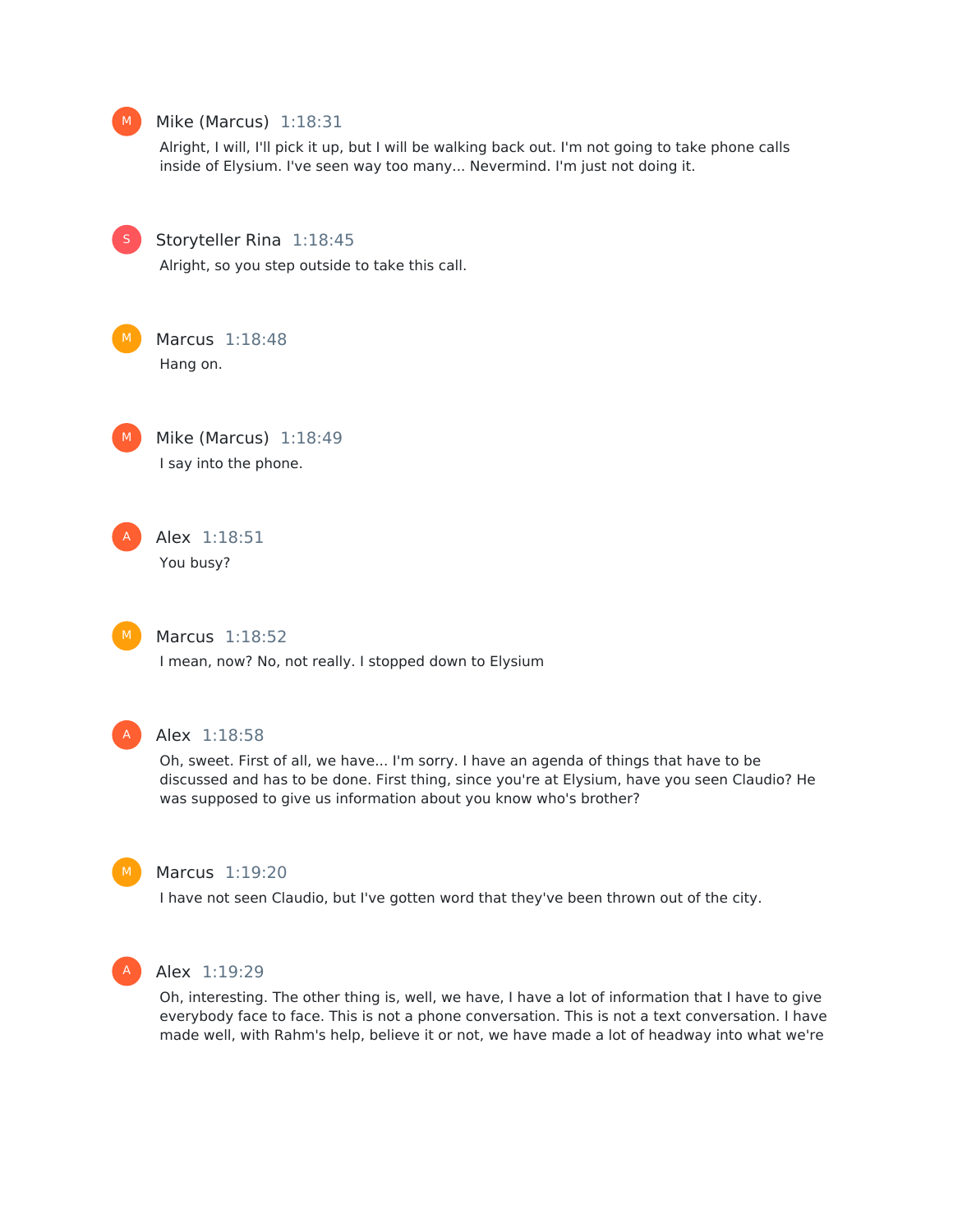looking into and I have put together some very important pieces that I think will point us in the right direction.

#### Marcus 1:20:03

Then I will head to our agreed upon location and see you there shortly.

#### Alex 1:20:06

Oh, also, you may want to get a hold of the Toreador and ask her if she will grace us with her presence because she had an important meeting and decided to try and hand out favors on my behalf. As if she can just hand out favors of mine. Or make me take favors from somebody else. Anyways, I don't know what the Toreador do. Get ahold of her. See if she wants to meet us at your wonderful location that you have provided us and I will go get Rahm.



A

#### Marcus 1:20:47

Oh, you know, I seem to remember... Yeah, I'll, I'll get ahold of her.



#### Alex 1:20:54

It seems like you just have a better rapport than I do with her.



#### Marcus 1:21:02

I treat most of the Toreador with a certain style of gloves.



#### Tiffanie (Alex) 1:21:11

Well, do what you must. They all hate me and I don't really like them. So it's, it's all mutual.



#### Marcus 1:21:19

Wait, all of them hate you? The entire clan?



#### Alex 1:21:22

Well, no, not all of them. But most that I've come into contact with just don't like me, probably because I don't follow their rules most of the time. Or because I have their gossip before they can give it to me. It ruins all their fun.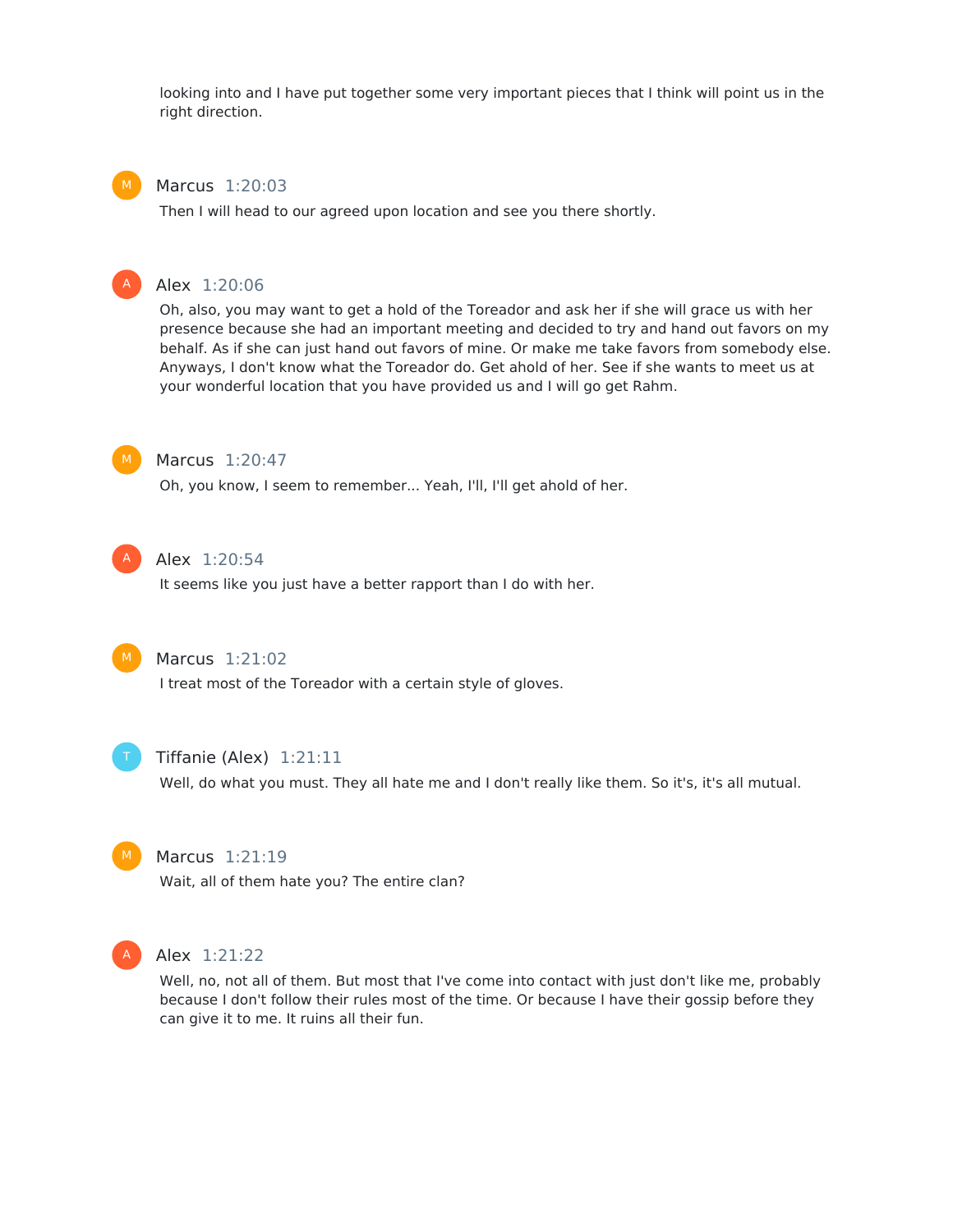### Marcus 1:21:43

You do deal in information.



### Alex 1:21:45

I do. It's my job. But this is information I have to share with all of you without favors, because we have to get to the bottom of it. So.



### Marcus 1:21:54

I tend to agree.



#### Alex 1:21:56

I will get Rahm and I will be there. Do you want me to bring anything since you provided the location?

Marcus 1:22:02 Bring anything?

> Alex 1:22:04 I don't know. Drinks?



A

### Marcus 1:22:08

I'm feeling perfectly fine at the moment. Perhaps just bring your information.



#### Alex 1:22:17

Ok. I will see you shortly. I do have to make a pit stop for drinks. So give me about 45 minutes.